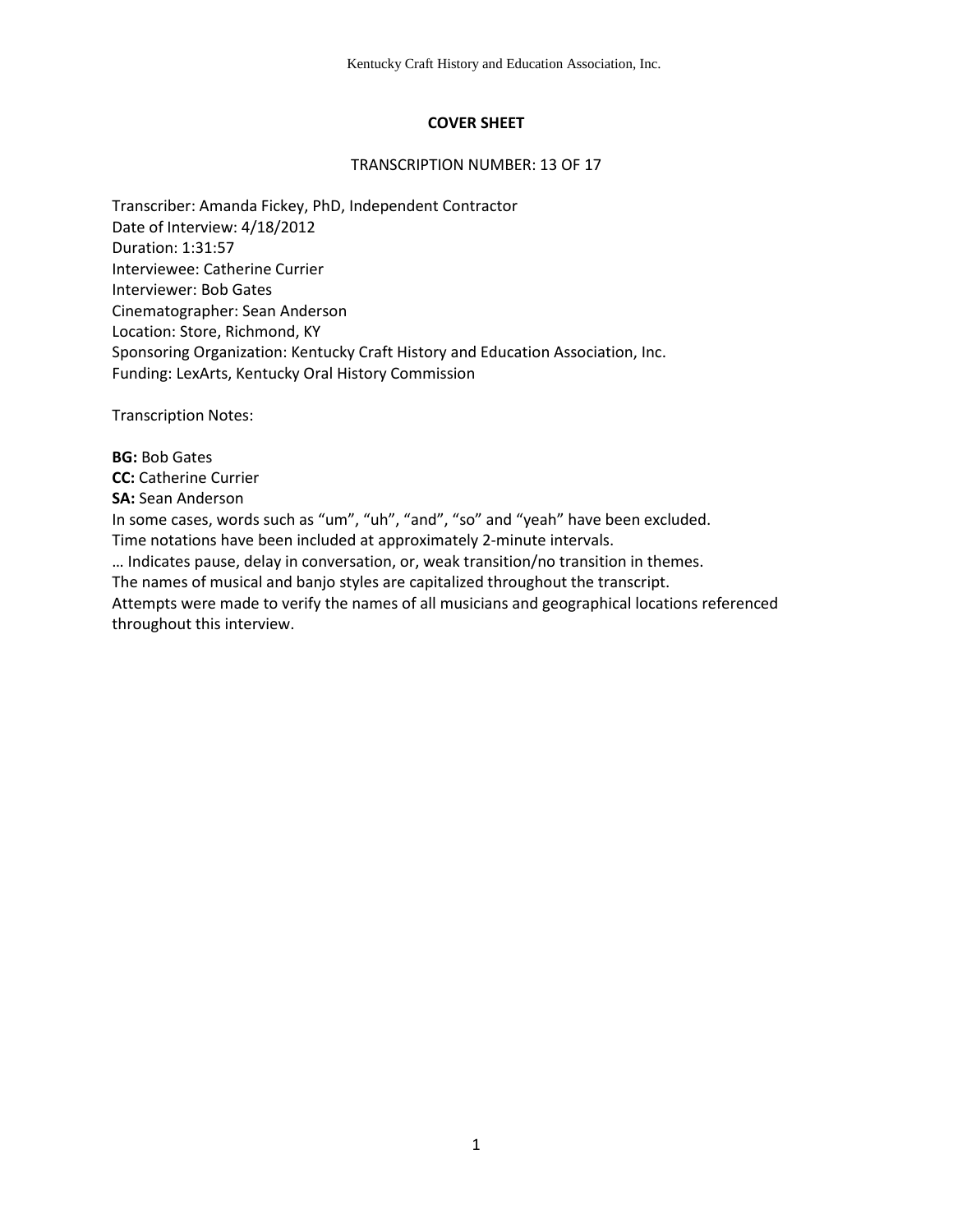### **0:00**

**BG:** Tell us a little bit about how you got started in this business, as a luthier and a repairperson.

**CC:** My parents started a business, a music store business, when I was twelve, and I was always drawn to woodworking. When I was about, I guess I was seventeen or eighteen, I was a senior in high school, seventeen, I got pretty mad because, I did repair work in the store, but they wouldn't let me take shop.

**BG:** Your parents wouldn't let you take shop?

**CC:** No, the school wouldn't let girls take shop. I think the year I graduated they allowed girls to take shop.

## **BG:** Ok.

**CC:** And I just, I just liked doing instrument repair and stringing guitars so that's what I did. I went away to a technical college when I graduated from high school to learn how to repair band instruments. I came back and studied with another luthier out of Frankfort and my education started then basically. I did a lot of little stuff when I was younger, fifteen, sixteen, or seventeen, but I didn't have any formal education other than what my dad showed me, or what some of our guitar instructors showed me. But I didn't really want to be just a clerk in the music store. I really liked fixing stuff, and repairing things, so I did. I just continued to get an education. Majored in Business and Wood Technology at Eastern Kentucky University. Then I went away to California and worked as an apprentice at Taylor Guitars for one summer. Then I came back for a couple of years and took off again for another summer and went and studied mandolin building on Long Island in New York. I think that apprenticeship taught me that I didn't want to be a full-time builder because I really liked being around people. I liked the retail business too. I like doing repair work, and being a builder, you can ask my boyfriend, it's a very solitary life and he's very much a hermit. He's perfect for building instruments.

I like doing repair work. I like being a problem solver.

# **2:02**

**BG:** Who is your boyfriend?

**CC:** John Hamlett.

**BG:** Who is that? **(Difficult to hear/transcribe question)**

**CC:** From Virginia. He's from Lovingston, Virginia. He's moving here.

**BG:** And he is an instrument maker?

**CC:** That's all he does. Well he does repair work too, but yeah, he's really, really…

**BG:** So you have to be pretty solitary to...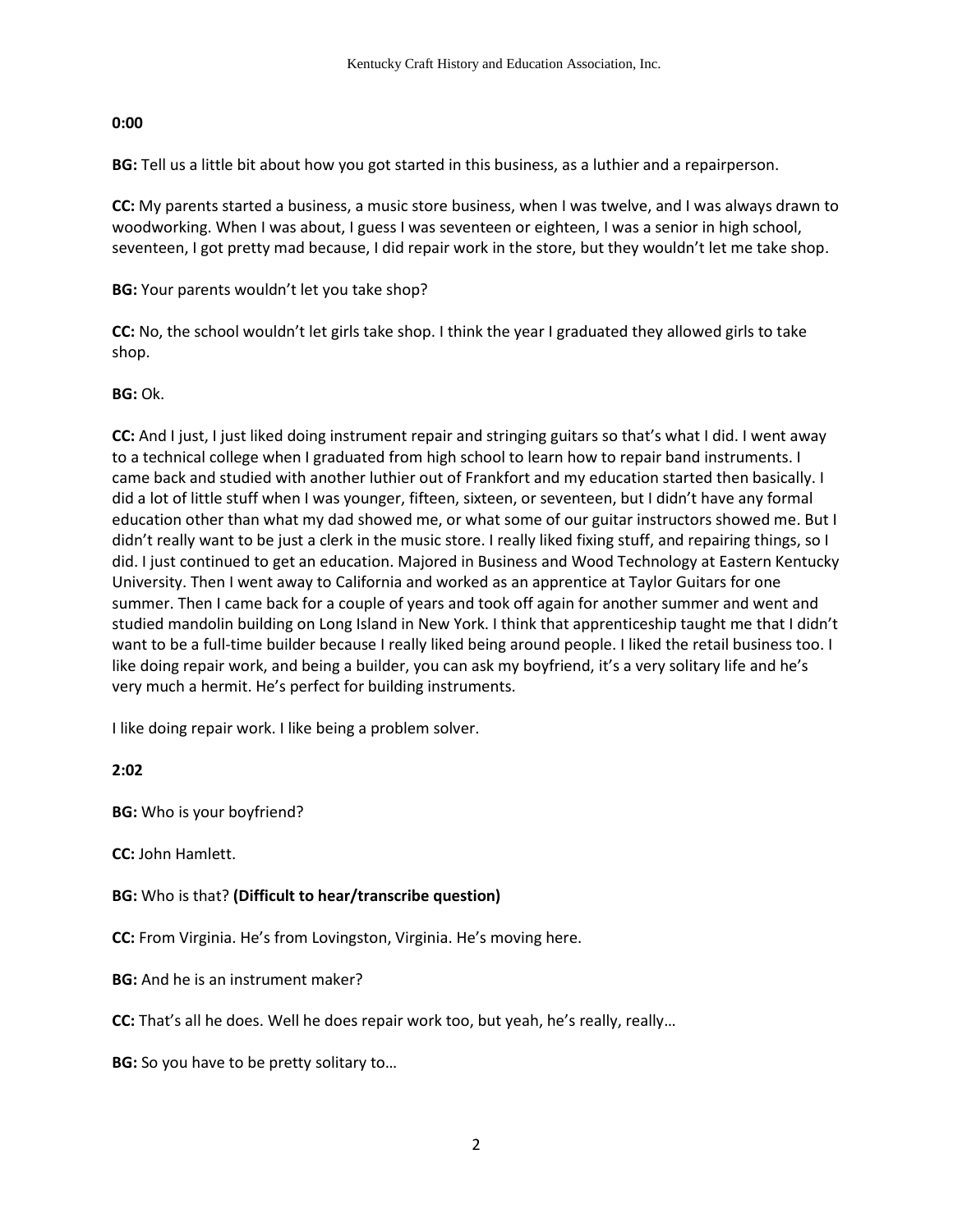**CC:** Well, let me put it this way. It's impossible for me to go downstairs and get focused and do much building and then have to come up here and wait on a customer, or do a repair for a customer. So most of the building, I started this a year ago, of course I'm moving also, I'm moving my home, so this ukulele that I'm building started about a year ago and we still aren't done with it because of time, you know, and when you have a business it's more than a forty hour a week job. That's all there is to it.

**BG:** But you started out not thinking so much about the business part, wanting to be a luthier or maker.

**CC:** Mhm. Yeah, I mean, I've always been in the business. The business was here first, and then, you know, I can remember for years and years my mommy said, "Well you can't make any money doing repair work. You can't do that." And I just kept plugging along and learning a little bit more and a little bit more and pretty soon it seems like fifty percent of our business is repair, a lot of it. You can't sell instruments, I don't think, and have a lot of repeat customers, without really doing repair work on them, and be efficient. You have to set-up every guitar that comes through the front door; even if it's brand new you have to do some set-up work on it. So, if you have a repair shop in a music store, you are going to be a lot more successful I believe, and most small businesses find that out, most small music stores are finding that out. Two things that help sustain a music store and business: a repair shop and teachers, musical instruction. So we've always had that in our store. Now it's a bigger part of it than ever because there are very few luthiers. It's a dying breed I guess. Although, when I go to my conferences… We have a conference every other year, the Association of Stringed Instruments Artisans, there are a lot of young kids all the time, so it's heartening to think… and I have young people that come in here too that ask about apprenticing and wanting to learn and I say, "Well I don't want to hand spoon-feed you, so you go out and if you can come in and ask the right questions then yeah you can come in and hangout with me, I don't mind." But you know, you have to be a self-motivator and want to learn, I'm not going to say, "Here, you have to read this and you have to do that." That's not the kind of person I want to hangout with.

**BG:** I saw some pictures when I was here a little earlier with some kids, younger people, looking like they were working on instruments for a brochure or an advertisement. Do you have other people working here?

**CC:** No, I have one other guy that helps me out occasionally and my boyfriend, but you, I also give repair clinics. I teach people how to do it, like a basic set-up on a guitar, and how to make nut in a saddle, the pieces at the top and the bottom of a guitar. I do give repair clinics. And actually, when John moves here from Virginia, we hope to maybe do some mandolin building clinics from kits basically, but that's how you start usually. You don't start out by building all of your own equipment for an instrument, you usually start out with pieces that are semi-manufactured and then go from there.

### **5:15**

**BG:** I saw you have a whole shop downstairs with woodworking…

**CC:** Mhm, complete…

**BG:** You have wood storage in one area. I saw in Homer Ledford's place even more.

**CC:** Right.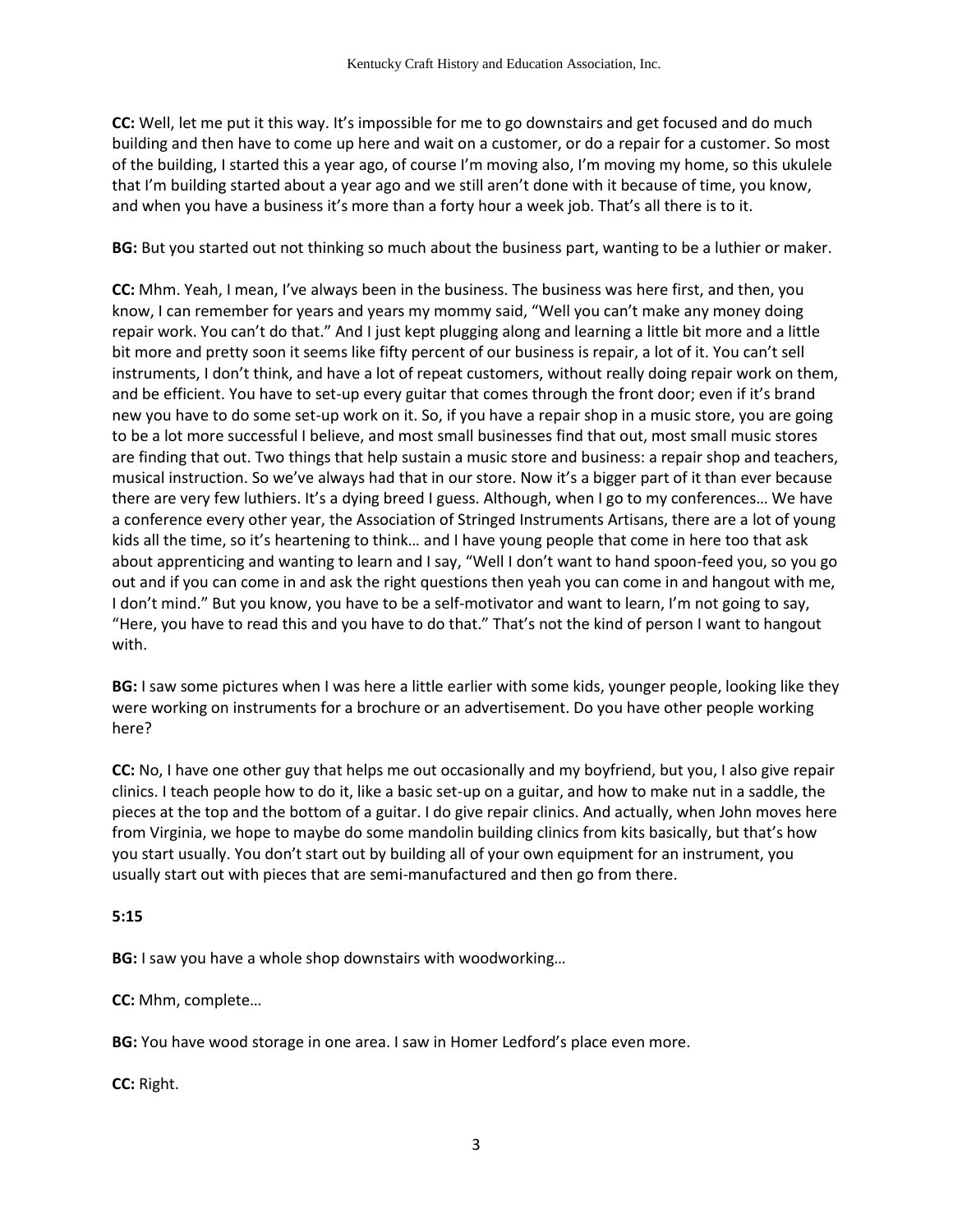## **[Videographer interrupts]**

**5:41**

**CC:** You have to have a woodworking shop to do workworking, and I don't want it up here on the main floor of the store because it is too dirty.

**BG:** I guess I was wondering, when your dad first bought this place, and you said it was rented from the Moose Lodge, right?

**CC:** Elks.

**BG:** The Elks, Elks, ok, that's an elk and not a moose out there.

**CC:** Yes, yes it is.

**BG:** On the building you have a big elk.

**CC:** Right.

**BG:** So, was that there in the beginning? Did you have a woodshop down there?

**CC:** Mhm.

**BG:** Ok. Who worked that?

**CC:** OK, well, let me see. We've been in this location thirty-seven years. We had two previous locations before this. So I was in my, I was twenty-five when we moved into this location. Twenty-five, forty-five, yeah, that's, I'm not going to tell you have old I am, but yeah, we've always had one form or another. Maybe it wasn't quite as big as that one is right now, where my shop is in front of the windows, but it's been there the last twenty, twenty-five years.

**BG:** Ok.

**CC:** We've always had a woodshop.

**BG:** I guess I was wondering. You said that for a business like this to work you had to be able to do repair and do lessons, right?

**CC:** Mhm.

**BG:** So, that was always a part of your business even…

**CC:** Maybe not as big of an extent right now, but it is. Now I do a lot of repair work.

**BG:** Was your dad doing repair work before?

**CC:** Hmm, minor, you know, neck adjustments and restrings, but not a whole lot.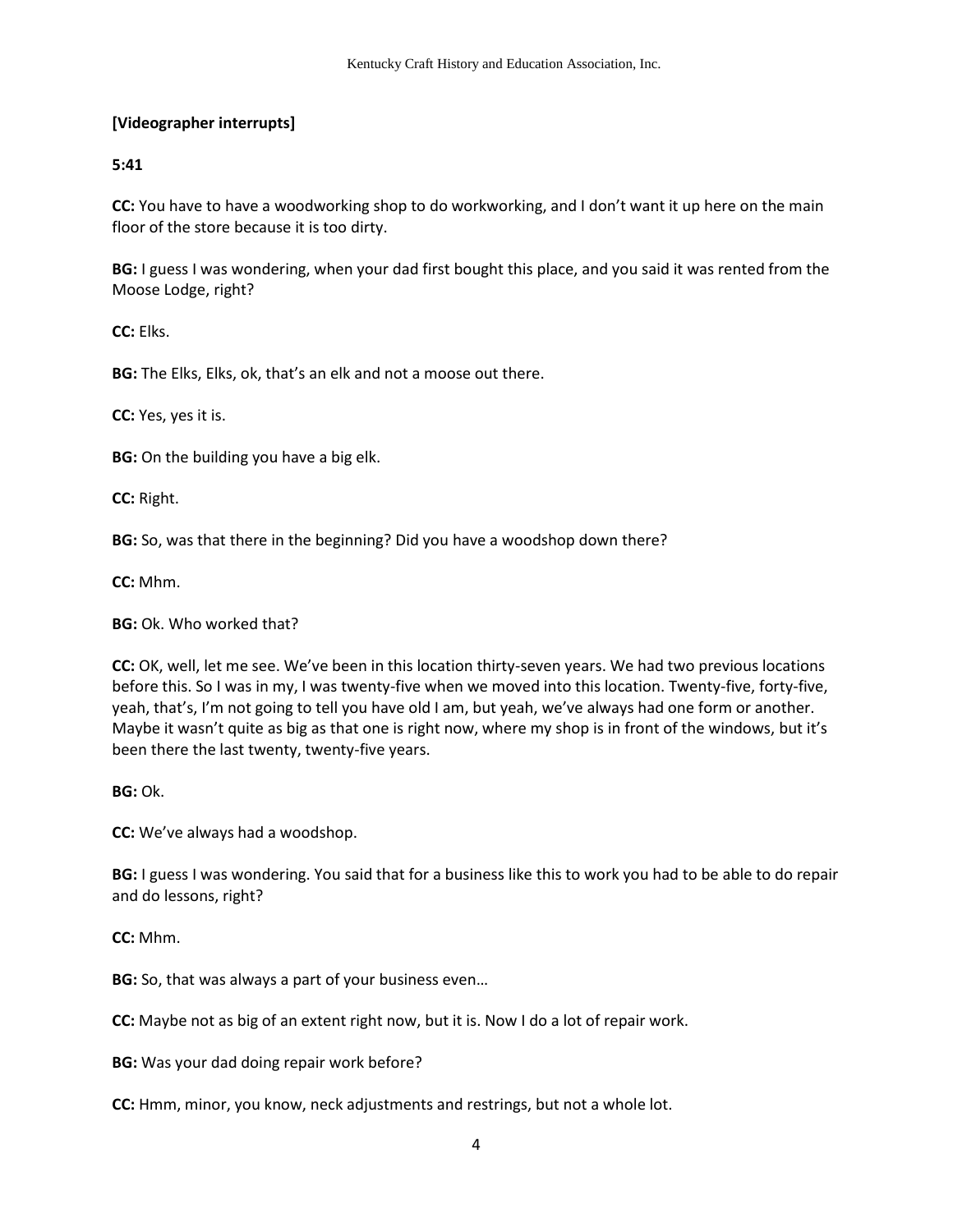**BG:** So you're the one who did it here.

**CC:** I'm the one who did it.

**BG:** Nobody else that you worked with or learned from?

**CC:** I've learned from other people, but not here. Not in this location.

**BG:** It sounds like a lot of your learning came when you went away, am I right?

**CC:** Absolutely. I had one guy in Frankfort that, Melvin Penn, he approached me one summer and said, "I want to learn how to repair band instruments because I'm frustrated when people come in and want me to replace a pad in a clarinet or fix a spring," and I said, "Well that's neat." I said, "I'd like to learn more," he was a really good stringed instrument repairperson, so he and I would trade our trades. I would go up there once a month, or thereabouts whenever we would organized it and spend a day with him and help him with all of his repairs that he had, and then he'd come down here once a month or so and help me with some repairs I had here. So that's another way I learned some of my trade.

**BG:** So when he was visiting you he was learning stringed instruments, and when you were up there he was learning how to do band instruments. And you said you went away for a year to learn band instruments.

**CC:** I went to Western Iowa Technical College.

**BG:** So what did they teach you? What did you have to know about band instruments?

**CC:** Overhauling. You take every instrument completely apart and refurbish every piece on it. I learned how to do re-lacquering of brass instruments. So complete overhauls and re-lacquering and dent work, basically.

**BG:** And does that get into how to get the best sounds out of those instruments too?

**CC:** Absolutely. You can't get a good sound unless they work perfectly. It's just like a guitar. If it's not setup perfectly it's impossible to get the best sound out of it.

**BG:** So you had a little woodwork before that in school, but then you went there to learn brass instruments?

**CC:** And actually, I took my first structured woodworking class when I was in Iowa, and built a Cedar chest. And I took metal shop and learned… I made a lot of my tools for my band instrument repair, like big metal mandrills to rub out the dents in horns, in brass horns. So we were taught to make a lot of our tools and we still do. Jigs and fixtures are, you know, it's just something you have to be able to build and do and design when you are doing instrument repair and instrument building.

**BG:** So how do you do that? I mean, you look at instruments and say, "I need this tool for this."

**CC:** Can I get up?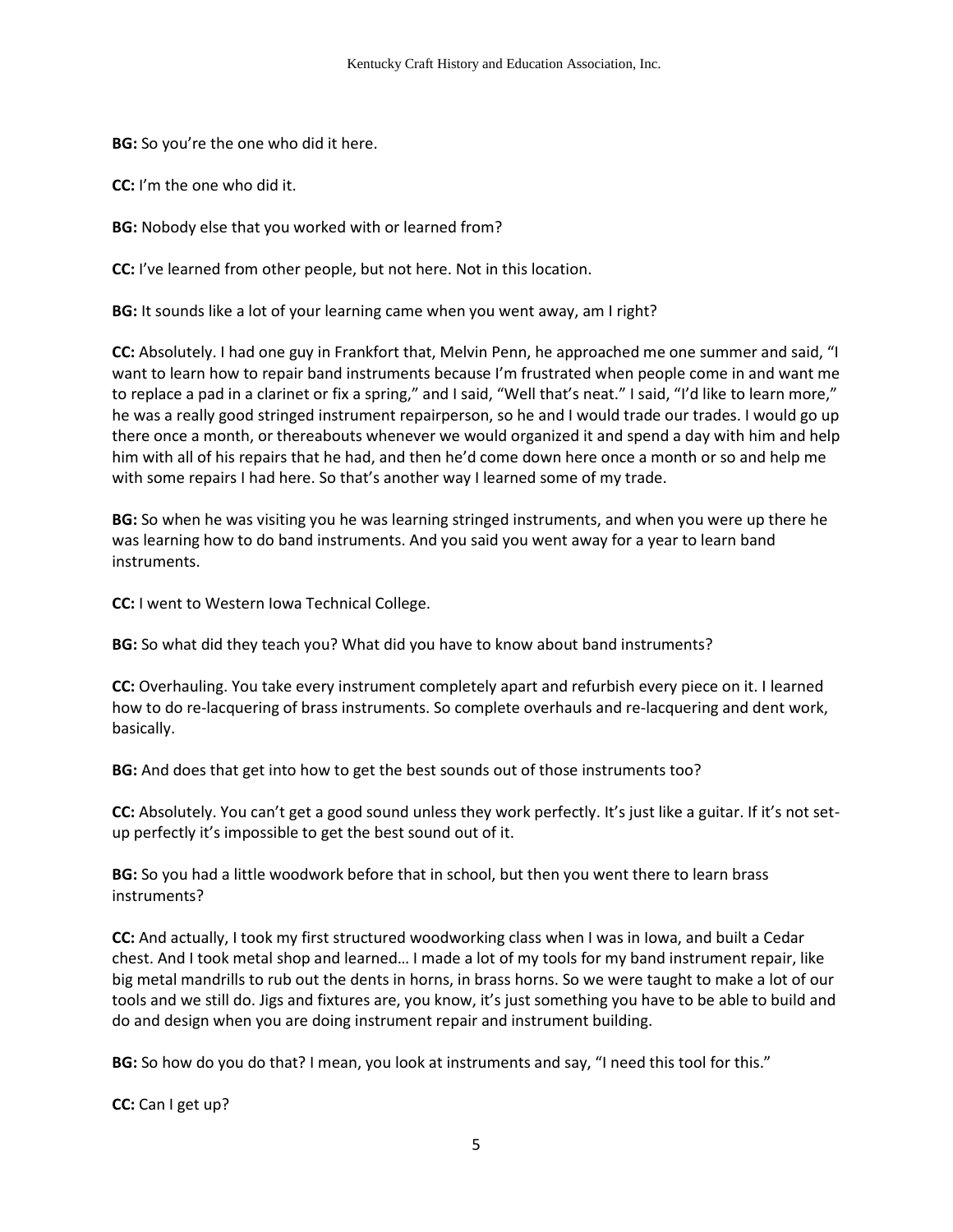## **BG and SA:** Yeah.

**CC:** I have a whole draws full of cauls and things, and that's where the woodworking comes in handy, that I make to work on things, there is a wooden caul or clamp for every instrument you work on.

**BG:** What's a caul?

**CC:** These are little things like this.

**BG:** C-a-u-l?

**CC:** C-a-u-l, caul that you work with. I had to make special tools for gluing that fingerboard on that upright bass over there, you know, its just part of it. You can't buy every little tool that you need, or fixture that you need when you are working on an instrument because a lot of them they aren't standardized, they are different sizes, so you just go ahead and make them.

### **BG:** Ok.

**CC:** It's like a pattern maker, like people who do designs for like airplanes. When you start building a new product, you have somebody who does a prototype, and they build patterns, and that's what a lot of what we do here.

**BG:** Patterns, ok.

**CC:** You do a lot of that.

**BG:** You call that a caul, and what was the other thing?

**CC:** This is a clamping caul.

**BG:** A clamping caul?

**CC:** This is a clamping caul, and this is just a glue backing caul for when I am making different types of pick guards, and all the pick guards that came off of Martin guitars I have to replicate them, so I have to make one of these for different sized pick guards.

### **10:25**

**BG:** Ok.

**CC:** So you can't buy these, you have to make them, so that's why I have the woodworking shop, and you always have all these little pieces of wood laying around. It never ends.

**BG:** I don't see any markings on there. How do you know what it's for?

**CC:** Well, a lot of times I do. There is on that one **[holds up block]**.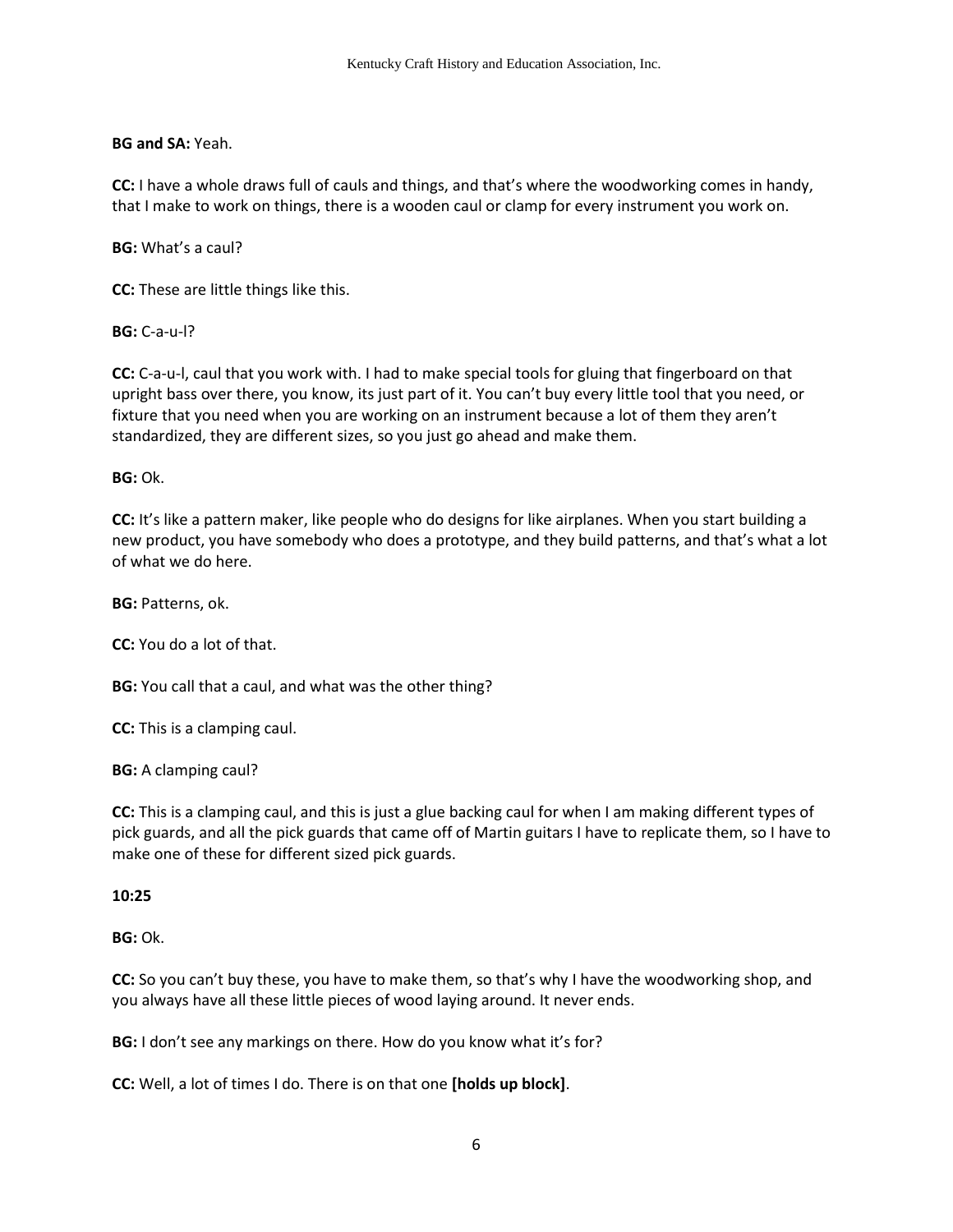**BG:** Ok.

**CC:** This is a brand new one I just made.

**BG:** Oh I see.

**CC:** I forgot to mark it. This is the current D-28.

**BG:** Current…?

**CC:** D-28 guitar.

**BG:** That means the ones they are making right now?

**CC:** Yeah.

**BG:** Martin D-28s.

**CC:** Yes.

**BG:** Ok.

**CC:** And that's the size I use.

**BG:** And that's the pick guard for that?

**CC:** Yes, that's the pick guard.

**BG:** So you don't send it to the factory for a pick guard, you make your own?

**CC:** Well I do, for some, but the new ones, they aren't always a perfect shape… They've changed them over the years. And what the deal is, the new ones aren't as pretty as the ones I make. They'll send me a pick guard and the edges are real rough and they are pointy, they aren't rounded. I like them rounded. So I put the pick guard on here and I round the edges and I sand it and then I go downstairs and use this big buffer where I buff them, so I make them even better than the ones that come from the factory.

**BG:** Ok.

**CC:** There's good, better, and best, and I try to be one of the best.

**BG:** Well, I was looking at the interview that was done with you before and you made a remark about, a strong statement that you were a perfectionist

**CC:** I am. It's a blessing and a curse. I work on a lot of instruments that don't warrant being a perfectionist, you know, because they aren't real high-end instruments, but you still try to do the best work you can on somebody's one hundred dollar guitar, if I have to do a set-up or a repair on it. If they want to pay for the repair, I should do the best work I possibly can. It's like I told the guy on the upright bass I'm working on, this is a seven or eight hundred dollar repair, and I said, "That bass isn't worth it,"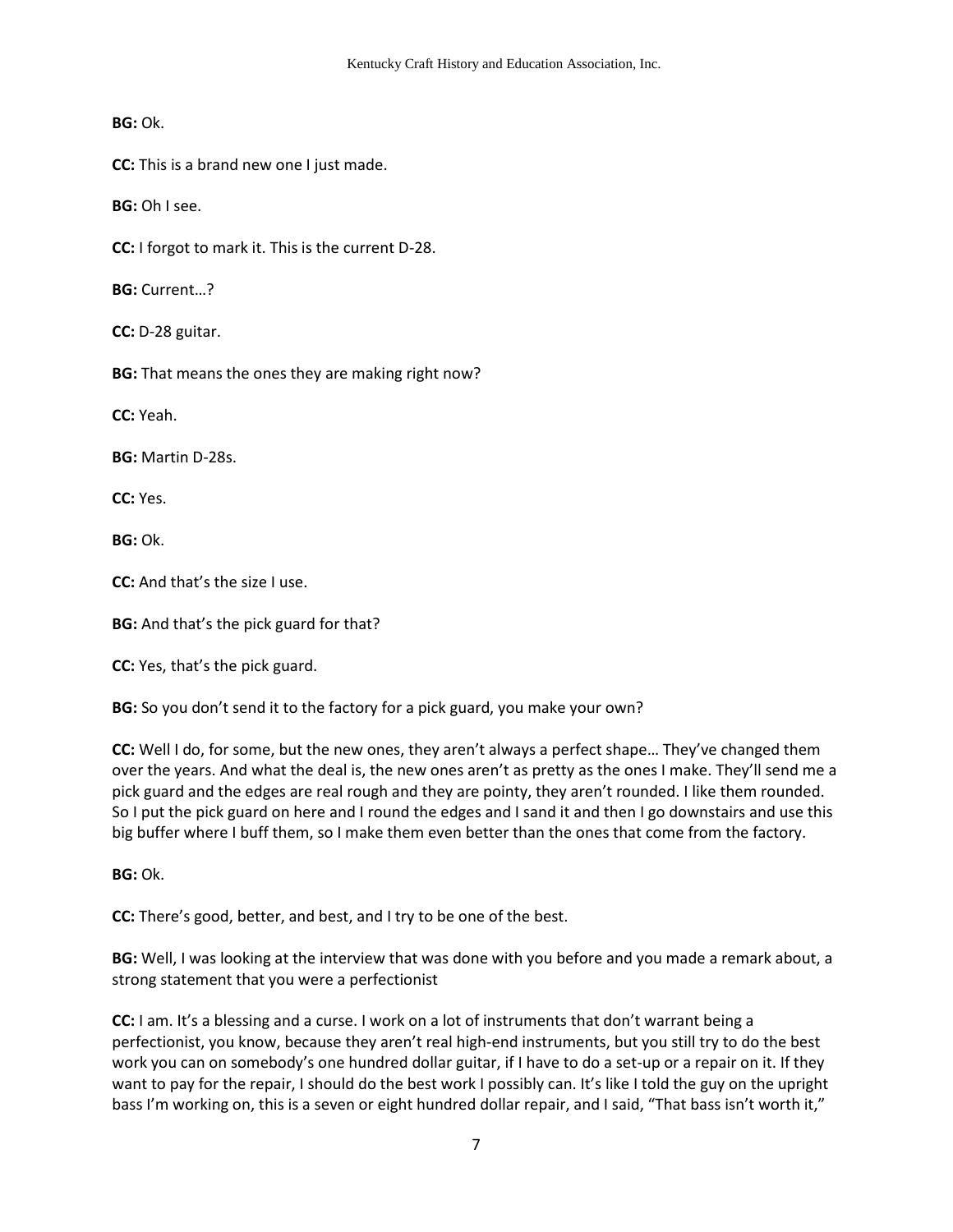and he said, "It's my wife's; it's worth it. Fix it. I don't care what it costs." So I said ok. It will be a beautiful little job when I'm done with it.

**BG:** From your perspective, you say worth it because it's not that expensive of...

**CC:** Right. But a lot of instruments have sentimental value.

**BG:** Right.

**CC:** Sentimental value means a lot to people. I think next to people's children, their musical instruments are some of their most prized possessions, and it's a point of honor to try to take care of them when they are in my shop and do the best work I can, and to try to understand exactly what the customer wants. Builders, whether I'm building something or whether I'm repairing something, what the customer wants, what their budget is, and you know, what their expectations are for that instrument. If they just want it to be functional that's one thing, if they want it to be beautiful, as in this one, this thing has scratches and dents all over it, but to replace the edges he wants it to look nice, but it can't be too nice because we don't want it to look brand new, we want it to still look old. So, that's what he wants, he told me exactly what he wanted and that's what I'll try to do.

**BG:** Sounds like it would be hard to repair something and still make it look old.

**CC:** Nah.

**BG:** No?

**CC:** No, you just don't do as good of a repair. I mean, you don't get quite as involved in making it real shinny and getting every little scratch out of it because that's full of scratches and dents.

**BG:** When you are adding the edges we were talking about, you are trying to make those look like new aren't you?

**CC:** Well, look like it was not busted off of there basically, but not necessarily brand new looking. I'll still try to keep it rough looking, a little.

**BG:** So you are making choices all the time…

**CC:** All the time…

**BG:** …about the degree, and how much of that was customer input?

**CC:** A lot of it is. The customer has the final say because it depends on how much they want to spend. That can be a seven or eight hundred dollars repair, or that can a thousand or fifteen hundred dollars repair. He might say, "I want you to go over this and try to minimize all the scratches and make it look really good," and I might have to get the hand buffer out and do buffing on it and I would probably try to talk him out of that type of repair on that instrument, but then you have to reach a compromise too, what you're willing to do. I don't say no very often to my customers, but I have said no occasionally.

**14:18**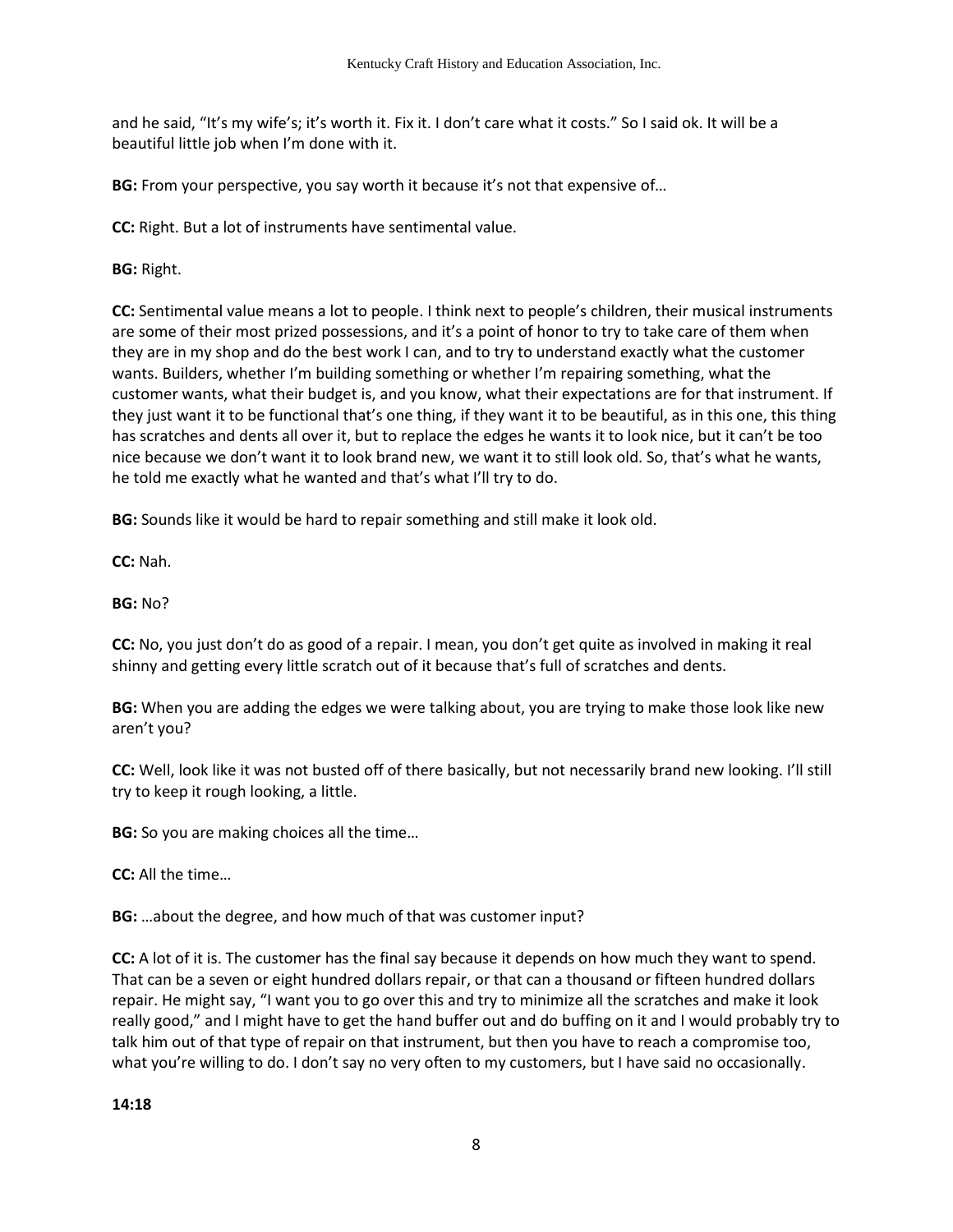## **BG:** No to what?

**CC:** No to the kind of repair they want on the piece that they brought in.

**BG:** Too much work?

**CC:** Yeah.

**BG:** I just bought a heating system from a salesman that I thought was pushing towards the high-end and I let him know and he didn't quite care, he thought I could get a loan and pay for it. So, you've got that choice though, you try to fit what you think, how do you figure that out with a customer?

**CC:** Well, I think you have to be honest. Most of the time I think, when you are honest with your customers, yeah, I say I'm sorry, this is a, it may be a 1958 arch top guitar, and you may want to put a two thousand dollar repair into it, but it's never going to play good, it's never going to look good, it just doesn't have the craftsmanship to begin with to do that. So you have to be honest. Most of the time they are going to go, oh, ok maybe I'll just hang it on the wall. It's amazing, if you are really just blunt, just as blunt and honest as you can be, say you know, this is a neat old guitar but it didn't have the craftsmanship to warrant what you want to do with it. And you try to get them to come around to your side. If they don't want to, then you say I'm sorry, that isn't the type of repair that I want to do, and I won't do that. Take it to somebody else down the road. I don't very often do that. I really try to talk sense into my customers. I mean, I've got a couple hanging over there on the wall right now that are three or four hundred dollar repairs and I might get my cost out of that repair, but I have to sell those instruments if they don't come back for them. See, that's what you try not to do, you try not to get more of a repair into an instrument than it's worth because, let's say they decide they don't want that instrument now. Ok, that four hundred dollar repair is done. Is that instrument worth four hundred dollars? Now, if I say I don't want to do it and they say, "Here's the money. I want you to do it." Well, ok.

**BG:** I see the risk there.

**CC:** You see the risk? I can get stuck with instruments that I can't even get my labor…

**BG:** Yeah, I saw that instrument over there; it didn't look very high quality.

**CC:** Sentimental.

**BG:** Yeah, sentimental.

**CC:** Yeah, sentimental, and you know, it's their instrument. It might have been their first instrument, and if it was the first instrument that their grandfather gave them, I mean, it's got a lot of memories. That's what musical instruments are all about.

**BG:** Yeah, you know, I've been watching these crazy shows on TV about these collectors and how prices are whatever the collectors will pay for them, and collecting seems to be a whole different thing, doesn't it, from a musician?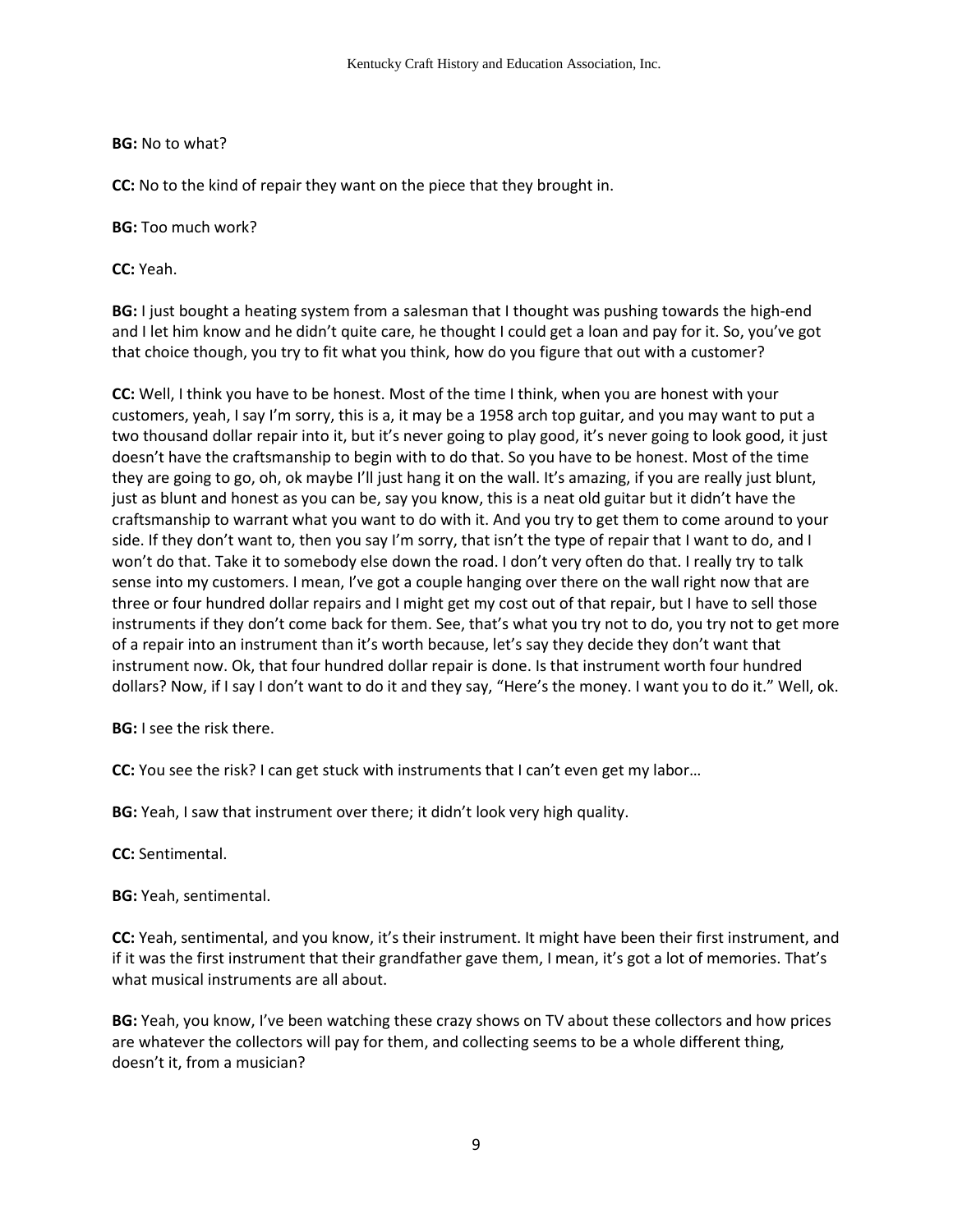**CC:** Yeah it is. I have one customer who taught guitar here for about twenty years, just a great guy, and he is a collector. I just have to laugh. I just sold him this little banjo back here that I'm working on, and I bought it for my boyfriend and my boyfriend said, "Nah, it's not good enough, I don't want it, so Owen came in and he looked at it and he said, "I'd really like to have that," and I said, "It's yours." So I sold it to him, and he's just got it. He's just like one of those guys at the pickers. He goes to pawn shops every week and he goes yard selling…

**17:20** 

## **[Interruption – customers]**

## **17:29**

**CC continues:** … and I don't get it because I was around instruments my whole life.

**17:29**

## **[Interruption - customers]**

### **17:38**

**CC continues:** Collecting is a whole other realm of instrument acquisition in repair, there is a lot of repair work into people's collections that we have to do. I have one guy that collects, he wants one of everything before he dies I think, and he's my age. He's getting close, I don't know how many instruments he has, but he likes a little bit of everything. Doesn't have to be really high quality. He just likes to have one of everything and so that's great. I don't understand it because I don't have enough room in my house. I don't want to collect a lot of stuff. I have a nice little collection of instruments, but there are people out there that want one of everything.

**BG:** Yeah, I've seen that before.

**CC:** And my dad had a, probably had a collection of about a hundred instruments over the years and we just started to disperse that collection because he is in his eighties now and I don't see much sense in keeping a bunch of instruments that no one is going to play, so I'd like, I'd like people to get them out into the hands of people who are players. He's got some really nice instruments.

**BG:** Why did your dad collect instruments?

### **18:37**

**CC:** Well because he had salesmen who would come and, back when he was in business, ten, twenty, thirty years ago he always had salesmen who would call on you and one way a lot of them, to make extra money on the side, is to buy something at somebody's store pretty inexpensive and then they'd bring it to another store and go, "Hey, are you interested in looking at some of the stuff I bought?" Vintage instruments for very little money. He would make maybe a hundred bucks on them or something. Once they found out that my dad was interested in collecting they would bring him a lot of stuff and he has really neat stuff over the years that he has collected. He's collected for the last fortyfive years, well forty, I don't think he's collected much over the last five or six years.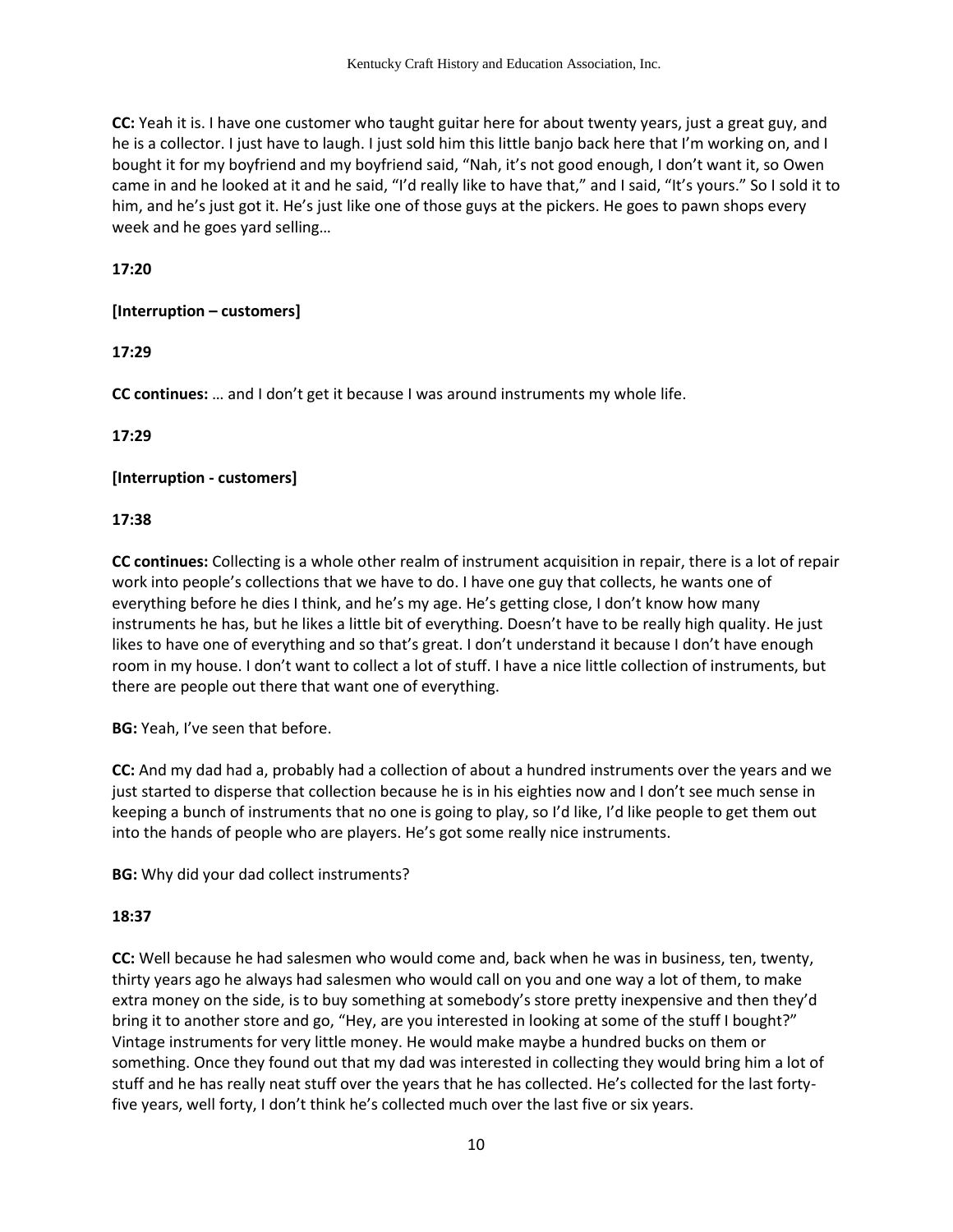**BG:** Is your dad still here?

**CC:** He is.

**BG:** Oh ok.

**CC:** Yeah, he still stays at home and does all the book keeping. He doesn't come into the store much anymore.

**BG:** So your mom works over there huh?

**CC:** My mother, they are both eighty. Mom comes in so I can have a day off and so my other co-worker can have a day off. See, basically, if you don't get a day off you get pretty burnt out, you know.

**BG:** Do you take a day off every seven days? Do you work six days?

**CC:** No I work five days a week. Yeah.

**BG:** Well I'm kind of interested. We did this exhibit about luthiers, "Made to Be Played," and one of the themes that was in there was how the luthier or instrument repair person, which I guess is the same thing sometimes, right?

**CC:** Mhm.

**BG:** … Has a community of people that they service. To me it seems like, just listening to you, it seems like you have a community of professional instrument players and band people. Then you have people who are just not. Is there a difference between those two people when you deal with them?

**CC:** No, not really. A customer is a customer. Anybody who comes in here with an instrument for me to repair, you know, we just, we work on it together, but they are all pretty much the same as far as I'm concerned. Now you know, one exclusion, the players. I have professional people who are players and those guys come in and go, and I don't care if it's somebody who is playing in church next week, or somebody who is going to the winery and playing, doesn't matter, if they come in and say to me, "I need my horn, or, I need my instrument, and I need it in like three days, can you do this?" I go, yeah, I'm going to try if it's possible for me to do it, I really try to get the players instruments back in their hands really quick. Last night a kid came in here at ten minutes till six and said, "I need my band, my clarinet doesn't work," and it just needed a screw. Well you know, ok, fine. Let me sit down and find a screw for it and fix it for him. I have a lot of walk in customers that know that I'll stop what I'm doing and repair something if I can while they wait or I'll try to get it back to them in two or three days. When it comes to players, when you cater to the people who are professionals, they don't necessarily always have the most money, but they're going to tell a lot of people. If you took care of their instrument, they are going to tell a whole lot of people about you, and that's more customers that are going to come in.

**BG:** You said often times they were concerned about getting the thing ready to play again. How about the sound? Are they more interested in that too than the other people?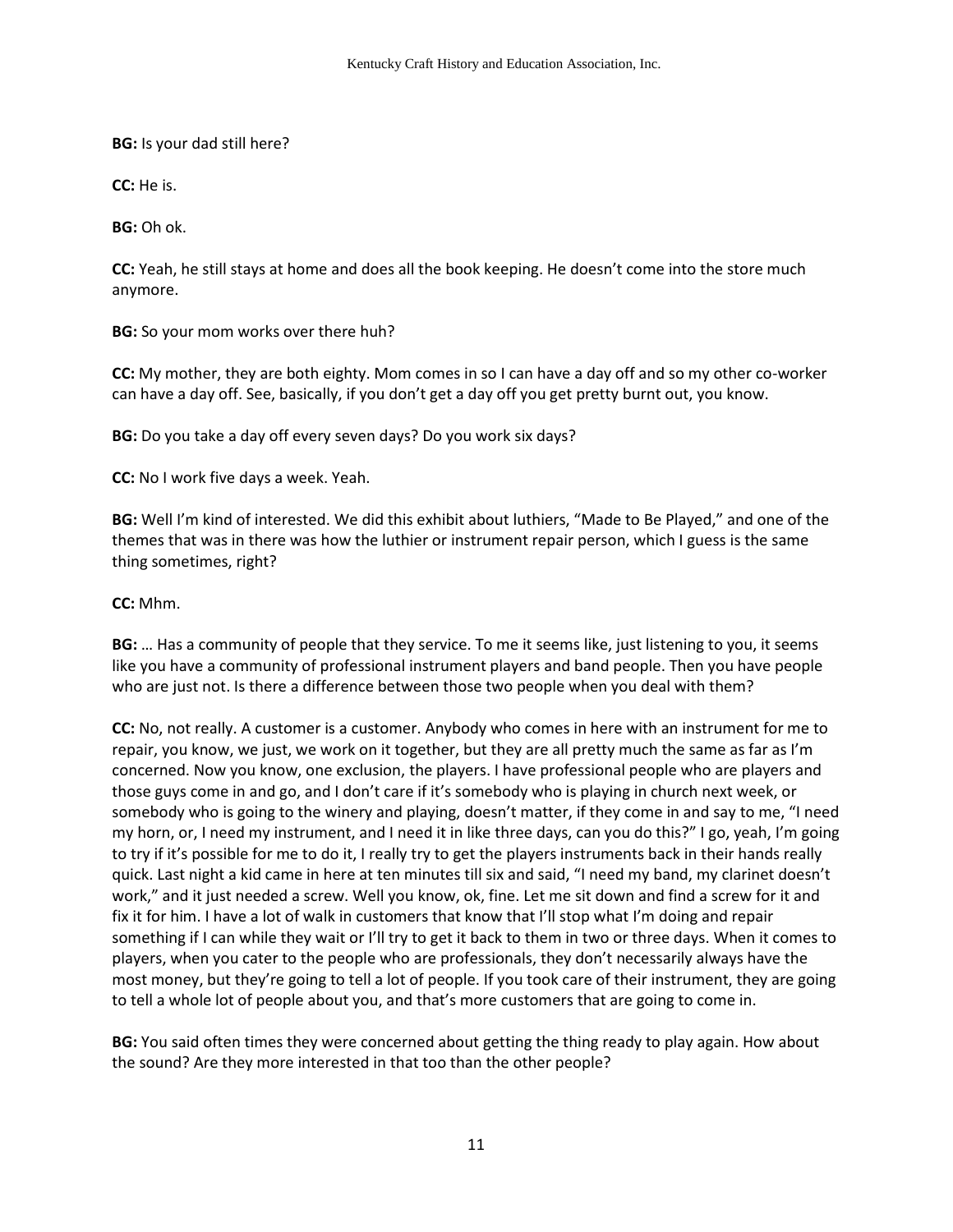**CC:** Well you have to remember, a horn that you have, or a stringed instrument that you have, has its own inherent sound. I can only do so much to change that. It is amazing that people can go for a year and not change guitar strings, or not ever set-up their guitar and go… There's a guy out of Lexington that I service all his instruments, and he's hard on his instruments, so he came in with this beautiful little baby Clairvay. He said, "It sounds awful. It doesn't play in tune. I hate the way it feels. And, I'm going to sell it, so just put new strings on it." And I said, "Oh Chris, this is a beautiful guitar. Let's fix it up. I think you'll, I know he wanted a little guitar anyway, let me fix this guitar right." And I did, and he came and picked it up a week later and he was sitting right there. He played it for about an hour and he said, "I'm not going to sell this guitar now." I said, "I told you, it was a good guitar. You just never took the time to let somebody get it right. To set it up, to put new strings on it, to get the action the way it should be. Make it perfect. Make it better than it was when he got it."

**BG:** Why don't you go through the steps of what you did to that particular guitar to make it better?

**CC:** Let me go grab a guitar. I'll be right back.

**BG:** This one here?

**CC:** Not that guitar. Let me grab one a different guitar.

**BG:** Oh, ok.

### **22:46**

### **[Interruption - Interview goes to get guitar.]**

**CC:** So let's talk about…

**BG:** Setting up?

**CC:** A set-up.

**BG:** A set-up, ok, and that's what a repairperson…

**CC:** That's one of the biggest jobs that I have is to set-up; whether it's a band instrument or a stringed instrument, to set it up so it will play perfectly. We're going to talk about stringed instruments right now.

A set-up is what you do to make a guitar play perfectly in tune and play perfectly easy. Musical instruments are not hard to play, and people always so, "Oh my fingers hurt." Your fingers should never hurt. I mean, maybe if you play for two hours your fingers might hurt for a little bit, but the problem with stringed instruments is, when they are made over seas, or when they are made almost anywhere, they're going to move a lot after when they are built, within six months or a year old. They haven't gotten their "broken in" period yet. Kind of like a new car, you break it in. On an instrument, it has to get this thing called a belly, and it settles down after it's built. When it's brand new, in six months it's going to be a totally different instrument.

When you first build an instrument…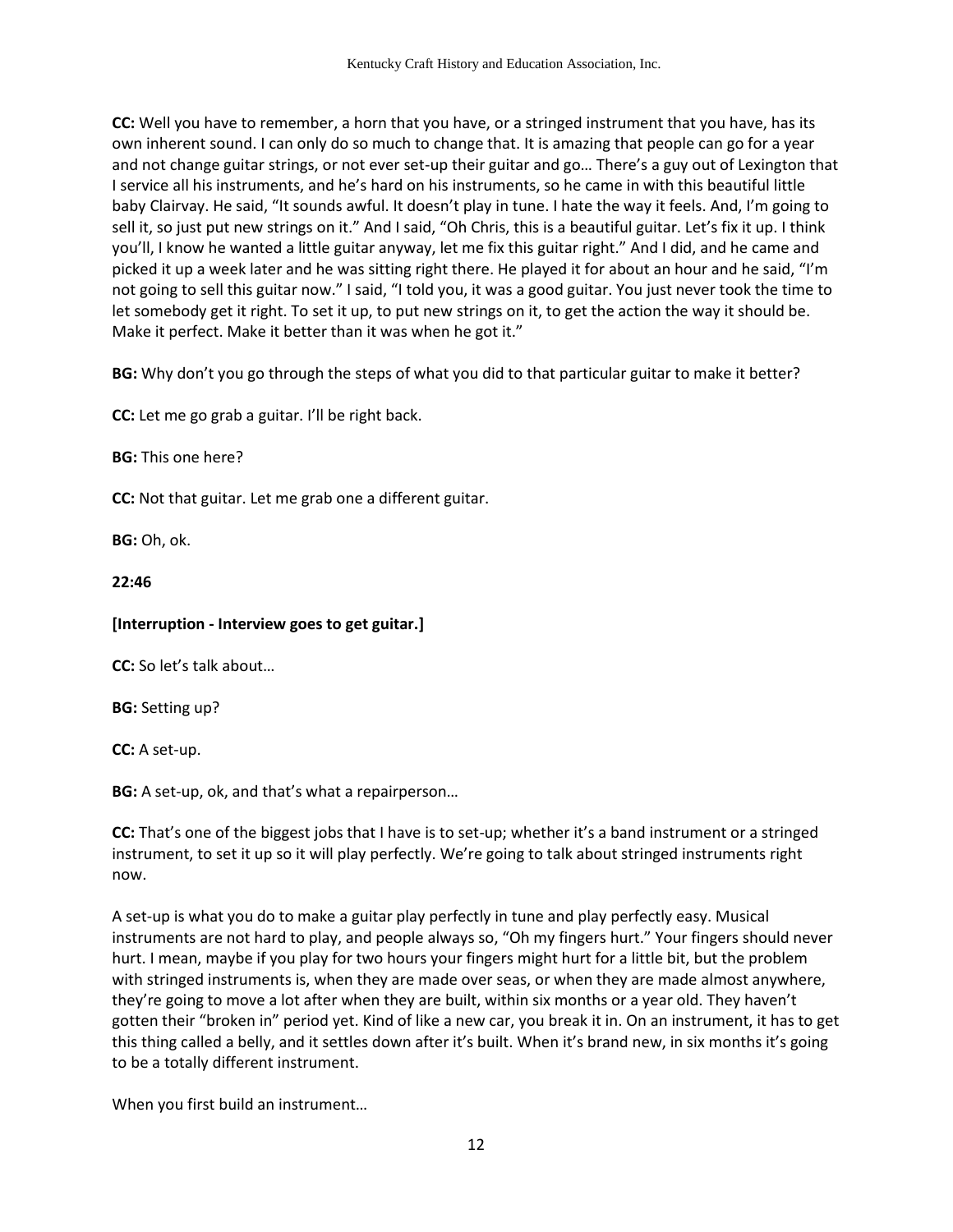**BG:** Wait a minute. A "belly," you mean…

**CC:** This little guy is going to rise up a little bit. The top…

**BG:** It's going to rise up.

**CC:** It's going to rise up. It's going to get its belly. It's going to get settled in with the bracing that it has, it's got to get broken in and it actually rises up here a little bit.

So usually the action, the action is the height of the string to the fingerboard, fret board. It's going to rise up a little bit. What happens with stringed instruments is, when they are made they are always setup, usually a little bit high. Why are they set-up a little bit high? Because you can come down very easy with the nut and with the saddle. I can take a little bit off with the belt sander, and I can use my nut files and file that grove a little bit deeper, but if I have to make a new piece, and make a higher action because it is buzzing, I have to replace the part and that's a hundred dollars worth of parts and labor. So to come down is easy, to go back up is harder. If a guitar comes in here and it's buzzing already because the action is too low, most music stores would send that back to the manufacturer. They wouldn't try to fix it, because it is a lot more work. So every guitar that comes in the front door, I have to do a set-up on.

The set-up is what makes it play easy.

**BG:** Are you saying that the instrument maker sees that ahead of time; that he makes it high so you can do a better set-up?

**CC:** Well you have to remember that most of the guitars I work on are made in factories, so they are not made by individuals.

#### **BG:** Ok.

**CC:** So even the Martin factory and the Taylor factory, chances are, if it is a brand new guitar, six months later down the road somebody is going to go, "Well my action is a little high." I go, "Well that's not a problem, we'll set it up for you and lower it." Now what happens when you have high action is, the instrument also tends to want to play sharp. So it doesn't sound good. It doesn't play in tune properly. So a good set-up is one of the hardest and one of the most important things you have to do to a stringed instrument guitar and I do it every day, all the time. You know, changing the strings is one thing, but making sure the neck is straight, the nut is adjusted properly, and that the saddle is adjusted properly, those three things work in tandem together. You don't do one repair, one adjustment, without doing all three of them usually, and that's what makes a guitar perfect.

Now when I sell a Martin guitar, I'm a Martin authorized repair center, I tell my customers, "I want to see you in six months because you have one free set-up." And that's why I want them to come back and understand that I want to check out the guitar, particularly for two reasons: I want to see what the guitar is doing as it's getting broken in, but I also want to see how the customer is treating it, and you know, if I have to give them some direction about humidifying it, or keeping it in the case. Let's put a pick guard on it if there is not a pick guard. Let's try to modify your pick playing because they are putting scratches all over it, you know, whatever, and they do that, they bring them back in and almost all of my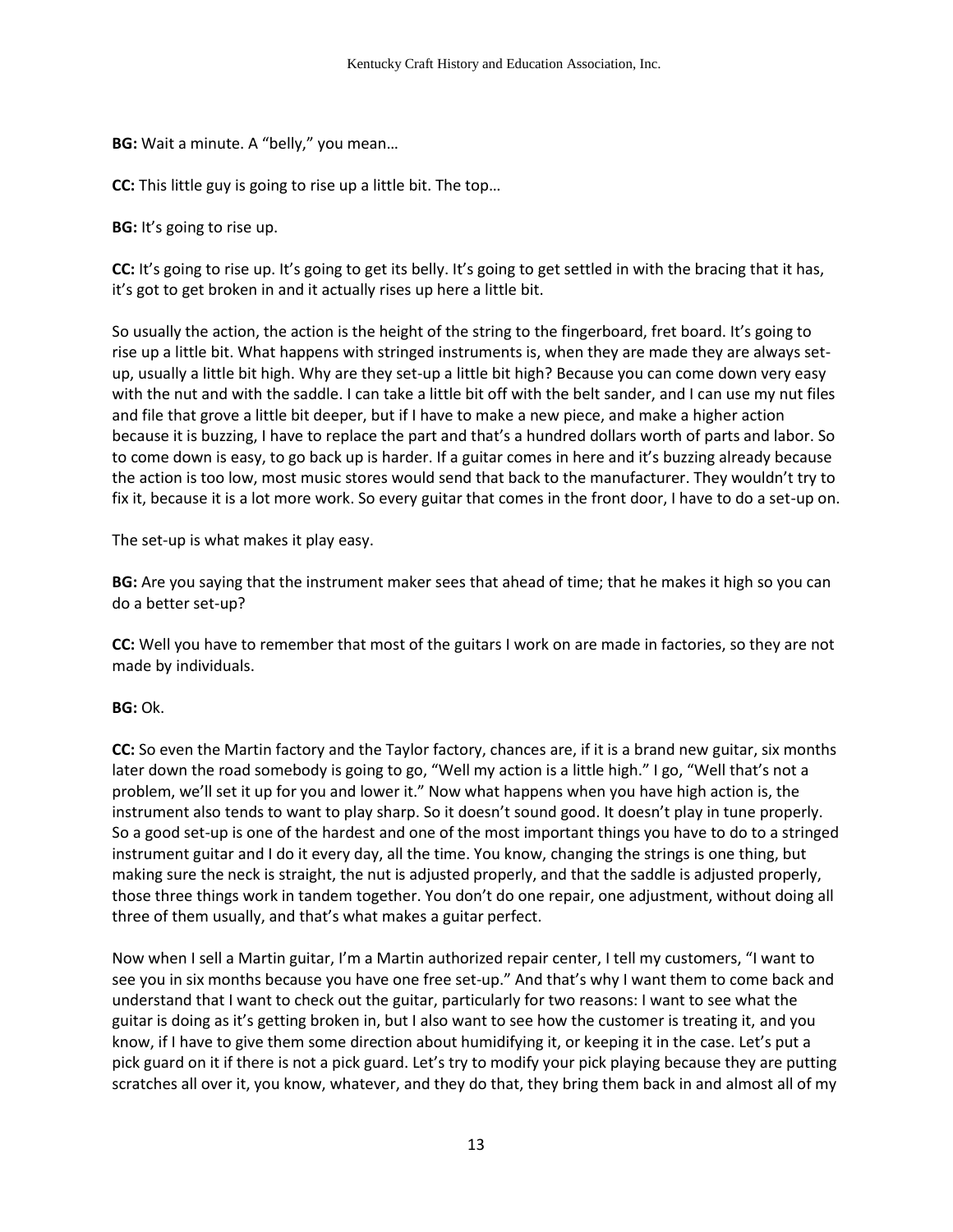customers do. They let me check them out, and I try to tell my customers, "If you like your guitar, if it's a really good guitar, I need to see it once a year. At least once a year."

**BG:** What do shops in Lexington that don't have a luthier working for them do?

**CC:** Send them to me.

**BG:** Oh, do they?

**CC:** Or do without.

**BG:** Because no one that has ever sold me a guitar as told me that I should bring it back in.

**CC:** I spend a lot of time educating my customers. I would really like to do a documentary on instrument maintenance, because you know, I'd like to push that button and go, oh, just push that button and listen to why you should humidify your instrument, and I make my own little humidifiers and I give them to my customers. They are soap dishes, a portable soap dish, a travel soap dish with holes drilled in it with a sponge in it so people will keep their instruments humidified in the winter time. If you don't humidify your Martin guitar in the wintertime you have voided the warranty on it.

Now I tell all my customers when they have a wooden guitar, "You need to humidify it in the wintertime."

**BG:** What if your house has a humidifier in it?

**CC:** I don't care. It still can get cracks. You can't keep your house at forty five to fifty percent humidity. It's almost impossible.

**BG:** Oh, so that's what it needs to be, forty-five to fifty?

**CC:** So keep it in the case. If you keep a humidifier in there you have less chance. I don't care what you do with it in the summer time, hang it on the wall, whatever you want because in Kentucky as humid as it is, even with the AC on we usually always have a relative humidity around forty to forty-five percent in here. You can't get it too dry in the summer. It's heat that pulls all of the moisture out of the air. So, you want to always humidify. You suffer, your hair, your skin, your furniture, your breathing at night, everything suffers, so you should humidify your house, not just your guitar case, but those little humidifiers that you put in the guitar case are just a little insurance policy, that's all they are.

### **28:49**

**BG:** So hanging it up on the wall is not good.

**CC:** Not in the wintertime…

**BG:** Not in the wintertime?

**CC:** Not in the wintertime, not unless it's an all plywood guitar, but then the neck is solid wood. It's still going to move.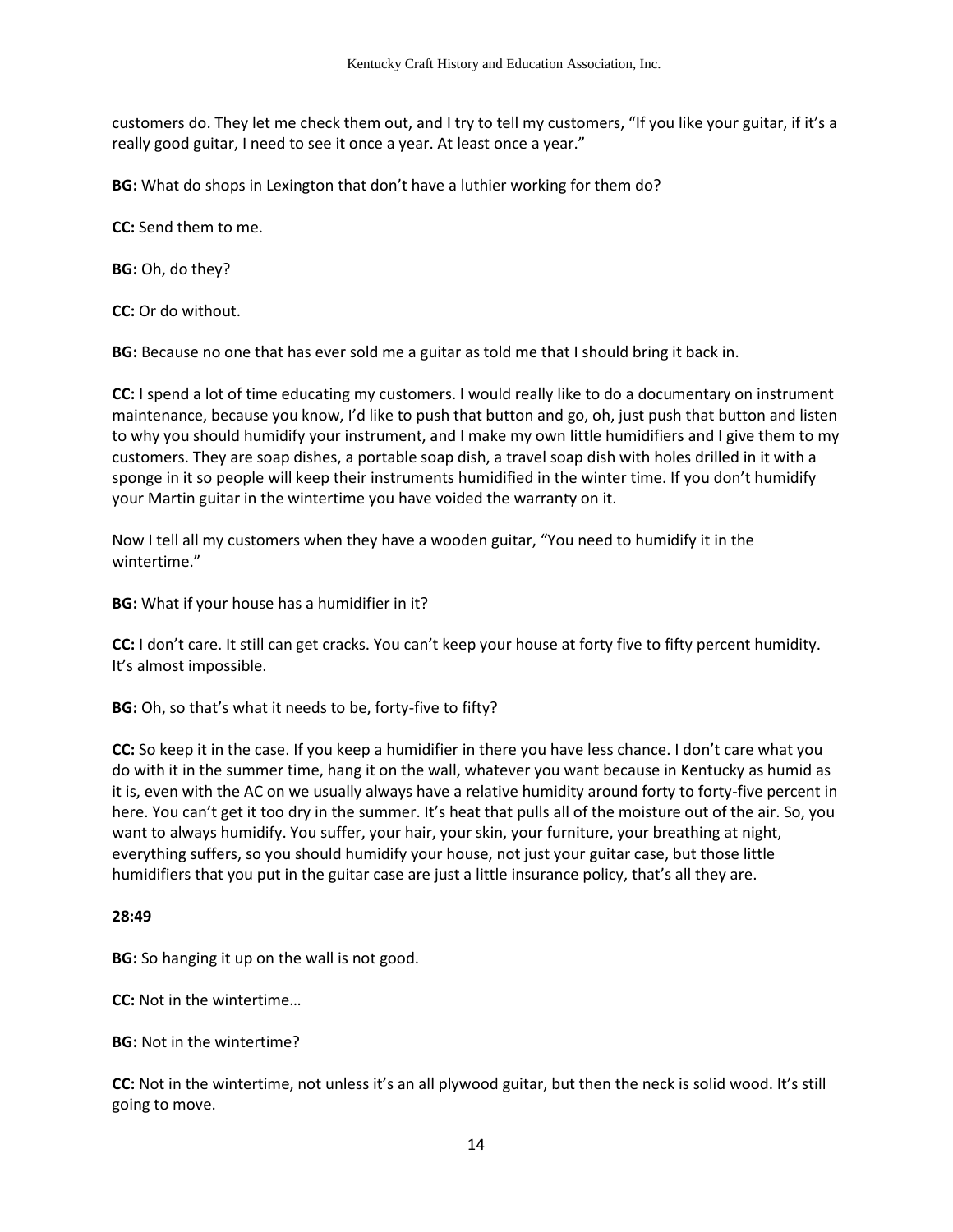**BG:** Ok. Well I guess I better start bringing my stuff in, huh? Because they've been hanging in the house.

**CC:** Do you play them?

**BG:** A little bit.

**CC:** A little bit? Well, the more you play them, the more you are going to know that they are not right.

**BG:** Yeah.

**CC:** You know. Some guitars never ever move.

**BG:** So every instrument you sell, you have to know how to set-up, right?

**CC:** I do. Custom set-up on everything. Yep.

**BG:** Ok.

**CC:** I don't care if it's a hundred dollar guitar, or a ten thousand dollar guitar; I want it to play easy.

**BG:** So there are three things together that make a set-up: the bridge height…

**CC:** The neck height.

**BG:** The cut…

**CC:** The neck adjustment. Straightness of the neck.

**BG:** Do you start with one over the other?

**CC:** I usually start with the straightness of the neck.

**BG:** Ok.

**CC:** Yeah, because I want a straight neck before I do anything else. And new strings, I will not do a set-up with old strings either. I want new strings all the time.

**BG:** Ok.

**CC:** Because I mean, if they are a week old, that's ok, but if they are six months old, they're not going to give me the same reading on that instrument as a newer set of strings. I like to have new strings. I like to tell my customers, "If you like your hands and you like your instrument, you really ought to change your strings every couple of months." You know, professionals change their strings once a week.

**BG:** Wow.

**CC:** They just do.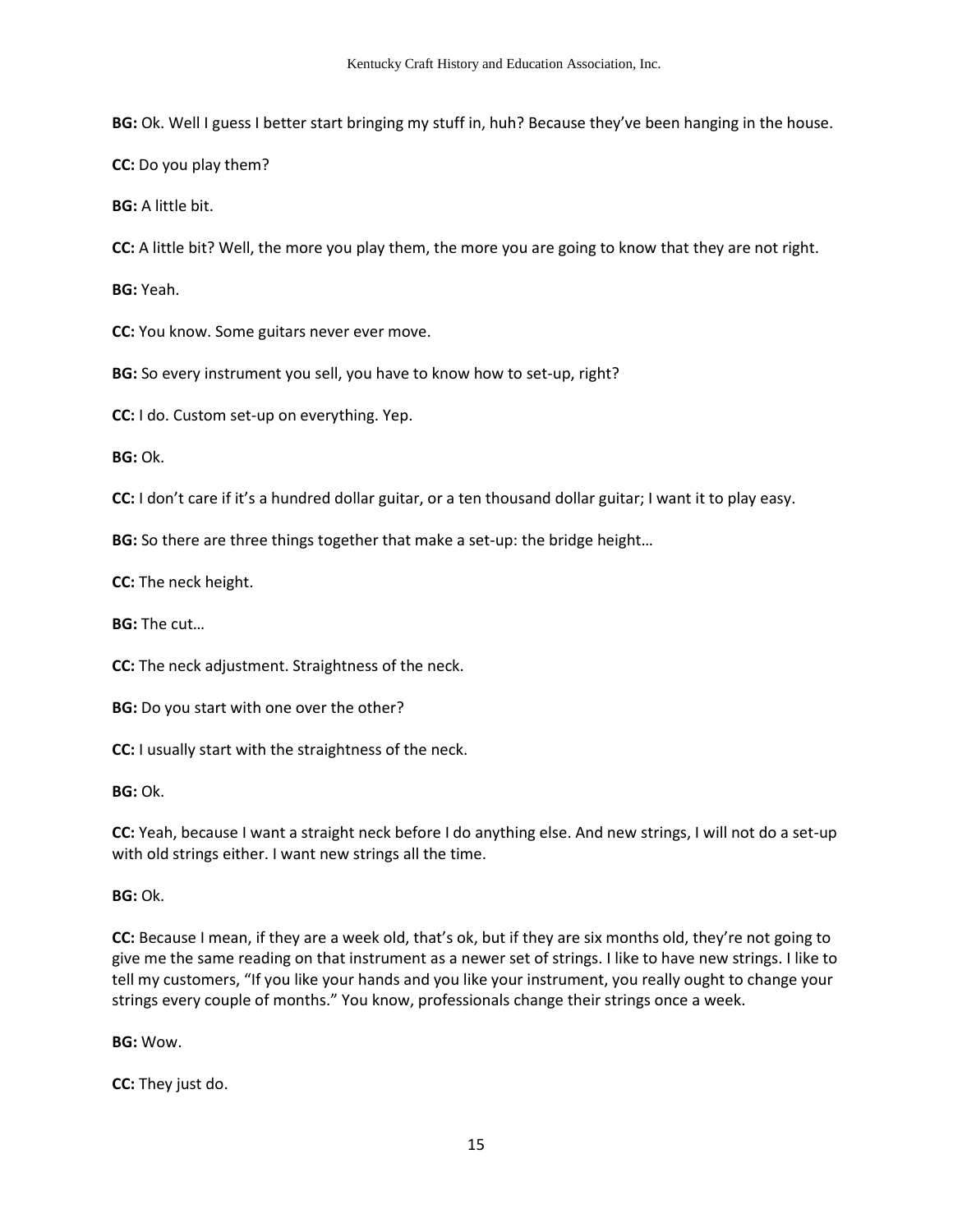**BG:** Don't those strings stretch?

**30:15** 

**[Interruption by videographer – battery change]** 

**30:18**

**CC:** Yeah, I do more dog-gone set-ups on instruments…

**[Interruption – video skips]** 

**30:20** 

**CC:** Yeah, tuneage can be loose. Yeah they can.

**BG:** Ok.

**CC:** But that's usually not the case. A lot of time people will come in here and say, "My guitar is not staying in tune," and most of the time it is just a good set-up and strings. Now how long has it been since you've put new strings on your guitar? A year?

**BG:** Yeah.

**CC:** Yeah, well there you go.

**BG:** Eddie Pennington was getting some strings from this guy who was trying them out and he gave me a set and I took them home.

**CC:** You know, even if you don't play it, every time you get up and try to strum on them a little, but you can tune it, and they just get dead after a while.

**BG:** All right.

**CC:** They do, they just go dead.

**BG:** What do you… do you charge different amounts for different instruments for setting-up?

**CC:** No. A basic set-up is fifty-five dollars plus the strings. And then, if I do anything more, you add on top of that, but I don't charge… If somebody brings in a ten thousand dollar guitar or Martin and needs a basic set-up I'm going to charge the same thing. I'm just as cautious. If I worked on only, if I worked anywhere else besides Richmond, Kentucky, and worked on only high-end instruments, a lot of people, you know, are a hundred, hundred and fifty dollars to do a basic set-up, but they are known for just working on really high-end instruments. I couldn't get away with that and make a living in Richmond, Kentucky.

**BG:** Yeah.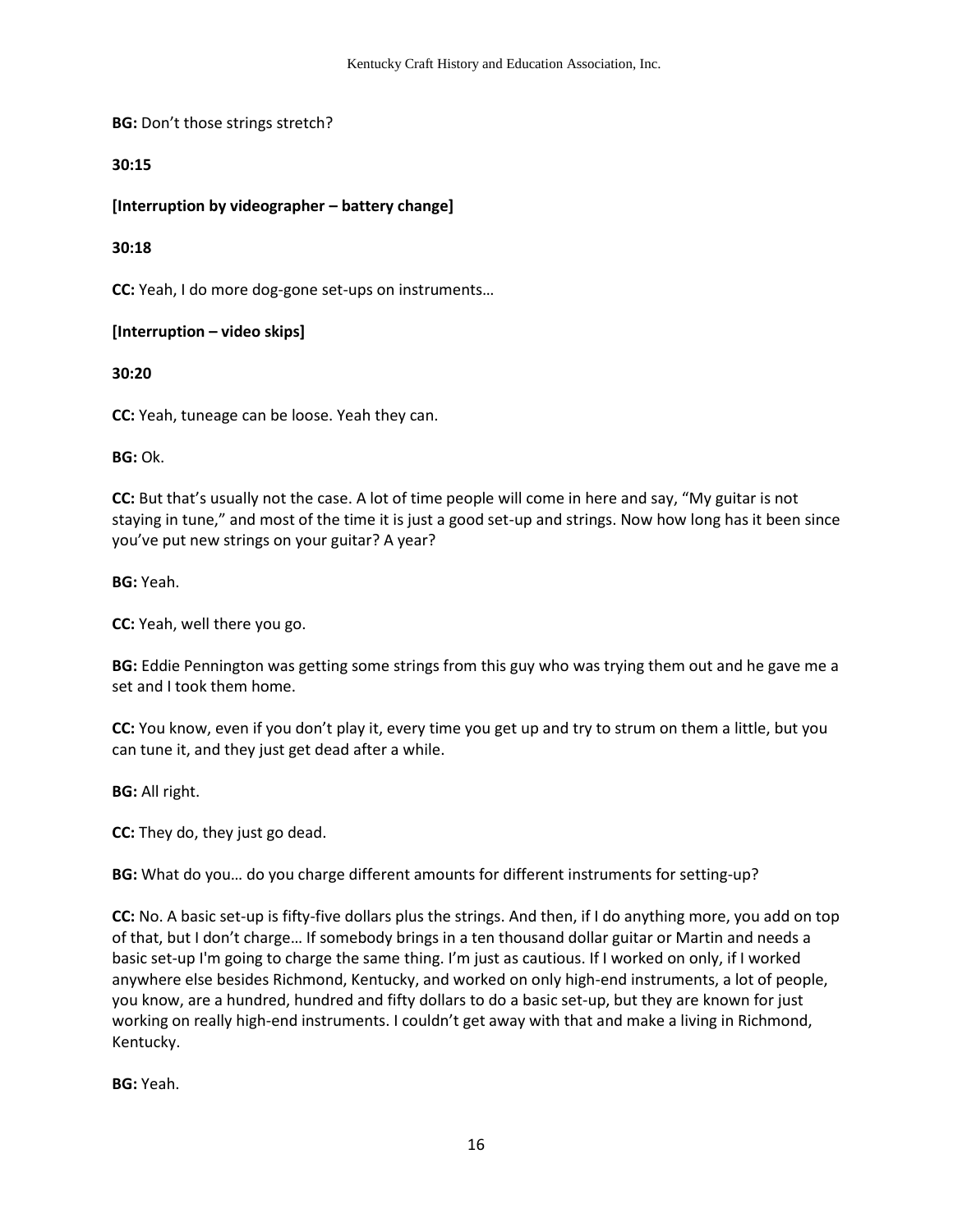**CC:** I'm pretty reasonably priced.

**BG:** It depends on the client I guess.

**CC:** Right.

**BG:** If it's a place that has a lot of guitars. Ok. So setting-up is one main thing that you have to do. You seem to enjoy it, right?

### **31:48**

**CC:** I do. I enjoy it a lot. It beats a real job. I never get bored. There's always, I mean, like right now I'm actually a little caught up, but right now I'm working on a violin an upright bass, I call it a Frankenstein handmade electric guitar back there, a four-stringed banjo, I'm working on so many different things every day. I never work on the same thing every day. I never know what the day is going to bring, which is fun.

**BG:** How do you plan out your day when you've got those four instruments?

**CC:** I've always got back up. I've always got stuff…

**BG:** No, I mean, do you say I'm going to spend this much time on this; I'm going to do this…?

**CC:** Yes, I have a numbering system. I try to number instruments. Long-term stuff, big jobs, get numbered, and I try to give the people you know, two weeks, three weeks, give them an idea of how long it's going to take. Basic set-ups and re-strings I usually do the same day because I can do them in, I can do a fifty-five dollar set-up in fifteen minutes.

**BG:** That's good pay.

**CC:** Yeah. I mean, if it doesn't need anything else besides a re-stringing, I can get it out of here really quick if I don't have to make new pieces and parts for it. I'm pretty quick at what I do so I can get it in and out of here. And I have some help. I can say, "You clean it and put strings on it, and then I'll do the set-up." I look at it before we take the strings off of it and I know exactly what I'm going to have to do to it when the strings are put on there. So that helps me a lot.

**BG:** When you say numbering system, you mean the number of how many days?

**CC:** No, I number… I've got one of these instruments over there… There is one through twenty and I work one through twenty.

**BG:** Do you write it down on a piece of paper?

**CC:** No, I put a number on the case.

**BG:** Ok, but how do you know, do you look at the calendar in the morning and say, "I've got a ten"?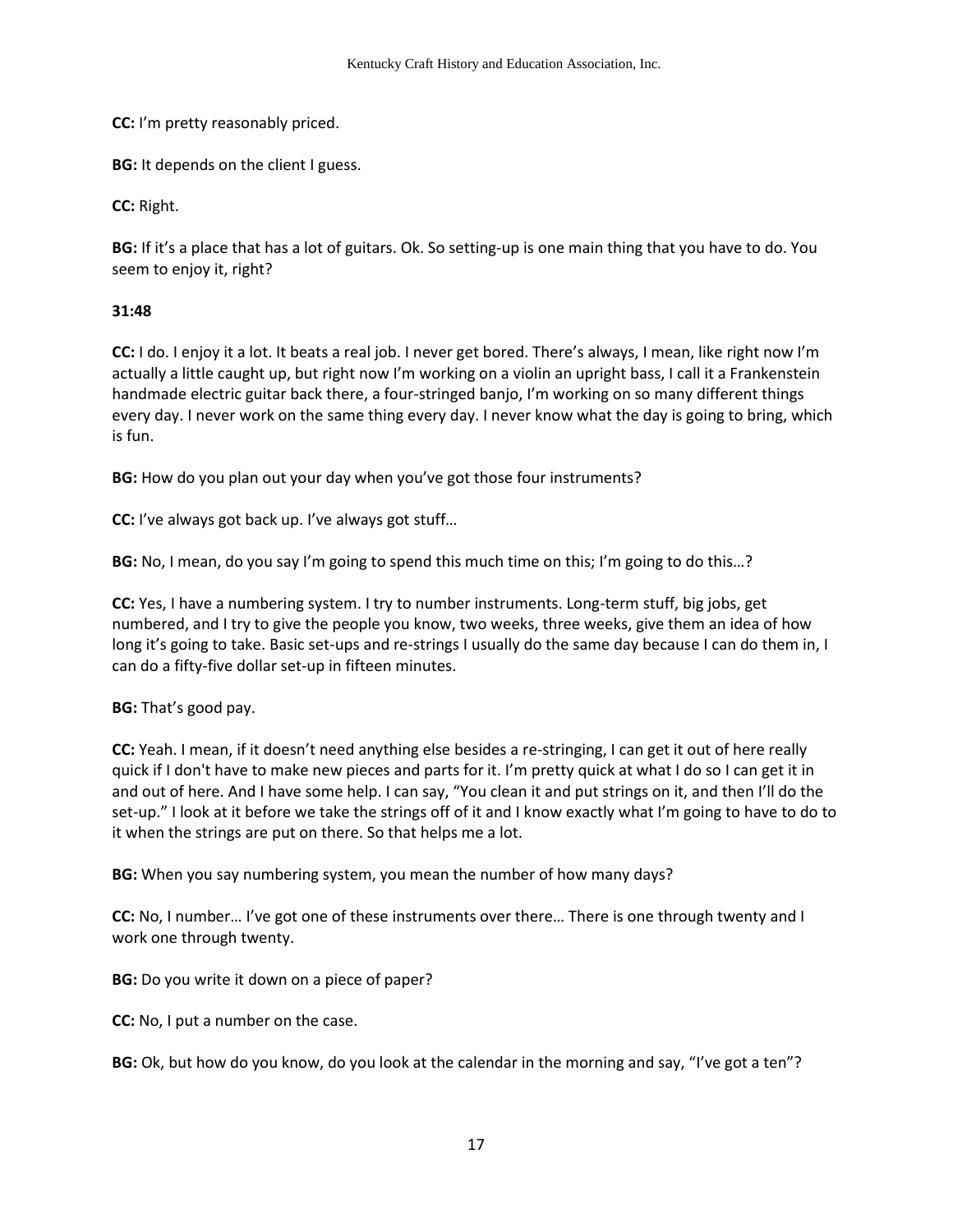**CC:** No, I come in and look at what's on the bench and I'll look at the numbers that are there and I kind of try to assess… Sometimes it's who is screaming at me.

**BG:** Oh ok.

**CC:** Sometimes I'll do to a customer, they'll go, "I need that by Friday," and I go, "Ok, you're going to call me on Thursday and let's make sure it's on the bench," because I get overwhelmed with repair work a lot of times.

**BG:** You can talk some people into taking it a little bit longer.

**CC:** Yes. Hey, the worst thing you can say to me is, "I'm not in a hurry," because I'll have it for six months. Sometimes I'm six months behind on repair work. I'm not right now. I'm getting caught up. So when I do get a little caught up, what I try to do is work in some of my store instruments that I have to get ready for the band instrument season next year, or, you know, my mom has a ukulele that has been here for a year that I have to do a neck set on. It's at the bottom of the pile, but I'm going to try to work that in now. Its stuff that I'm not going to make any money on, but you still have to get it out there and work on it.

**BG:** So it's kind of the squeaky wheel that gets the…

**CC:** Absolutely.

**BG:** I heard your mom say that.

**CC:** That's why my ukulele is a year in the making and still doesn't have the neck on it, because too many things going on.

**BG:** So that's kind of how you organize your day is, I'm going to do this, and I'm going to do that, kind of thing, right?

**CC:** Yep.

**BG:** And…

**CC:** I try to do the easy stuff, the stuff I know I can get done in and out of here really quick, that gets done first, and then, the people who are screaming that they need it. So those are the two things that really take priority. The really easy stuff that's cash flow, we call it cash flow because it's in and out of here and we make a little money every day, and then the stuff that I know I have to get done that has a time schedule. He **[points off camera]** needed that by June. Well this is the end of April, but I knew I had to get started on that and two weeks ago I got started on that. I knew I had to get started on it, because I knew that that was possibly a two or three month job if it didn't go as smoothly as I knew it would, and it did, so I'm going to be done three or four weeks early which is great. He's happy. I'm happy; I'm going to get paid early. But on big jobs like that, that fingerboard came off easy, the neck went together easy, it just as easily could have been put together with epoxy and have been a really hard repair.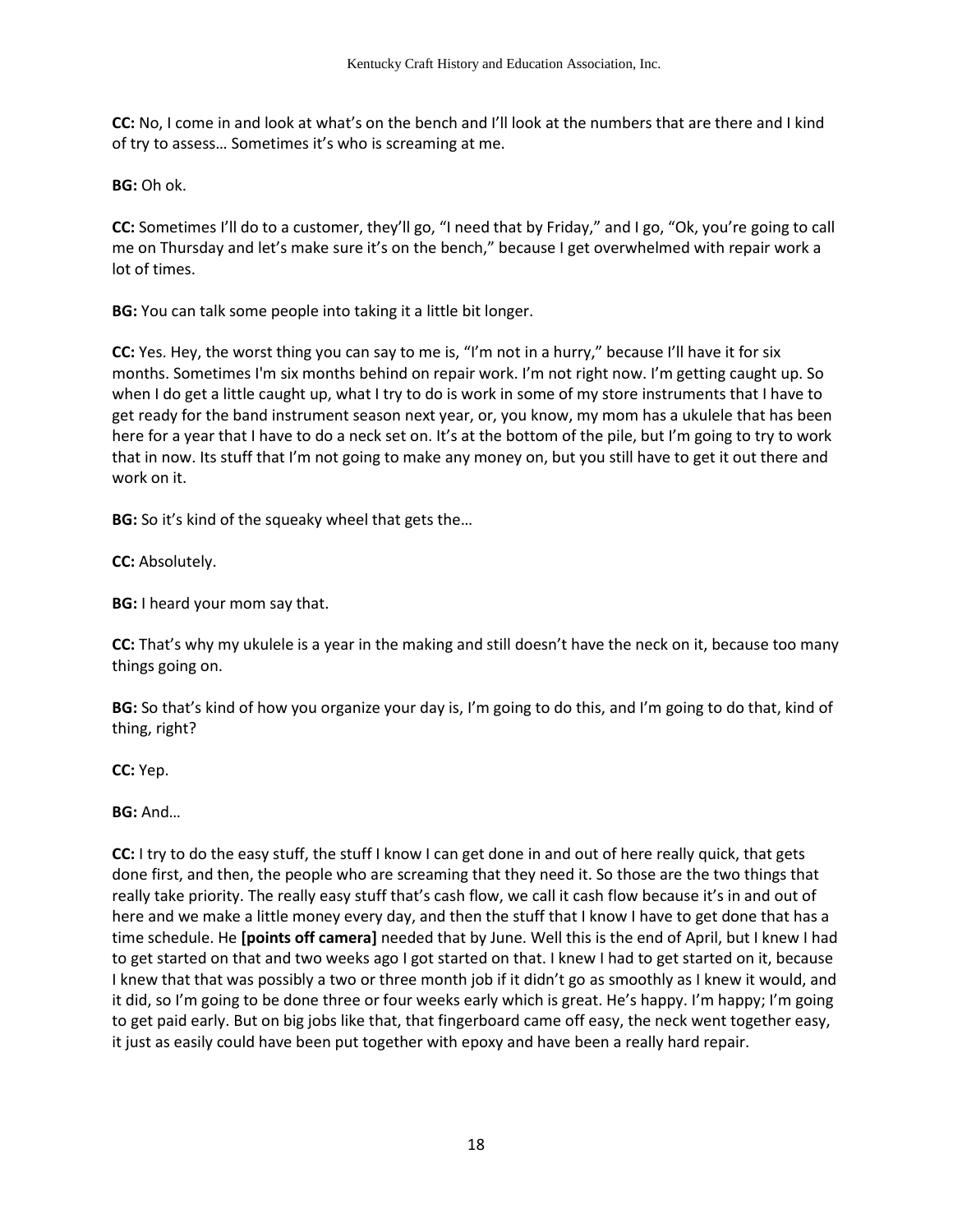You never know when you are doing really old instruments what another repairperson has done that is going to cause you some grief. So, I always try to give myself an out and go a month, but if I give myself two weeks I'm real happy.

**BG:** So the, what makes you feel good about your day then, at the end of the day?

**CC:** Oh, not getting as much done as I can, but getting some really good repair work done, or when my customer comes in and I did something that was really easy but they go, "Oh, you're a genius." I go, "Thank you very much."

**BG:** Ok. It lights the fire in you.

**CC:** Well, when you've really made somebody happy because there is nobody else that can fix that instrument for them, their band director can't, their instructor can't, when somebody comes in and discovers what I do here, that makes me happy.

**BG:** Well you are somebody who has made instruments from scratch, and knows what the pleasure of that is, and you're somebody who does repairs, and has taken instruments and made them almost new, or sounding new, right?

**CC:** Mhm.

**BG:** Are their different feelings for…?

#### **36:43**

**CC:** Absolutely there is a big difference. I thought when I was younger that I did want to be a builder. That's what I studied at Taylor, and that's what I went and studied with John Monteleone [\[http://www.monteleone.net](http://www.monteleone.net/)] at Long Island, and I don't think I have the temperament to be a repairperson, I don't think I'm a good enough artist.

### **37:01**

#### **[Interruption – customers]**

### **37:12**

**BG:** … The satisfaction that you get from making instruments versus repairing instruments.

**CC:** Right. I don't think I'm a good enough artist to be a builder. I don't… There are builders, and there are builders. A lot of people out there they are builders and they just copy what's already been made.

### **37:12**

### **[Interruption – dog eating]**

**37:36**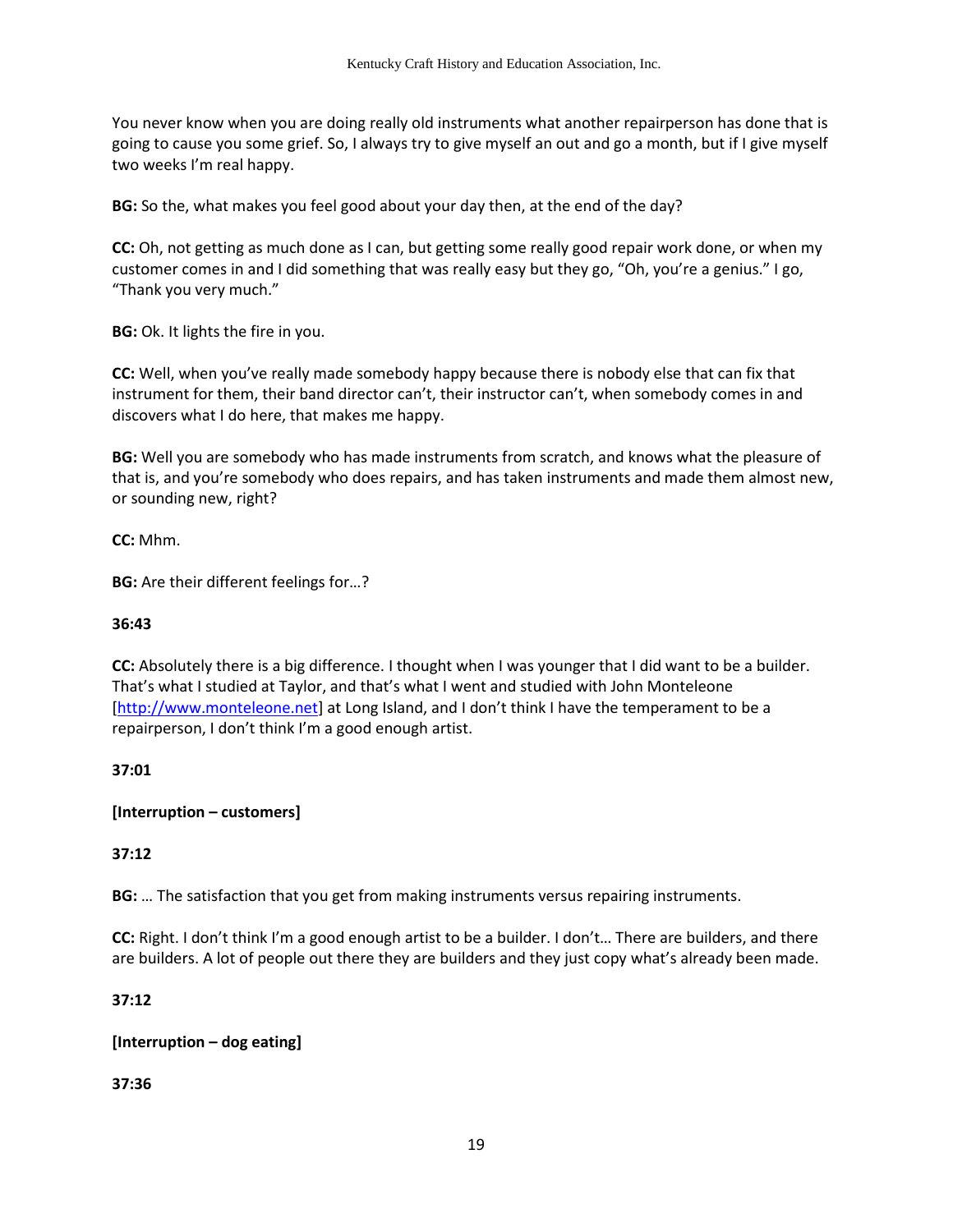**CC:** There are builders, and there are builders. My partner, who is a high-end builder, is also a fabulous artist. He takes the design, the Lloyd Loar, or the Gibson F-5 mandolin and tweaks it, and sometimes he'll put a drawing on the kitchen wall and look at it for weeks. Then I'll come in and I'll go, "What did you do to that? It looks different." He said, "I moved that line a  $32<sup>nd</sup>$  of an inch," and it made the whole thing look different. It's just amazing what you can do to tweak existing designs that are out there, because I don't think some of the best designs out there are not evolved completely. The guitar is not a complete instrument. The violin is. I don't think anybody can hardly perfect the violin anymore. I mean, look how little this is. It's so loud, so fabulous sounding. It is just an incredible instrument. The guitar is still evolving.

**BG:** So you are saying that they are still evolving, so little tweaks that people are making to it…

**CC:** There are so many wonderful things that people are doing to guitars right now. They are putting holes in them. They are calling them "ports." Well I'm going to put ports in my next ukulele. My next ukulele is going to have a port here, and a port here, and they call them monitor holes, or port holes, and it's amazing because the last builders conference I went, we did a test and we closed the ports and then we played and we opened the ports and it made it louder. Now you wouldn't think that it would make it louder, because some of the sound is coming out of the sides. It's just amazing what people are doing with instruments right now. A lot of people are cutting this part of the instrument off right here and making a contoured area for your arm. Some of us older people, when we play our arms go numb because of that sharp edge. A lot of people are contouring the bottom of the instrument so when you set it on your lap it feels a little bit nicer. Custom builders are just doing amazing things. I think we are living in the age of the builder. The bar is set very high. You have to be really good to make it as a small shop builder right now. There's just so much good stuff out there right now. It's amazing. And, you know, there's a lot of mediocre stuff out there right now too that sounds ok, but when people want to pay the big bucks, it has to look perfect, and it has to play perfect, and it has to sound fabulous. That's what my partner, John Hamlett, his instruments are just incredible. All of them! I don't think I've ever seen him build a bad instrument. They are all just over the top beautiful.

**BG:** So he's moving here?

**CC:** He's moving here from Virginia.

**BG:** He's been a luthier in Virginia for a while?

**CC:** He's been a luthier for over twenty years. He learned his trade while working for Stelling Banjo Works, Inc., which is a really high-end; they are probably the most high-end banjo company in the country, in the world actually. They are one. He worked for them and learned his trade and now he's on his own and he's about a year or two back ordered with custom instruments that he's making. So, I would like to be a builder, I would like to be a builder but I don't really want to build full-time. I like doing repair work, I like the retail, when I slow down in another ten or fifteen years I'd like to make ukuleles. They are fun easy instruments to build. They are not hard. I mean they aren't easy for somebody who is a beginner woodworker who has never done any, but as far as building instruments they are not as hard as some and I'd like to build a few of them. I don't think I would want to do it for my only livelihood. I like doing repair work. Repair work is so satisfying because you just, it's instant satisfaction. I've repaired this instrument. I've made somebody happy. I've made a little money. I don't have to manufacture anything. I'm not on an assembly line. I'm my own boss. Nobody knows what I'm doing. My mother, she can't say, "Well you need to get this and this done today." I'm the only one that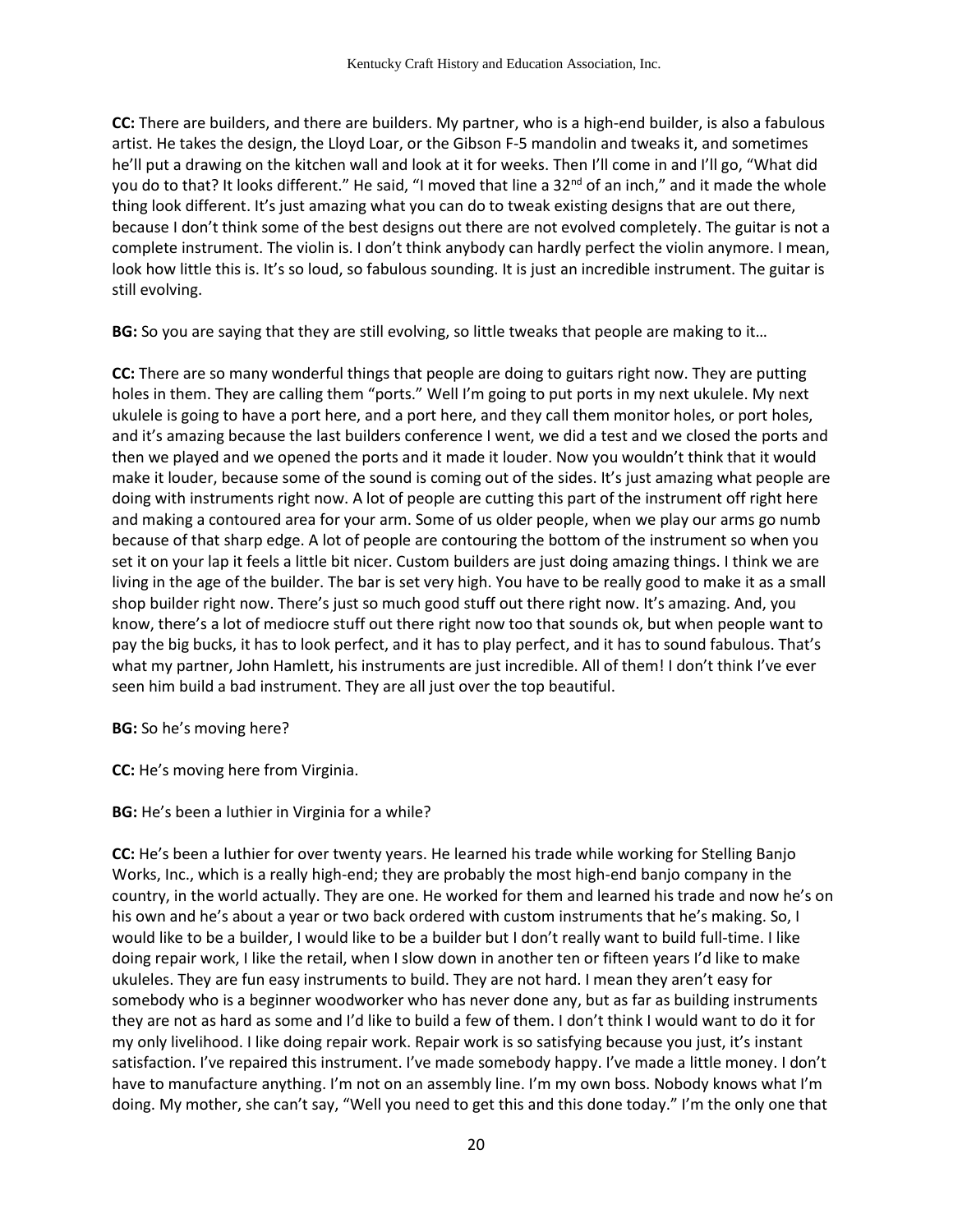knows what I have to do today and what people expect out of me. What my customers expect out of me for that week, or that day, or that month, and I have to hold myself responsible. I'm the only one who is going to suffer if I don't do good work, or if I don't do timely work.

### **41:48**

**BG:** Ok. I want to get into that, instrument repair, a lot more, but I just want to go back a little bit to the aesthetics of, it sounds like you don't consider yourself an artist because you aren't innovative with an instrument, you said everyone is being more innovative, but what's wrong with being traditional with an instrument?

**CC:** Oh, it's boring. It's like reinventing the wheel. It's hard to do. To build a copy, a Martin guitar copy, a lot of people just do that. They want to build just Martin guitar copies and try to make them better and better. I'm not sure you can make the Martin guitar a whole lot better. I think they've done that. So I'd like to make something that not a lot of people are doing.

There are a lot more ukulele builders right now than there has been because the ukulele is hotter than it has been since the '20s and I think it would be fun, it's a fun, silly instrument, you can be just as silly and fun as you want to be. I was just up in New York City for an exhibit at the Metropolitan Museum…

### **42:49**

## **[Interruption – telephone rings]**

### **42:52**

**CC continues:** …that my mentor was part of and it was just so fabulous. But I had an opportunity to visit a music store in Soho called "Rudy's Music" and all they carry are high-end custom instruments, but they are Fender high-end instruments, and Gibsons, and D'Angelicas, and D'Aquisto guitars, and ukuleles. I just laughed because they had thirty or forty of these custom-made ukuleles and there are some companies that make the low-end, average ukuleles, and then they have their high-end custom stuff and they are called, "fleas," these one, particular ukuleles, and they were hand carved and they were just as eccentric as you can get. That's what I'd like to do, something fun and different.

**BG:** Ok, but you don't look down on other luthiers who just do…

**CC:** No, absolutely now, I would never look down on any luthier, I just don't have the temperament or the time or the situation right now where I want to just sit around and build guitars.

**BG:** So was there a moment in you life when you decided that you didn't want to do that?

**CC:** After I built my first mandolin. I built a really nice mandolin and it was the hardest eight weeks of my life. I worked really hard to make an exceptional instrument. It was very solitary. It was very focused. It was just very hard, mentally and physically. It was just a really hard thing to do. Rarely was there interaction with anyone else other than my mentor. That was it. I worked eight, ten, fifteen hours a day, built a beautiful instrument and decided, I don't want to do this the rest of my life. I don't want to just build. I am glad I built my guitar, I am glad I built eight or ten instruments, but I don't want to do that all the time. It's fun to mix it up. Even my partner, John, he says, "I love building," he's mainly a builder, but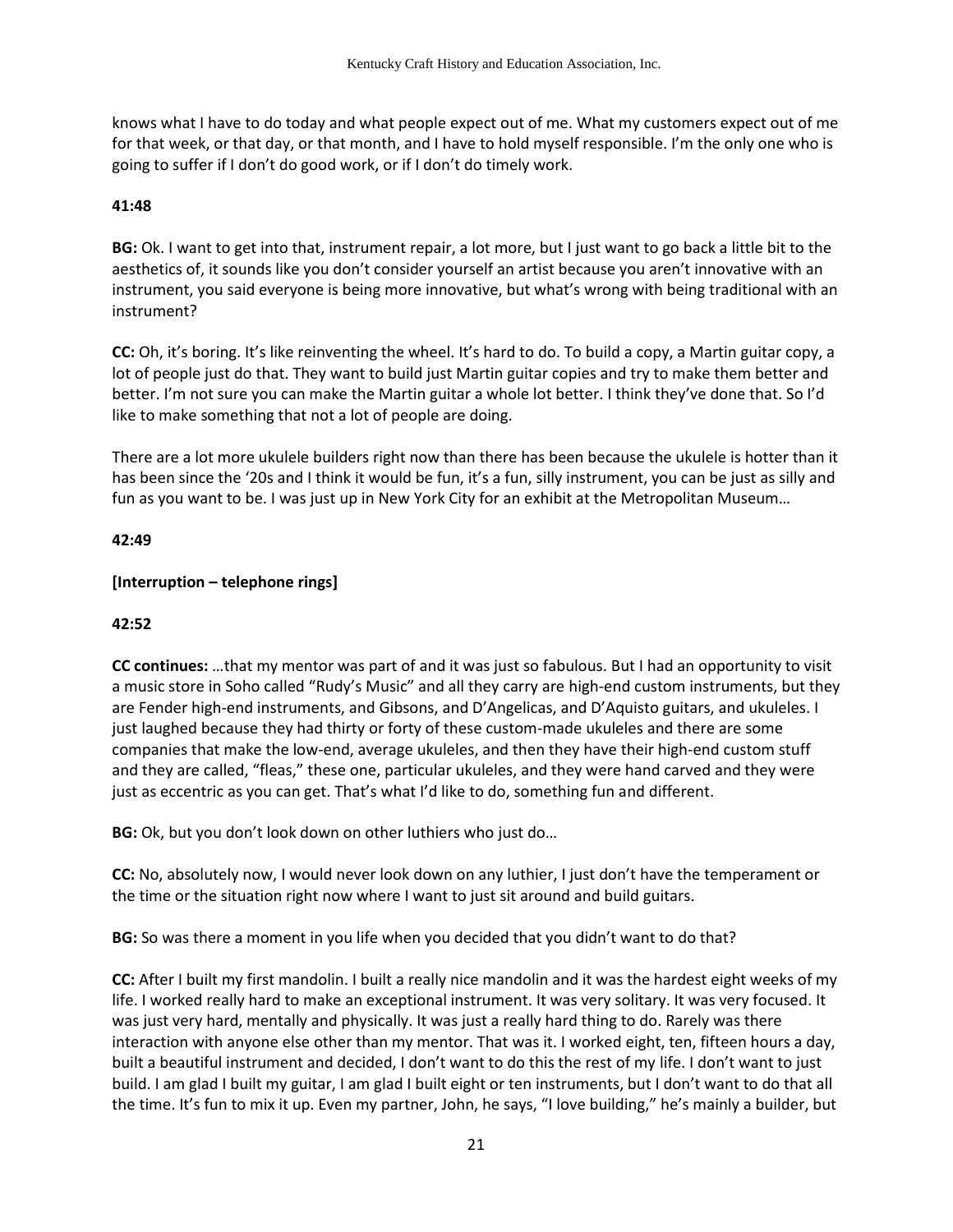you know, right now he's got maybe thirty instruments in his shop that he's repairing because people come to him and he prices himself over the top, "Ok, I'll do it, and this is what I get," and they'll say, "I don't care, fix it." I mean, he's really, really one of the best. All these people in Virginia are kind of freaking out because they think he's leaving. It will be a year before he leaves Virginia because we are working on this shop and the transition period, but they are all thinking, "Oh, I've got to get my instrument repaired before he leaves because he is one of the best." He's got the reputation there that I have here and I said, "Well you need to tell them," we need to put a little blurb on his website that says, "I'm not leaving permanently," because we still have family there. We'll be back there once a month to pick up instruments if we have to.

**BG:** Can you see doing, people sending instruments to you?

## **45:23**

**CC:** People do send me instruments.

**BG:** Sounds like you need to have that interaction with them.

**CC:** No, not necessarily. I have a lot of interaction with people in the store, but you talk to people on the phone and figure out what they want. I don't have a problem with people sending me their instruments.

**BG:** Ok.

**CC:** It happens.

**BG:** So building instruments is solitary and you don't feel like that's part of what you want to do anymore, so you made a choice and you really like repairing instruments.

**CC:** I do. It's really hard to be, like I said, I think one of the main things too, it's really hard to be a builder unless you are just exceptionally good. It's hard to make a good living just being a builder. Getting your name out there, it's like being a musician. You've got to take every gig; you've got to build whatever somebody wants you to build. It's a hard thing to do, and it takes years to get your name out there and to get your quality and to get known. John Hamlett was lucky that he worked for another company that had a lot of people coming and going. He got to see his stuff. So he got his name out there, but it still took twenty years and now he's back ordered on instruments but it takes a long time. I'll never be without a job if I want to repair instruments.

**BG:** Well, it sounds like the best of both worlds. You can make your ukulele and…

**CC:** Right. I can make anything I want if I want to go downstairs after I close the shop and work for five or six hours.

**BG:** But you sound like you are a multi-tasker too.

**CC:** Yeah, I love to multi-task. You are absolutely right. I can do many things. I can take care of four customers at one time.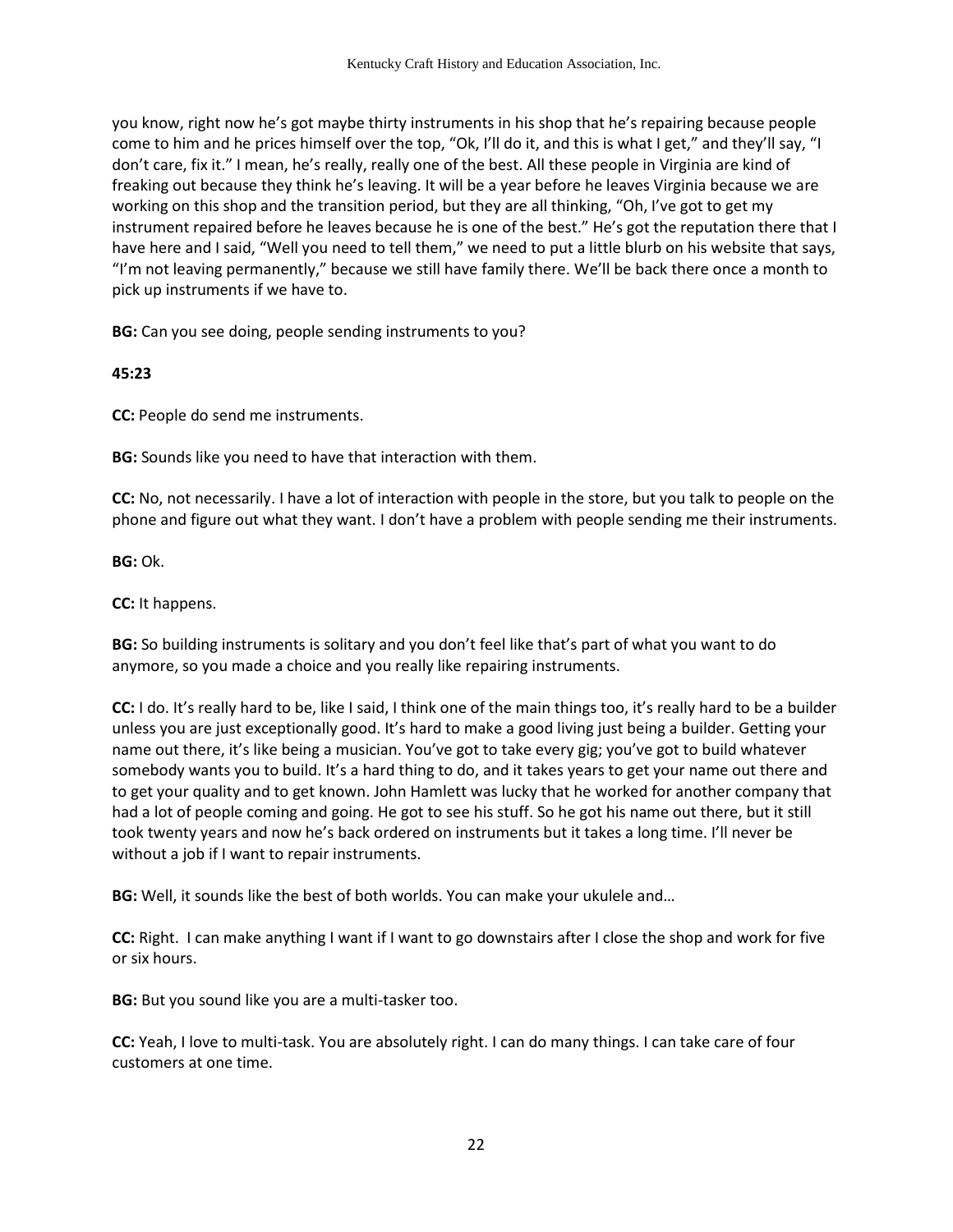**BG:** You know, I did the Folklife festival for years **[Kentucky Folklife Festival]** and that's what I enjoyed was doing ten different things at one time.

**CC:** It's fun.

**BG:** I'm finding out now that it's not supposed to be good for you.

**CC:** Stressful.

**BG:** Well, they say, you don't remember anything because you are doing so many things.

**CC:** Right.

## **47:18**

**BG:** And then I forgot where I was.

**CC:** You don't remember anything because you are multi-tasking.

**BG:** Well, I guess what I'd like to ask you more about is, do you have any stories about instruments that you repaired that you looked at first for a while and then you got a lot of pleasuring out of doing because it took so much work.

**CC:** Well, I mean, this one is one of them. I'm trying to think because my memory is always…

**BG:** The bass that's over here.

**CC:** Yeah, the bass that I'm working on right now. It's a 1950s-K and they are real desirable Bluegrass/Country Music folk instruments for people to play in bands. They are workhorses. You can just, you can just haul them around and bang them around, and this instrument belongs to this guy's wife, and she wants it refurbished, and I tried to talk him out of doing a lot of what he wanted, and he said, "No, I want this done." Of course, this did have repair work done by Homer Ledford before I got ahold of it, twenty or thirty years ago, to have a custom neck for this lady. He took the neck down really little.

**BG:** Oh, I noticed that. The neck looks…

**CC:** Really little, and Homer did that. So he customized it for this particular person.

**BG:** And it still sounded ok?

**CC:** Yeah. It broke. You have to be a little more careful when you take a neck down really thin. That's what happened. It fell over and cracked. That's why I had to put a piece of wood in it.

**BG:** Oh ok.

**CC:** It cracked.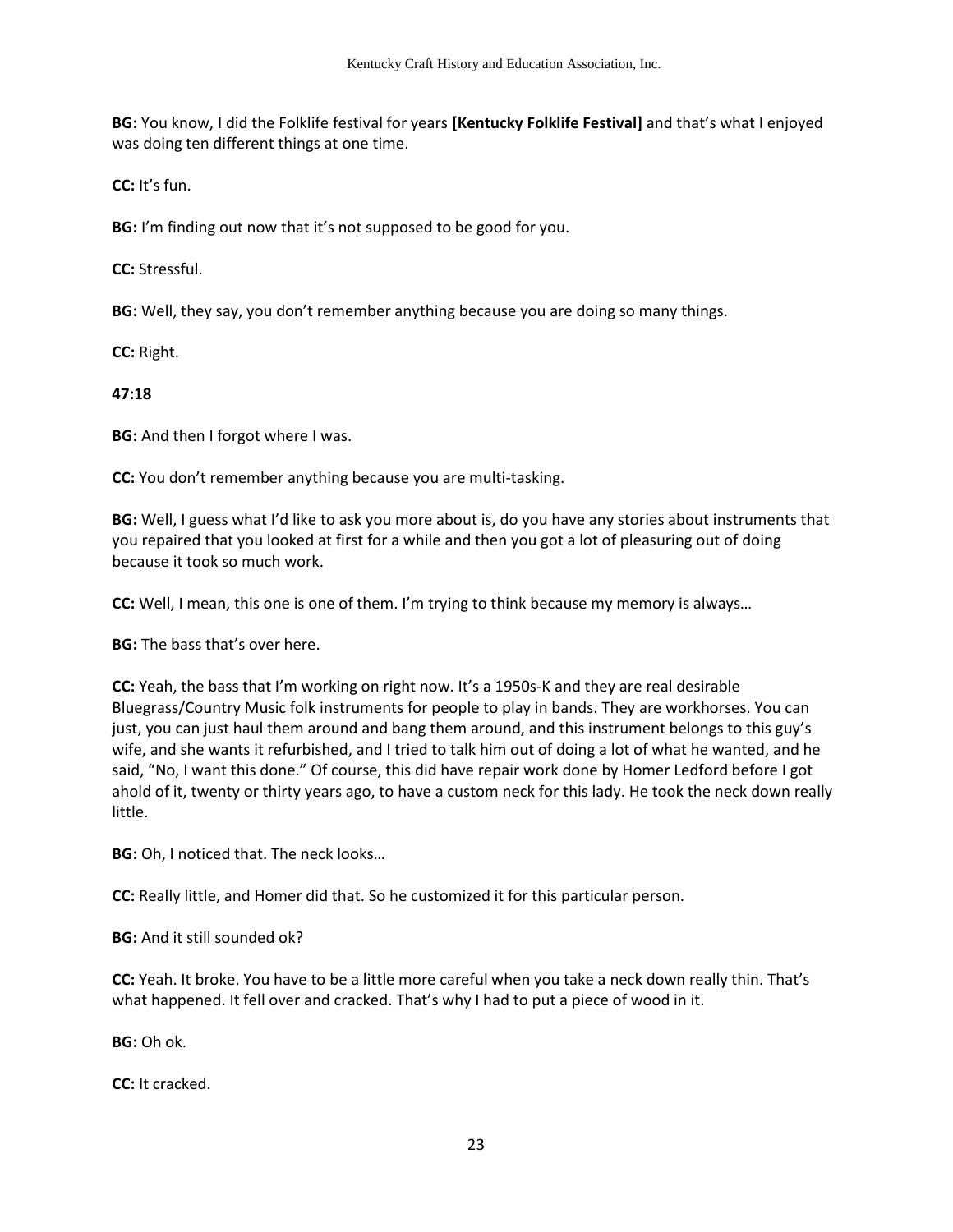**BG:** But it sounded ok being that short?

**CC:** It's not shorter, it's just thinner. It's thinner.

**BG:** Oh, I thought you meant…

**CC:** It's thinner back here.

**BG:** Oh, I thought you meant the neck was shorter.

**CC:** Nope, the neck is thinner right here.

**BG:** Thinner so she could put her hand around it.

**CC:** Exactly. So I tried to talk him out of having, he wanted all the edges refurbished on this thing and I went, I've done little pieces on other instruments, but I've never done to the extent that I've done on this one which is about, it was about a fifty or sixty percent of the instrument, the sides needed replacing. And I did it, and it's been a long job, it's been a big job, and it looks good. Well, ok, this wasn't as bad as I thought it could be. I'll do it again.

## **BG:** Would you?

**CC:** Yeah, I mean, I'm not making a lot of money on the repair, I probably underpriced it, but that's ok. It can be done and it can be made to look like you can hardly tell that it was done.

### **49:28**

**BG:** I saw you said that one other time that it's important to do a repair so people don't know that you did a repair.

**CC:** Right.

**BG:** What does that mean?

**CC:** Sometimes you can't do that. To do a repair to look like the instrument hasn't been damaged is a real art. There are some people out there that's all they do. Like, if a Martin guitar neck gets broken, and they can glue it back together, and then they can paint in the grain lines and they can do the finish to look old, still old, but put the new finish on it and make it look old and make it look like it's never been touched. Ok, I do a lot of pick guard replacement and bridge replacement on Martin guitars. It's really important when I take a bridge off the top of a Martin guitar that there are no tell-tale lines anywhere, or no tell-tale sign that I actually took that bridge off there. Whether it's cracked, or whether it's been replaced for some reason, I take a lot of nicks out of Martin guitars to do neck sets. I'm supposed to do it so you can't ever tell. That's really important.

**BG:** How do you do that?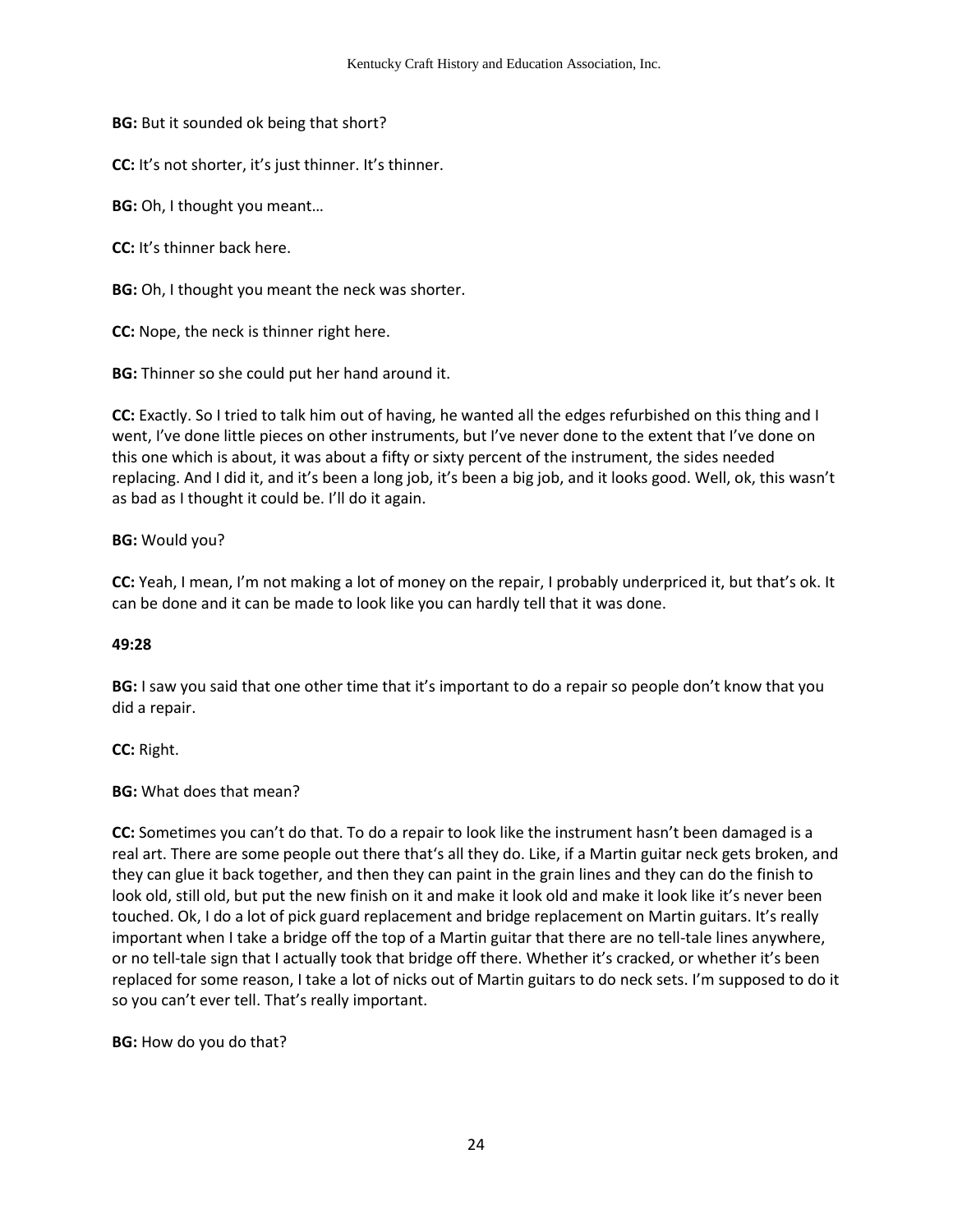**CC:** I use steam. I take this fret out right here and I inject steam into the dovetail and I lift this off here with a heat lamp and then I go in and pull it off and refit it and glue it, and it's about almost a four hundred dollar repair, but I've done enough of them over the years … I even did Donna Lamb's guitar.

### **BG:** Oh yeah?

**CC:** Something that she wasn't comfortable with doing on her Martin. You just, you do enough of them and you get good. You have to keep these lines perfect. You have to do it so you can't tell, and there are little tricks to the trade. You pull that neck off of there and you touch the edges of it with a little bit of super glue so it won't crack and it won't break as you are fitting it back on there. There are lots of little tricks and that's why I belong to a couple of different guilds so I can always learn new stuff and always keep up with the newest, everyone is always coming out with a little newer way to do fix that mousetrap. It's just amazing. Twenty years ago we never used super glue. We use super glue with a lot of repairs these days. It's amazing. Its really good stuff.

**BG:** I know I've talked to Art Mize about some repairs; you want to make them reversible.

**CC:** Absolutely.

**BG:** So, super glue isn't reversible…

**CC:** If you have a crack and you fix a crack properly you don't want that reversible, but if you don't do a good job you don't align it properly until the line is perfect and you super glue, well then you've done a bad job and that's not good because, I mean, super glue, it is reversible with, you can realize it with acetone.

**BG:** Ok.

**CC:** Yeah, but you know, if you don't know how to do a good repair you should not use super glue.

**BG:** So you communicate with other luthiers through the organization. Do they have like a newsletter that comes out every month or, how often do you talk to other people?

**CC:** It's quarterly. Oh gosh. Well, I talk to, the other two guys that I work with on a daily basis just about. We collaborate and talk about repairs. What would you do on this, and would you do that repair for me, you are so good at it.

**BG:** What two guys are you talking about?

**CC:** My boyfriend, my partner, John Hamlett, and then Doug Naselroad, who comes and works for me. Doug works for me once a month. He'll come in and help me. He helped me with this bass last weekend because I was getting behind and I was getting kind of crazy and I said, "Oh, come in and let's work on this together." Believe me, we did so much work in five hours on Saturday. I mean it would have taken me a week to do it by myself and the two of us just flew into it and we downstairs and cut pieces and glued and clamped and got it done. We worked hard together. It's amazing how you can get more motivated when you've got somebody to throw ideas off of and help you with stuff. No man is an island. You just can't do it by yourself. It's really nice… I've forgotten more than I've learned I think, and that's why there are websites like, there's a really fabulous luthier, Euphenon Music in California **[unable to**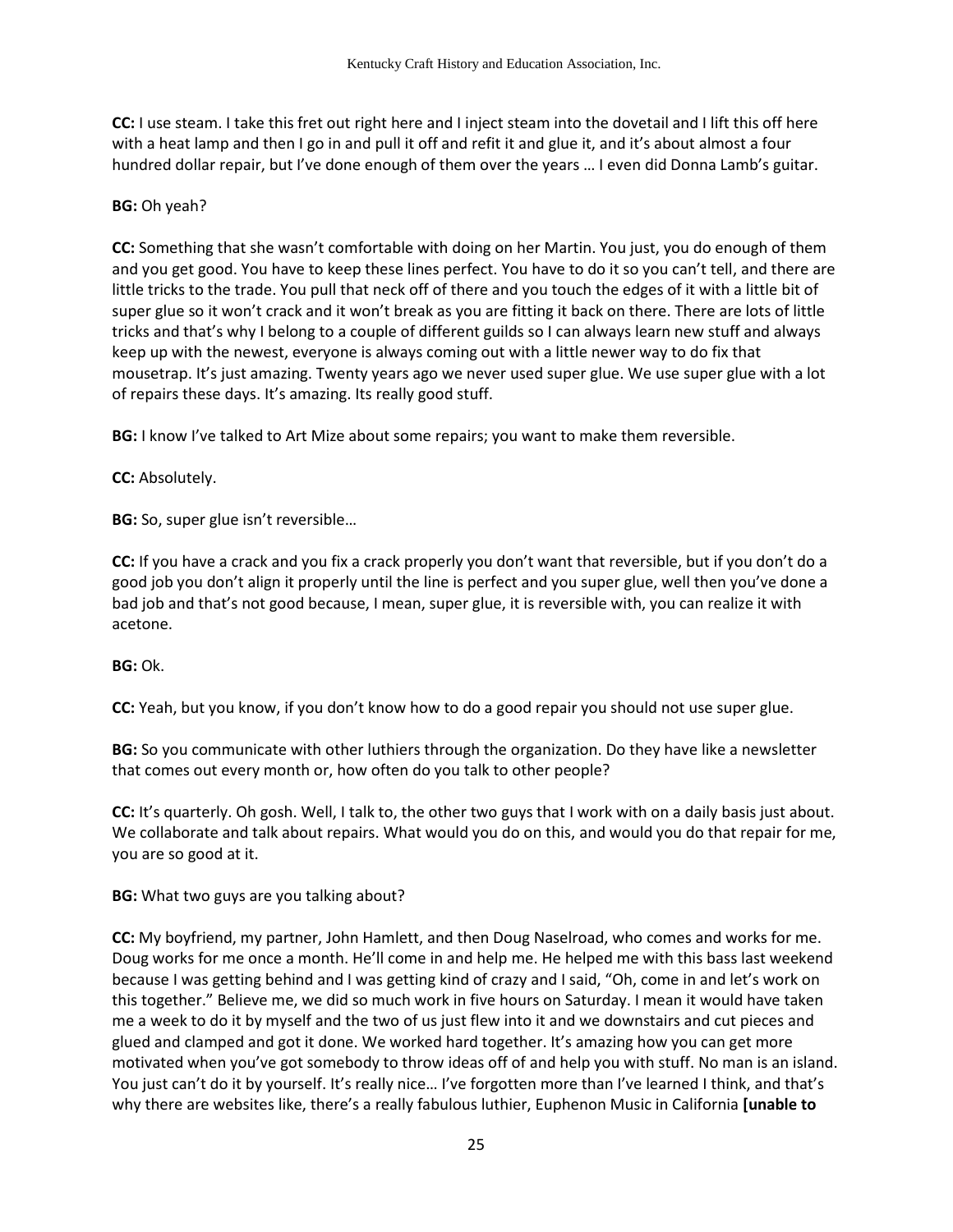**locate website]**, Frank Ford has a website calle[d www.frets.com.](http://www.frets.com/) Well I tell any aspiring luthier, go to that website. I even bought his CD to support him. He has one that I can take home and put in my computer and sit around and play with and research and refresh my knowledge on repairs, because I work on so many things, and I do some many different repairs on so many different instruments, I might have forgotten a technique for something, so I'll go and refresh my memory about it. How much super glue should I mix with water, you know, just stuff like that.

**BG:** Well how do you do that? Do you just look at the CD, or do you dial him up and ask him?

**CC:** No, I actually go online. Everything he has ever done has been documented. He is like the nerdiest nerd that ever was. He documents ever repair he has ever done. Period. Ever. You name it and it's documented on his website. It's just amazing.

### **BG:** Is it searchable?

**CC:** Oh yes, it's searchable. It's the most awesome website I've ever seen in my whole life.

**BG:** Say there's a crack in this guitar and you couldn't figure out how to do it, you would say, "Crack in guitar," in the search or something like that?

**CC:** "Crack repairs." Well, there is an index when you pull up frets.com.

#### **BG:** Ok.

**CC:** So there's lots of, lots of networking you can do. My partner, John, he gets on Mandolin Café and he collaborates with other, all of his friends in Virginia that he worked with at Stelling Banjo Works, he talks to them at lot. I bet he talks to those guys once a week. One of his neighbors is a luthier. I mean, you know, a guy down the road he worked with. So we are always collaborating, we are always working together. I had a guy that came out to my house on Monday who is from Somerset, I think he's from Somerset, he's new in the area, and he came here to take care of his mom. His mom has Alzheimer's, but he just built his first instrument and he's doing some repair work and he had a guitar that he wasn't comfortable doing the repair work on. So he called me on Monday and he was here and I was at home and he said, "Oh I really need to see you," and I said, "Well come on out to the house." John and I are here, bring it out, and it was 1928-K, but it was a really neat old guitar and it needed three or four hundred dollars worth of work. So we walked him through a bunch of the stuff and two hours later he was down the road and he was as happy and said, "Thank you very much," and he sends me repair work so I try to help him because I know when there is an authorized Martin repair that he doesn't want to do he sends it to me. So we all work together. There are not enough of us to begin with. We are always going to have enough repair work. So if we help each other, and support each other, we will all make a good living.

**BG:** Well good.

**CC:** Yeah.

**56:06**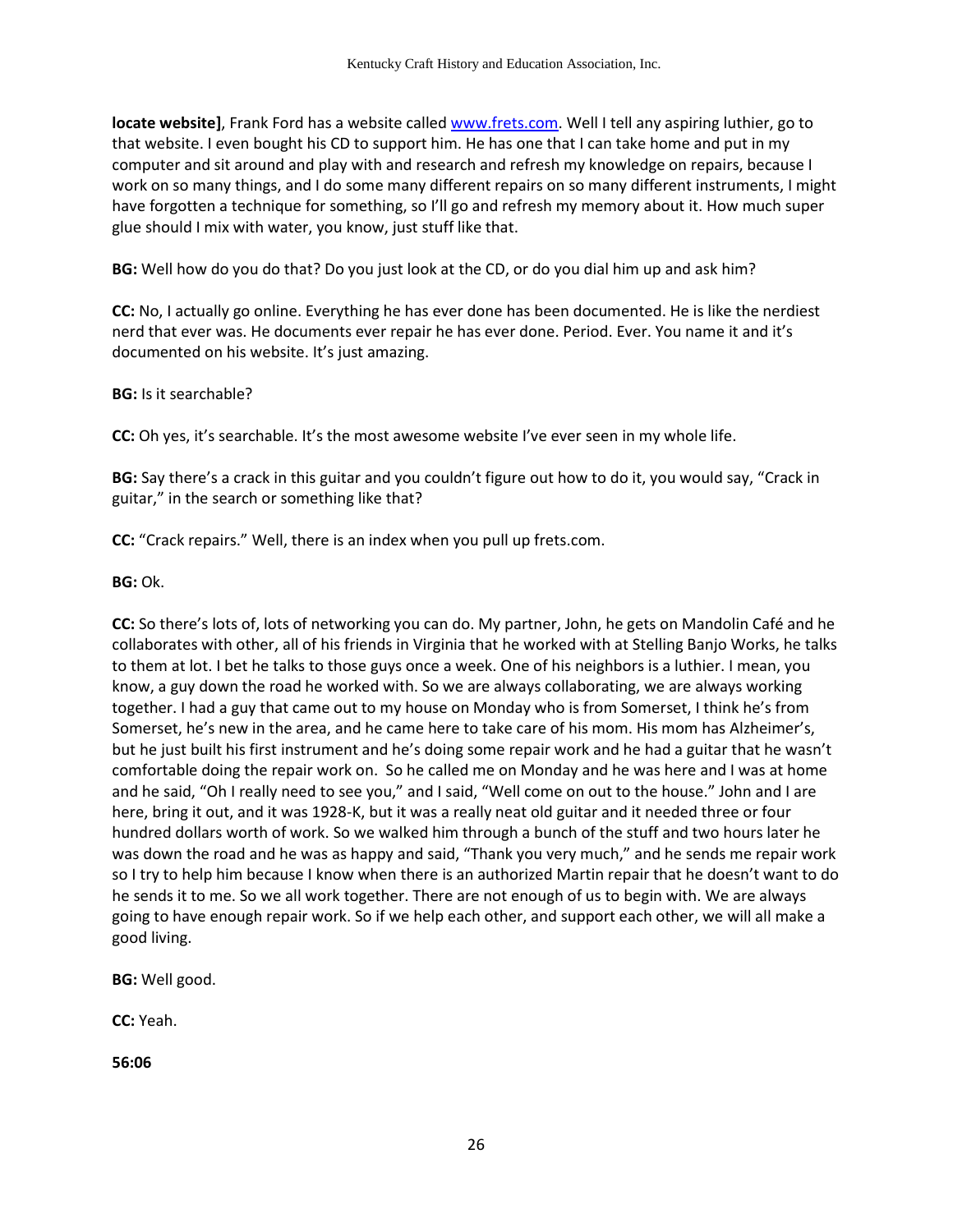**BG:** You know, in some professions they say, in some marriages they say you shouldn't date or be with somebody who is in the same business with you. Has that been a problem with you?

**CC:** No. He's better than me and he knows it, and I know it.

#### **BG:** Really?

**CC:** Yeah. He is even more of a perfectionist than I am. There are some things that he doesn't do. He doesn't work on electronic stuff at all as far as electronics in acoustic guitars and I do. I put in pickups and I work on electric guitars and he doesn't work on electric guitars. Like I said, when you get to be in your fifties, he'll forget something and call me and ask me, and I'll forget something and call him or discuss it with him, so hopefully somebody's brain cells will always be working so you can have someone to help you, but that's not been a problem with us and we've been doing this together for… we met in Burlington, Vermont, at a builders conference and we've been together for thirteen years.

#### **BG:** Oh great.

**CC:** Yeah. It's fun. I told him, when the shop was done, I had to have a workbench in the shop if he expected to have a bed in the house, and he said, ok. So, hopefully I'll get to do more work at home to which will be nice.

**BG:** So you said something about your reputation earlier. You feel like you have a good reputation?

**CC:** I do, I think I do. Keeping a good reputation is not hard, as long as you know what your limits are. It's like this guy that came to my house on Monday. He knows what his limits are. He has been doing instrument repair work for four, five, or six years, something like that, and he knows what his limits are, and you are still a fledgling apprentice, you are still learning six, seven, or ten years into the trade, I mean we learn every day. If you ever think you've learned it all then you've quit learning, you're done. You learn something new hopefully every day, but he was smart enough to come to my house. He is trying to keep his reputation in tact. He is building his reputation. He knows what he isn't comfortable doing and that is where you stop. For the first ten or fifteen years I didn't work on Martin guitars. I mean, very little, because I wasn't comfortable enough working on really high-end stuff. You have to; you only do what you know you can do good. If you don't think you can do it, hand it off to somebody else or say no, I'm not comfortable doing that repair work because that's how you damage your reputation. Any reputation, any trade you are in, you build slowly. That's why the Europeans have the apprentice system. You apprentice for seven years and you are still a rookie for at least seven years.

I can remember when I first learned that, when I went to school in Iowa for a whole year and I went, "What? You mean I'm going to get out of school after a whole year and not know everything?" You know, when you are in your twenties and you think you're going to know everything in one or two years. Whew. Boy, that's not the case.

**BG:** When you were at Taylor, you were kind of an apprentice weren't you?

**CC:** I was. I built my own guitar. I basically just went in and worked for free forty hours a week. I started; I went through every section of the factory. Started with buying the wood, and then I built bodies, then I'd built necks, then I'd make fingerboards, then I'd assemble the bodies, then I'd do finish work, and then I ended up in the assembly shop and assembling the guitar and setting them up. I was there for, I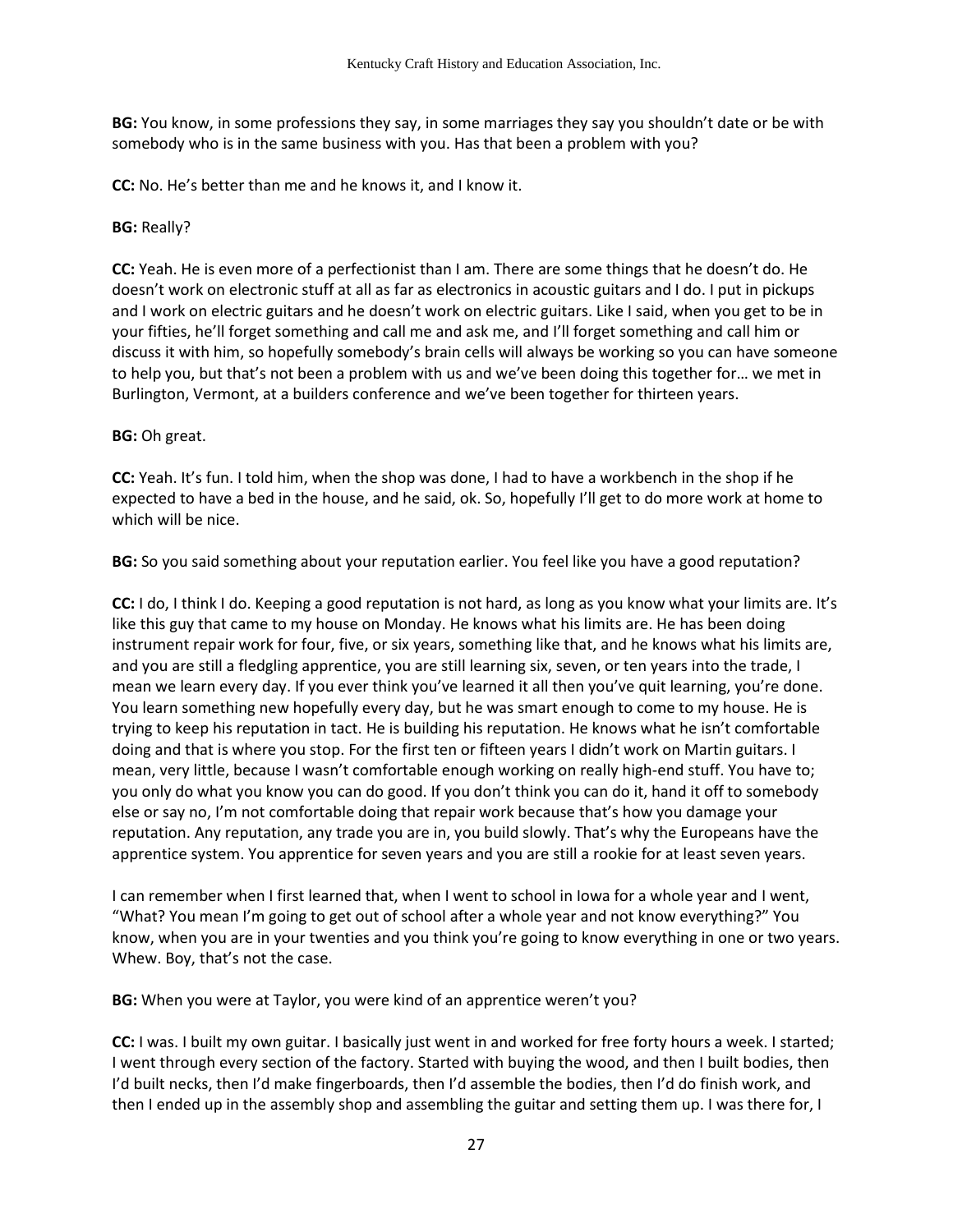guess about three or four months or something like that. I built my own guitar form rejected pieces, but it turned out to be a beautiful guitar. That was a great learning experience. And the deal is, I thought it would give me more knowledge about building. I had built a few instruments at that point, but not many. It's still a factory, and they offered me a job but I wouldn't want to work in a factory.

## **BG:** What makes it a factory?

**CC:** Well it's an assembly line and you do your job all day long, whether it's cutting the braces and gluing them into the guitar, or bending the sides. There are about fifteen to twenty different workbenches, stations, yeah, workstations, and it was fun, I learned a lot, I built my own guitar, and people seemed to have more respect for you if you've built some instruments. If I'd just done repair work all my life and never built anything they go, "What have you built?" It's another, it's totally different doing repair work than building. I actually did a question and answer session for you guys in Frankfort and there was a guy there that built arch top guitar, I'm sorry I can't remember his name…

**BG:** Oh, I think from Louisville…

**CC:** Yes, very nice guy.

**BG:** Frank, somebody… Frank Lay.

**CC:** Frank Lay. He didn't like doing repair work. He built some beautiful instruments, but he says, "Repair work is totally different from building," and I said, "I know. It is." So, just because somebody is a really good repairperson doesn't mean they are a great builder and vice versa. There are people who refinish furniture all day long, but they don't build anything. I decided that I had to do some building because I think my customers will have more faith in me if I could show them, look, I built this guitar. I may never build another, and I built a lot of guitars when I was at Taylor, I probably built a couple of hundred guitars in the process of going through the shop, and it was all good and fun, but nah, I don't want to work in a factory. There were only eighteen of us in that shop at that time. They must have several hundred employees now, but I learned a lot, I built my guitar and I came home, and I think it helped my repair business a lot.

### **1:01:38**

**[Interruption – change tape]** 

**1:01:44 – End Track 1** 

#### **0:00**

**CC:** I tell you, there's a book by Bruce Oatley called, Understanding Wood, that is the most comprehensive woodworking book that ever was. Bruce, I think its Bruce Oatley, O-a-t-l-e-y, Understanding Wood. Mine is at home. I don't have it down here or I would share it with you. If you want to learn some basics about wood…

**BG:** Bruce, what?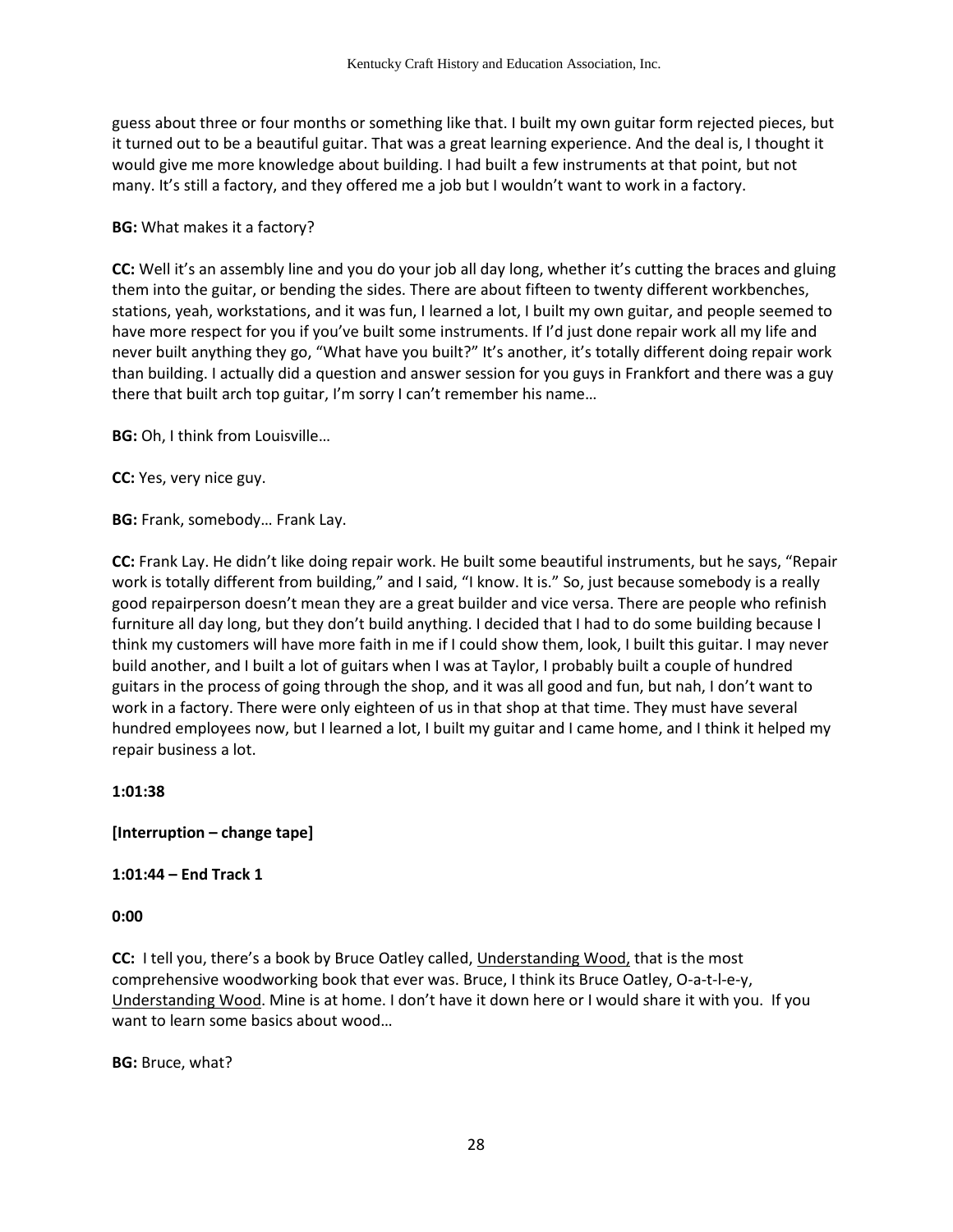**CC:** Oatley. I think its Oatley, O-a-t-l-e-y. Let me call John and ask him. Well, you just pull-up "Understanding Wood."

**BG:** Yeah.

**CC:** That's the name of it and it's a fabulous book. I have read it, I think I've read it five times.

### **[Interruption – interview starts]**

**CC:** Ok, your turn.

**BG:** Ok, so you said you could learn something every day?

**CC:** Yeah, every day I learned something new. That's what's so nice about repairing; you never get bored. You are learning that every instrument is a little bit different. It might be braced a little different; especially classical guitar builders, just different stuff and you go, oh, I didn't know I could do that. Check it out. Give it some ideas. The last builders' conference that I went to I got the idea to put some ports in my ukulele. Be as daring as you want to be.

**BG:** Are you going to use that in guitars that you get? Are people going to start doing it in guitars?

**CC:** Nah, not already built guitars. It may come to that. People may come in and go, "Can you put a whole in the side of my guitar?" It's harder to do that when the guitar is already assembled. When you are building something you can cut holes because you have to reinforce the inside edges, so that's hard to do. It's like this one, I said to John, "Oh I wish I had put some ports in it," and he said, "Well it's too late now because it's already glued together." If I had done it before I glued it together, I don't want to do it now, but my next one I probably will put some ports in it.

**BG:** I like the way that's joined. Can you show us that, where the neck is going to join in there?

**CC:** Isn't that neat looking? Just a beautiful little dovetail, and when this is done it will look a whole lot different. It's not completely finished yet. It is a dovetail, compound dovetail, and I've got a little bit more fitting to do.

**BG:** Is that glued in there, or what?

**CC:** Oh yeah, it's glued in there, and then this neck is a blank, it's called a blank, it's a big huge thing. I've got to put the fingerboard on it next, the fret board.

**BG:** When you say a blank, that means you are going to carve it down?

**CC:** Yeah, I'm going to carve it down, carve it down for this to fit. So it will get a whole lot taken off of it still. That's the next process. I glue this on and start carving.

**BG:** If you cut too much off…

**CC:** Then you have to start over again, or modify it.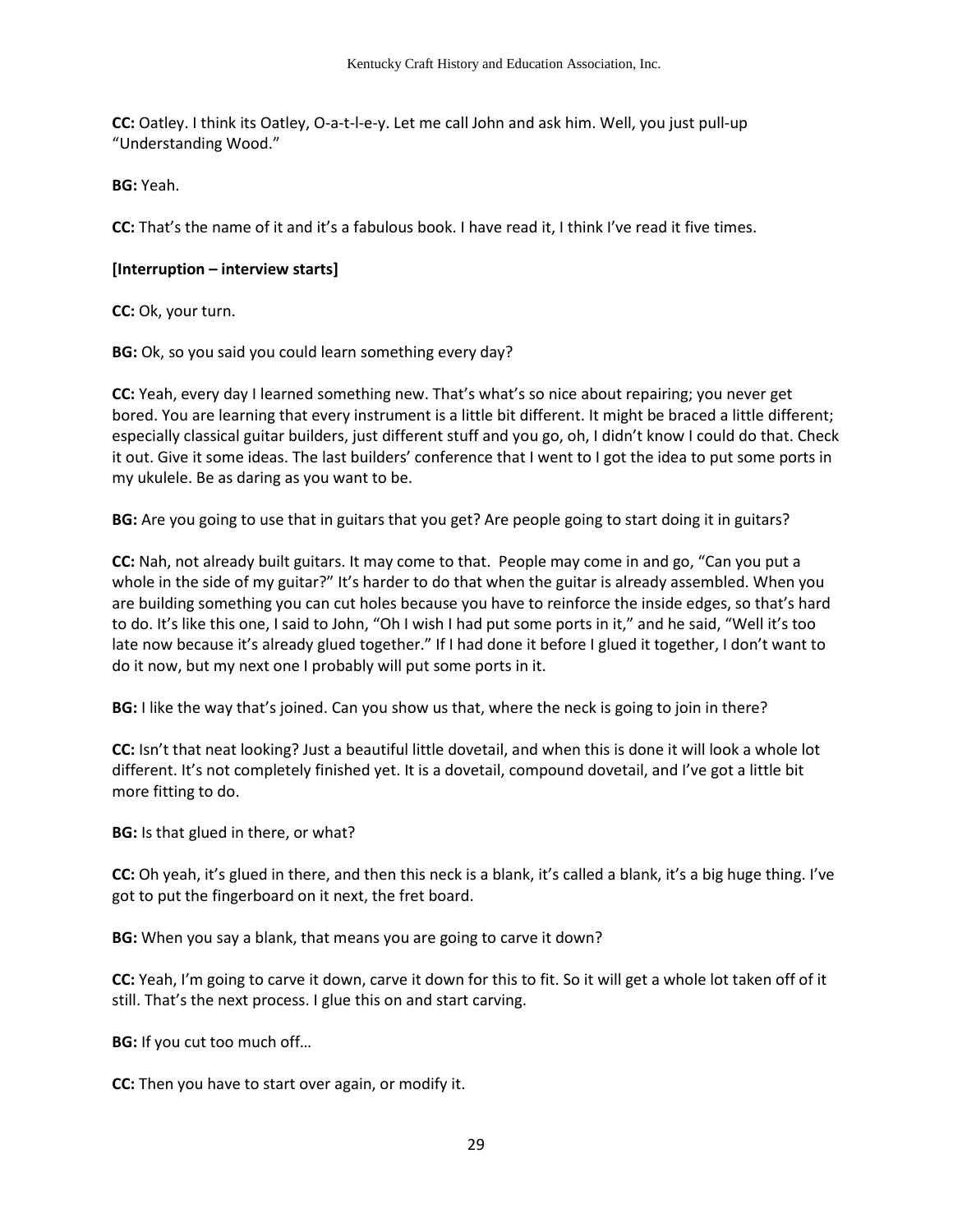**BG:** Have you ever had a repair that you felt bad about because it was messed up or anything like that?

**2:48** 

**CC:** If I did I forgot about it.

**BG:** Oh good.

**CC:** You never remember the bad stuff, you only remember the good stuff, Bob.

**BG:** The good ones you remember.

**CC:** I don't remember too many bad ones.

**BG:** But you get a lot of people in here asking for crazy stuff.

**CC:** I do, some crazy stuff, yeah…

**BG:** Are your customers just from the Richmond area or are they from all over?

**CC:** They are from all over. Indiana, Kentucky, Tennessee… I'm trying to think. I don't think I've had any sent from very far away in the last little bit… all over Kentucky, yeah, because I think there is only one other authorized repair center in the state and that's out in western Kentucky, so I even get people from Louisville and Cincinnati… Ashland.

**BG:** How do you get authorized by them?

**CC:** They look at some of the things you've built and some of the repair work you've done, and you're salesman is a really integral part of that decision because he's, the salesman that sales Martin guitars to me, he's in here and he's seen what I've done.

**BG:** Did you have to submit something to him?

**CC:** No, they just come in here and look, the salesman does, and my reputation I think, they got a reference from Taylor guitars and from the guy that I built mandolins with also.

**BG:** Oh ok.

**CC:** So that, you know, what work you've done previously.

**BG:** Homer was one too, wasn't he?

**CC:** He was, a long time ago. He was… Before I ever did any repair work, I think he was. He did a lot of good work, but he got older and his eyes got bad and that's the thing I always worry about is my eyes, and you can't do as good of repair work.

**BG:** You can't see what you're looking at.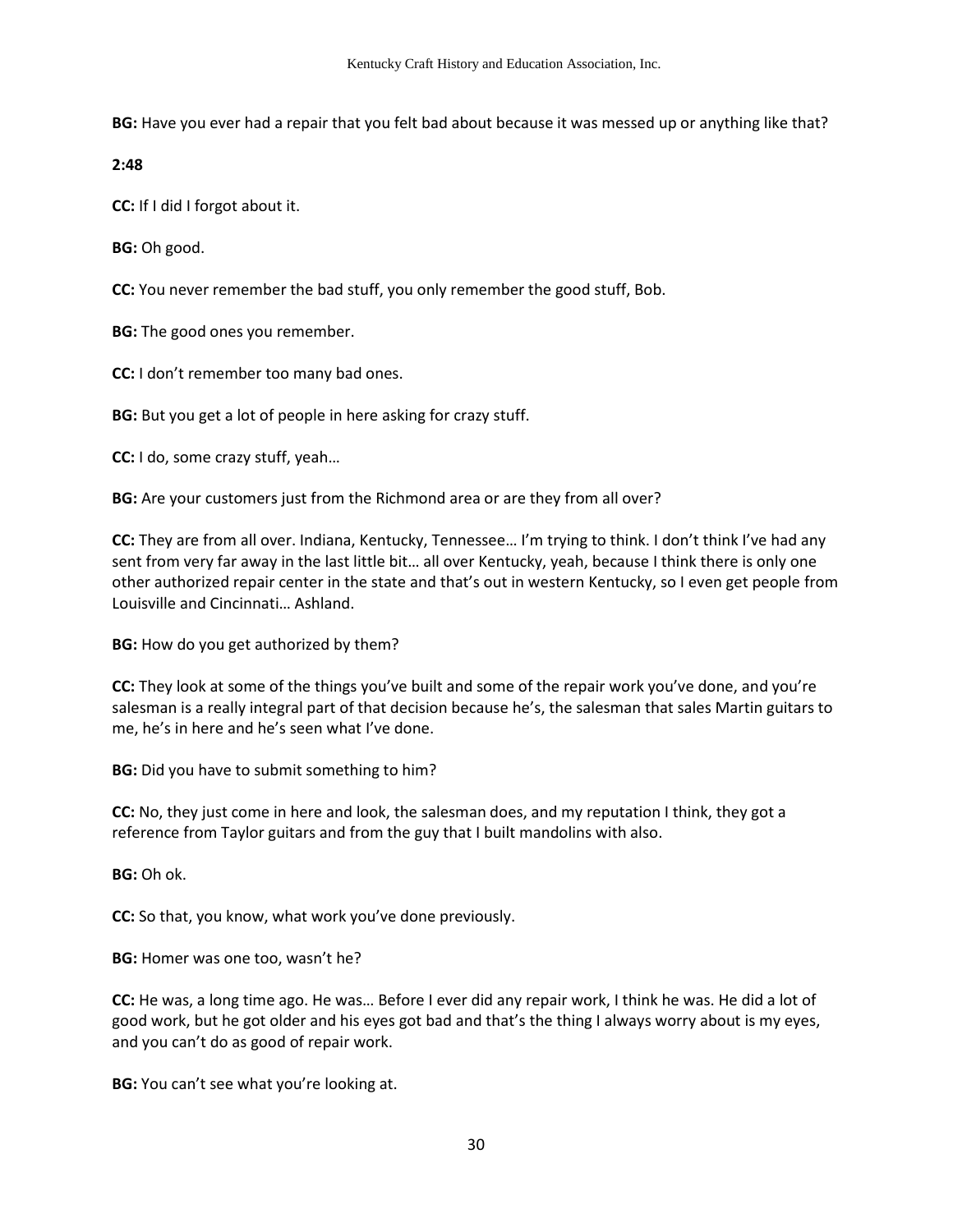**CC:** That's right. You have to be able to see it. That's why I have these little magnifying glasses all over the place. If I need to see something really little, I mean, I use them. This one has a magnifying glass in it, and the one on my bench has a magnifying glass in it too.

**BG:** Yeah, could you describe some of the stuff that's on your bench here? All those bottles and things, what's all that?

**CC:** Oh, those little bottles and things are…

**BG:** Glues?

**CC:** Dust. There's all kinds of different dust that I use for, when I'm doing a repair, like bone dust and ebony dust. Then there are little pieces and parts. There are stains that I mix up in those little bottles. Any little things that I don't want to loose. Spikes. Little bitty screws. Little hardware stuff, lots of hardware. Your basic tools: files, screwdrivers, there are a lot of special tools, specialized reamers, lots of hand tools, lots of files. The set of tools I use more than anything probably are these little guys' right here and they are called nut files. I mean, I'm actually ready for a new set because these guys work really good down here and they are worn out up here. I need to…

**BG:** What are they?

**CC:** There are how I file the slots in these little guys right here.

**BG:** They are going sideways like this?

**CC:** Uh huh, you go like this. This is my third set.

**BG:** Why are they a set?

**CC:** Because you have different, your groves range from ten to eleven thousandths on up to the fifty/sixty thousandths, so you have to have different sized, look at the edge of them, different sized files for different groves. See the different edge on them?

**BG:** Sure. So like, the E-string there would take a smaller one and then the next… Ok, I see.

**CC:** So lots of specialized files and specialized saws.

**SA:** Can you hold those up again for me?

**CC:** Sure, these are called nut files, and every edge is a different thickness.

**BG:** Oh ok, so you don't need six of them.

**CC:** There are actually eight different sizes here, but you have to remember that I have light gauge and medium gauge, and I have electric guitars and acoustic guitars, so I could need, more like twelve or fifteen different sizes, but these are the most common ones.

**BG:** Where do you buy those?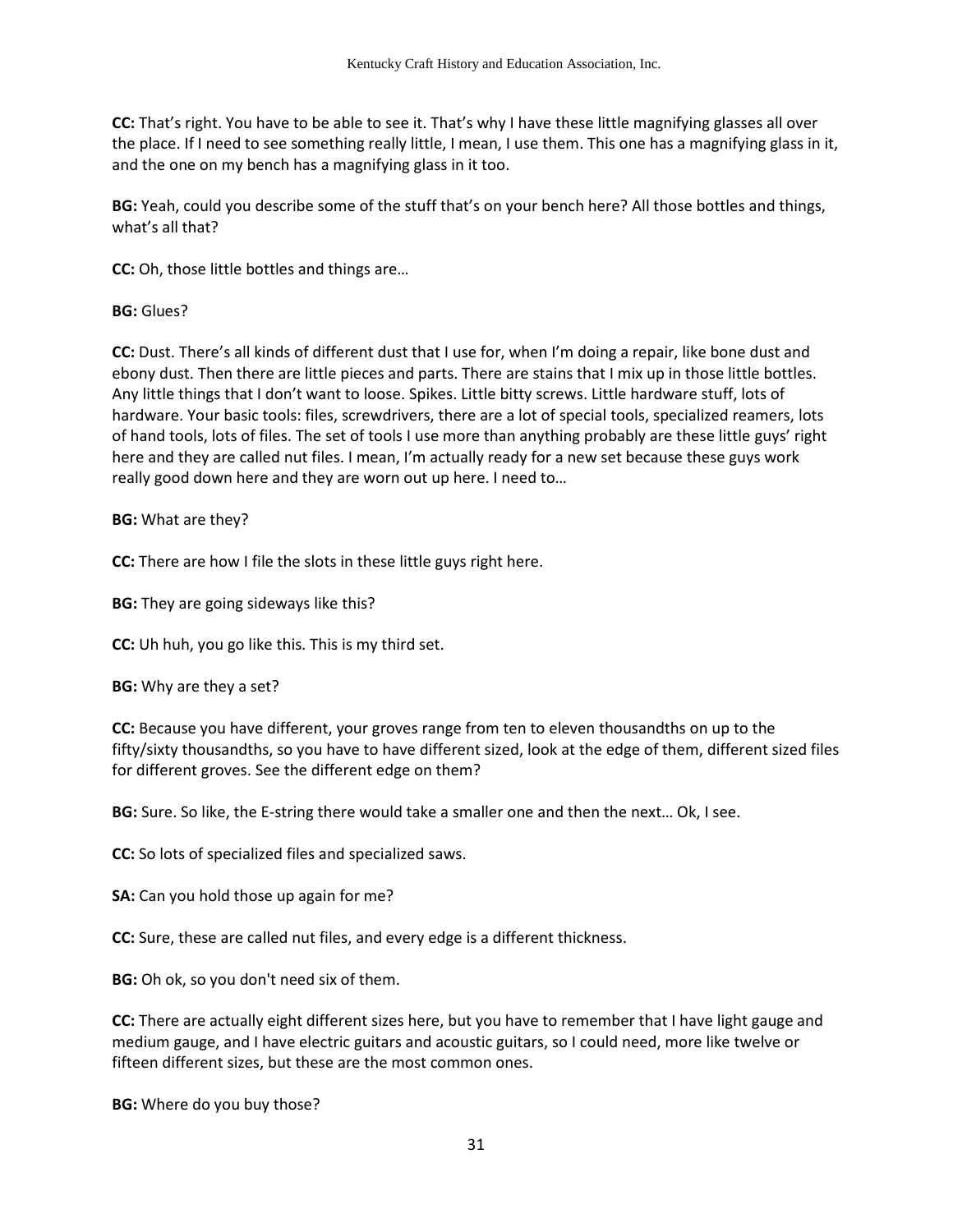**CC:** I buy them from… there are a couple of different suppliers. One of them is called Stewart MacDonald, and Luthiers Mercantile. Grizzly, which used to just make big tools, also has a big luthier department now. There are quite a few places; probably Steward MacDonald and Luthiers Mercantile are the biggest ones that I get stuff from. Grobet is a jeweler's supply, but I use a lot of tools that they may also. Grobet.

**BG:** Have you got some here?

## **7:12**

**CC:** Well, I have more files over here that I've got from Grobet probably.

**BG:** Ok.

**CC:** You know, stuff like that.

**BG:** I see, Instrument Makers White Glue in a big thing down there, is that?

**CC:** This stuff here? Where do you see that?

**BG:** It's hidden underneath the…

**CC:** Instrument Makers White Glue…

**BG:** Right there.

**CC:** Oh yeah, this was given to me by a friend of mine. This is his own glue that he's made up.

**BG:** Oh ok.

**CC:** A friend of mine, this is actually Luthiers Mercantile, but a friend of mine that does bass repair gave this to me in Galax, Virginia last year. He said, "This is what you need, and keep it in the refrigerator so it stays nice and fresh." We were just talking about working on basses and he's a luthier, he just gave this to me.

**BG:** Oh ok.

**CC:** He was really nice. Luthiers are strange people. They have very opinionated, they have their ideas, so he gave me this and said keep it in the refrigerator, and I forgot that it was there. So there are lots…

**BG:** It's not in the refrigerator.

**CC:** I know it. It needs to be in the refrigerator. It will last longer. Then I have this stuff. I just got this stuff back in. This is called "Angel Polish." This is like forty dollars for this bottle of stuff. This friend of mine in Tennessee makes this. He has his own store. But there is a really neat story about this stuff called Angel Polish. This is the only thing I'll use on high-end instruments and violins. Ten or fifteen years ago he offered this formula to Chris Martin…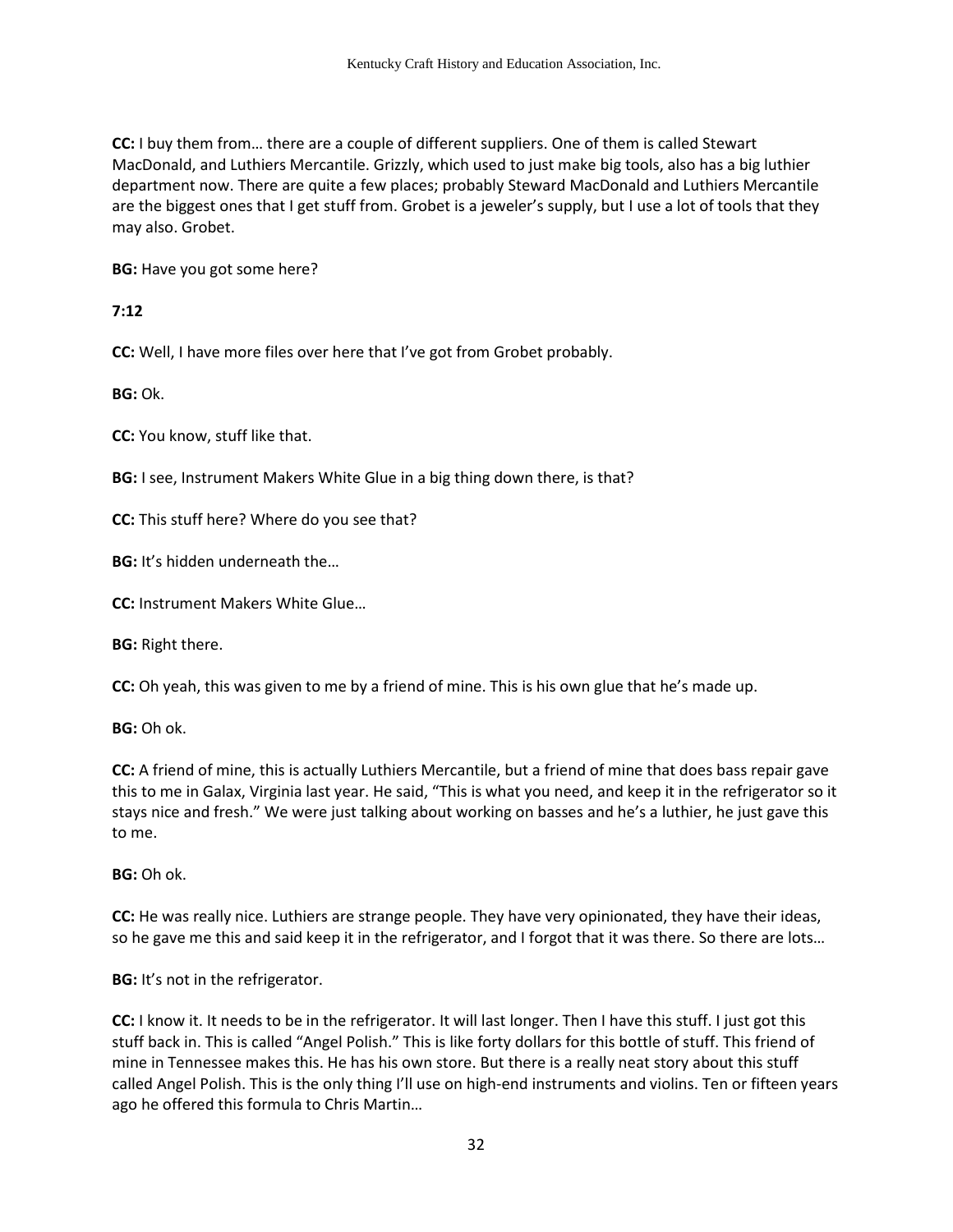### **BG:** At Martin guitars?

**CC:** At Martin guitars, and I think his grandmother or his grandfather made this polish. And he lost it, and then his grandmother died and he was cleaning out her house and he'd lost the formula, he was getting ready to get rid of all of her clothes and he was checking the pockets and he found the formula in one of the pockets of one of her coats. He started making it again. Well Chris said, "Nah, he didn't want the formula," and this was years ago, and now it's so popular I guess Chris had called him and said, "Well, we would like to have this now," and he said, "Nah, I'm selling too much of it by myself." But it's wonderful stuff. I don't know what is in it, but it is the best polish I have ever used.

### **9:25**

**BG:** Do you use it on guitars?

**CC:** I use it on old instruments, like what I've done with that bass. It's got an older, oxidized finish and I'll use this and it will just make it shine like a new penny. The more you rub it, the shinier it gets.

**BG:** So how do you…

**CC:** Put it on with one rag and wipe it off with another. And you don't have to let it dry like pieced wax, it's just wonderful stuff. It's called Angel Polish.

**BG:** Angel Polish.

**CC:** And my customers come in here and ask for it by name. I've been carrying it for about ten years.

**BG:** There's no label for it?

**CC:** No, no, this is my shop one. The ones I sell up front are little bottles and they are twelve dollars and they have labels on them.

**BG:** Oh I see.

**CC:** He made this big one for my shop.

**BG:** Oh that's great.

**CC:** Yeah. I just got some more back in. It's wonderful stuff. There is lots of specialized stuff…

**BG:** Is there another one of those back…

**CC:** Yeah, I just got that… that does have the label on it. That goes downstairs in my shop. I have one down there and one up here.

**BG:** So you don't use that on wood before you put a finish on it?

**CC:** No, it has to have a finish on it.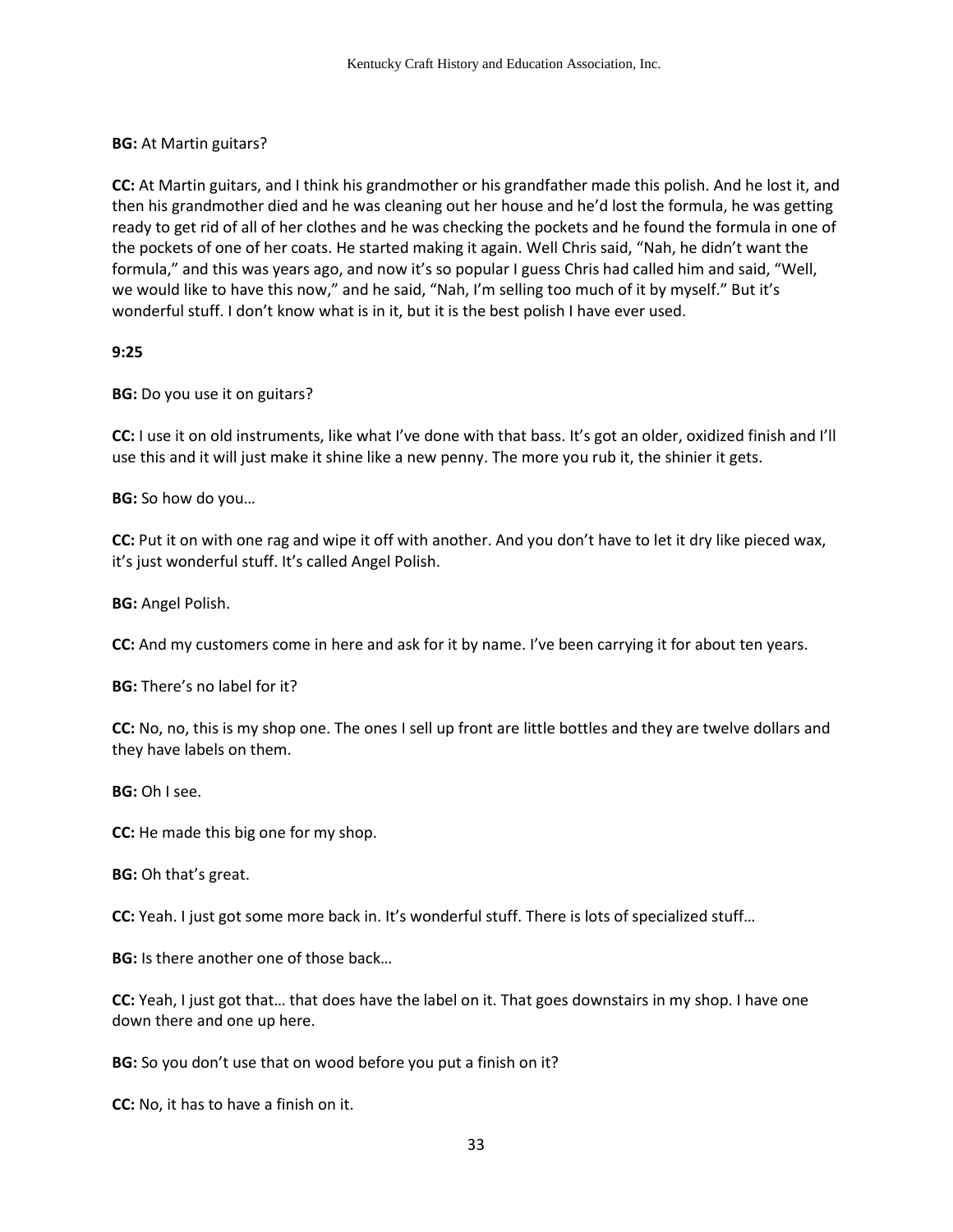**BG:** So that's to polish it up?

**CC:** Right.

**BG:** And I see over there you've got a banjo on some kind of contraption. What is that thing?

**CC:** It's called "The Apprentice." It's a jig that holds an instrument. So when I need another set of hands, you can turn it sideways. Want me to get up and show you?

**BG:** Sure.

**10:36** 

# **[CC demonstrates use of jig]**

**CC:** I don't have this in it right now; so let me take it out.

**BG:** You bought that from somebody I guess?

**CC:** Actually, this was a gift. I can clamp an instrument in here, and if I need to hold it a certain way to fix a crack or do something with it I can set it straight up, I can twist it around…

**BG:** Somebody gave that to you?

**CC:** This is a retired engineer makes this. He inadvertently insulted me at a luthier's conference. He apologized, it was no big deal, and then when I got home two weeks later I had one of these setting at the front door and he said, "I'm sorry, I didn't mean to insult you," he had said something derogatory about women luthiers…

**BG:** Oh.

**CC:** … and he said, "Please accept this as a gift." So he gave it to me.

**BG:** So do other luthiers use that?

**CC:** Yeah, I mean, I don't know how popular it is. I like it. I don't use it a lot, but I do use it, and it's a, I like it for holding something I've just glued or done some finish work on the top of it so I know it's not going to get touched and it's not going to get moved around. But yeah, it does come in pretty handy.

**BG:** I see some solder over there.

**CC:** That's for working on band instruments.

**BG:** Ok. Is that a clarinet you are working on?

**CC:** That's a flute.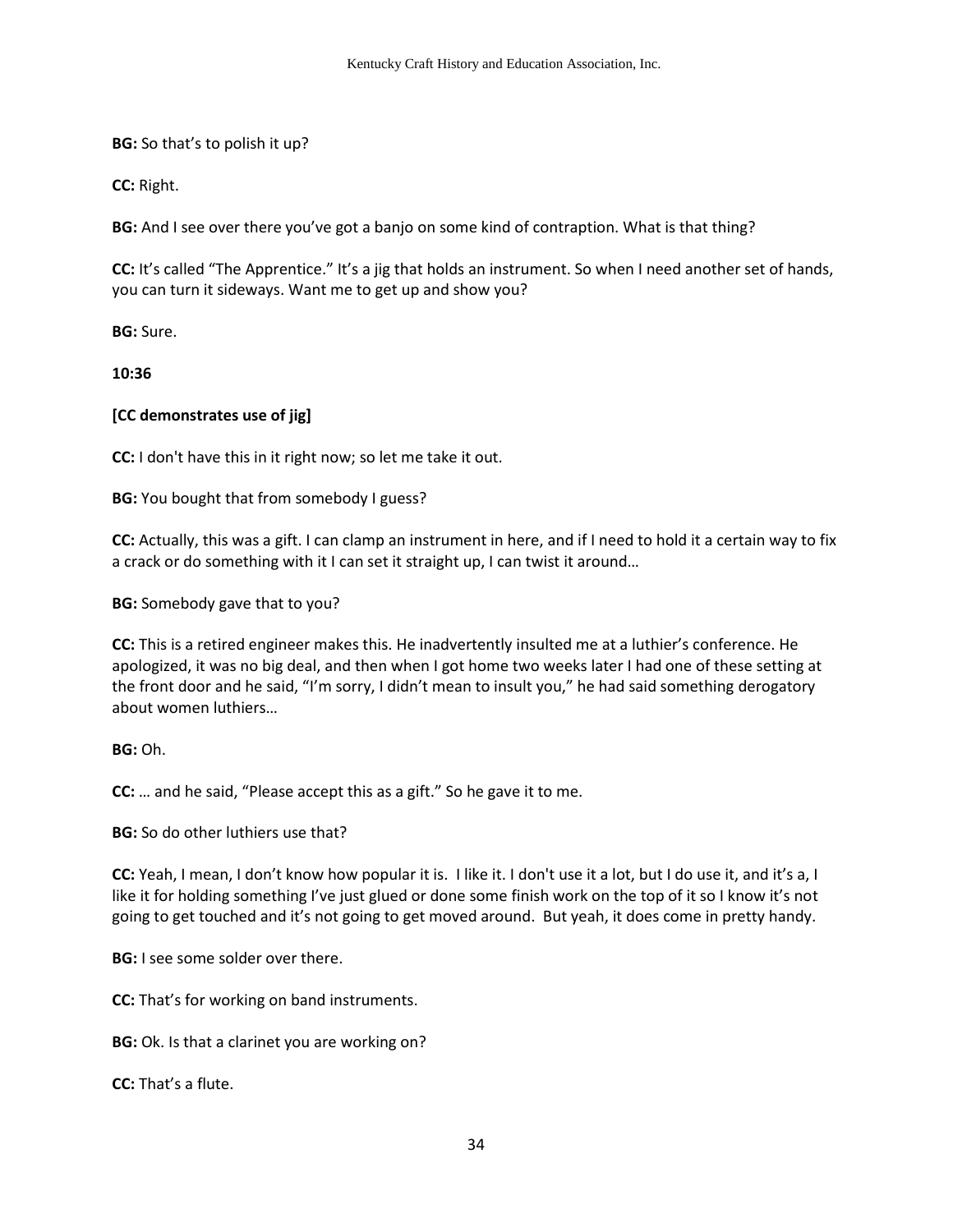**BG:** A flute.

**CC:** That's a flute, yeah.

**BG:** Are those Bunsen Burners or something?

**CC:** Those are little torches.

**BG:** Little torches. Ok.

**CC:** Propane torches and they are wonderful for doing soldering work, for heating up a pad to seat it. For a pad in an instrument like a clarinet or a saxophone to seat properly you heat it up a bit.

**BG:** Oh ok.

**CC:** Yeah, these are nice little guys. These are little things called "Blazer torches." I love them.

**BG:** So you get those from other people?

**CC:** Yeah, band instrument suppliers. You can get this at Ace Hardware actually. Ace Hardware has these now. Plumbers use them. Used to be I could only order these through a catalogue but now you can get them anywhere.

**BG:** What's inside of them? Is that gas or something?

**CC:** Yeah, its stuff you use for those little lighters. Is it propane?

**BG:** Yeah.

**CC:** I think its called propane. Yeah. Here it is. Altura Butane. I'm sorry. Butane. You put it in that way. Yeah. Butane fuel. All kinds of fun toys.

**BG:** But you said you might have to move from here.

**CC:** I might.

**BG:** How can you set this up in another place?

**CC:** Carefully.

**BG:** Carefully?

**CC:** Slowly. I hope we don't have to, but we've moved twice before. You know, it's a really good way to get organized and get everything clean.

**BG:** Moving?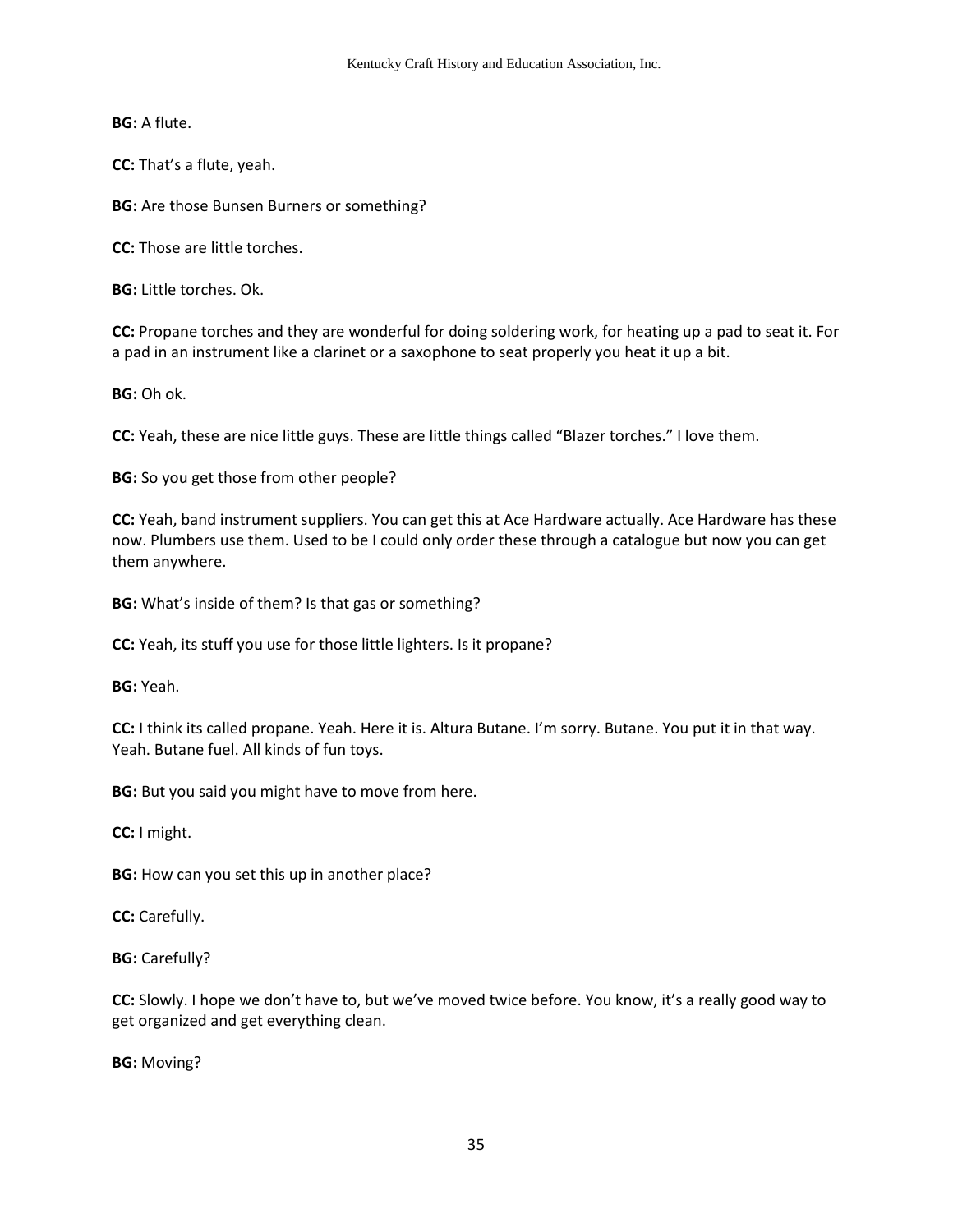**CC:** You have to look at it, you have to make lemonade out of that lemon or else you'll go crazy. But it will be ok. It will be fine.

**BG:** I imagine when you are in some place like this for a long time you adapt things to work for you, then you have to rethink it out.

**CC:** You have to look at the space you have. I have my shop spread out pretty big downstairs and I might have to, there's no way I'm ever going to find another building as big as this, I don't really need as much space as we have here, but I do need a certain amount of space for my tools and stuff like that.

**BG:** Well I saw downstairs that you have a workshop, and we might take some video of that, but I also saw an area where it looks like the ukulele group…

**CC:** We have a classroom where we teach piano theory classes down there. I also teach my set-up classes down there. I move a bunch of tables in and put pieces of carpet on them and then when I teach repair classes, how to set-up your guitar or whatever, everyone brings their instruments in and we set them on the tables. That classroom space is just invaluable, it's really nice to have it.

**BG:** Wait a minute. You said earlier that set-up takes a lot of skill to do. Are you teaching people to setup on their own?

**CC:** I'm teaching them the basics. That doesn't mean that they can go out there and make a living at it, because it is very tedious. Like when somebody comes in here and pays me to do something, they'll want it done right, but I teach a set-up class, and I teach you the basics of how to adjust the saddle up and down, and how to straighten the neck, a lot of people are just afraid and totally freaked out about trying to adjust their neck, and as long as you are cautious about it, you can do your own instruments. Don't do somebody else's, but do your own. How to adjust the nut, how to tighten everything up like the keys so they aren't rattling. How to check the inside of the instrument with a, this is probably one of my other tools that I use a lot, a light. I don't want to turn my light on, but we have a light that we put down inside the guitar and a mirror that we use to check and make sure that nothing has broken lose.

There are basic maintenance stuff that people can to do maintain their instruments properly, and there are a lot of people that own ten to fifteen instruments. Well that's pretty expensive for them to bring all of the instruments in for me to repair, so I don't mind. I charge a hundred dollars for a clinic and its two to three hours. Every now and again when I get enough people on my roster, I like to have five to seven people, we'll do one. It's fun.

**BG:** So there are people who just own guitars or instruments…

**CC:** Who will want to learn how to do it, and believe me, if I teach you how to do a set-up you'll understand it a whole lot more than just reading a book. It's one thing to read a book…

**BG:** We were talking earlier about setting my guitar up. If I took that class would I never bother you again about it?

**CC:** No, because believe me, there's going to be a time when you are going to go, "I can't get that buzz out of my guitar!" and it will be a high fret, because I can't teach you about everything because there are high frets, it might have a fret level, or you might have a little too much back bow. Just because I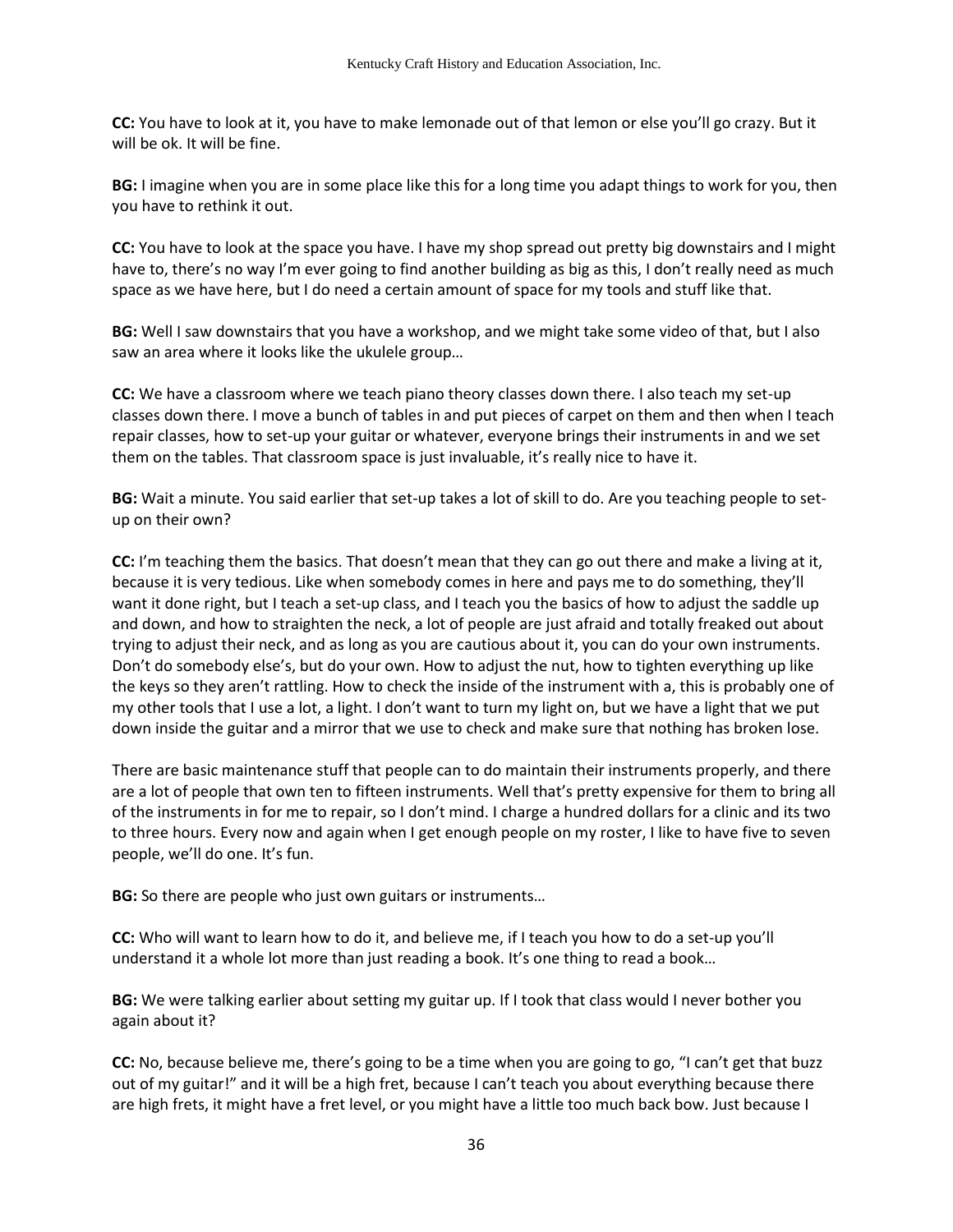show you how to do something doesn't mean that you can do it perfect. Believe me, sighting a guitar neck is something that everybody can't do.

**16:11**

**BG:** I feel like if I took a class like that I would think that I would ruin my guitar.

**CC:** No you wouldn't ruin it. You'd have fun playing with it though. There are some people that want to piddle-paddle around with their instruments.

**BG:** You can't really ruin it I guess, right, because you can always fix it?

**CC:** Yeah. Well, unless you just start turning the truss rod and break it, that's one way, but you have to be, and that's one thing I emphasize, half of a turn is a lot when you are adjusting a guitar neck.

**BG:** I wish you had told me that the other day.

**CC:** Did you break your neck Bob?

**BG:** Nah, I'm just kidding.

**CC:** I mean, we are talking, just a little bitty turn. Watch this. I'm not sure which one of these I need for this one. This has an adjustable truss rod. When I say a turn, I don't think I have it yet, that's a turn, that much.

**BG:** Gosh really, ok.

**CC:** That's a lot right there.

**BG:** And that moved it.

**CC:** That probably moved it. I'm going to look at it and see in a second. So you've got to be pretty… yeah, but it needs a little bit more. It's no big deal. But you've got to know how to look at it and to know what to do. You can't be willy-nilly and go in there and start messing around. You gotta, like the girl, another person who helps me out sometimes, she is scared to death to do neck adjustments because she's afraid she's going to break a truss rod and once you've, well let me tell you something, when you've heard a truss rod break, it's like a shot, you go ok, I just ruined that guitar because, and I do have a new tool that can fix it, but most of the time you've ruined that guitar when you've broken a truss rod because a lot of guitars aren't worth pulling the fingerboard off and putting a new truss rod in.

**BG:** What, is it spring loaded or something? How would you ruin it? It's just a rod isn't it?

**CC:** It's a rod, but it's a rod that is bent in such a way that when you tighten it, it bows the neck forward or back.

**BG:** Oh, I didn't realize that.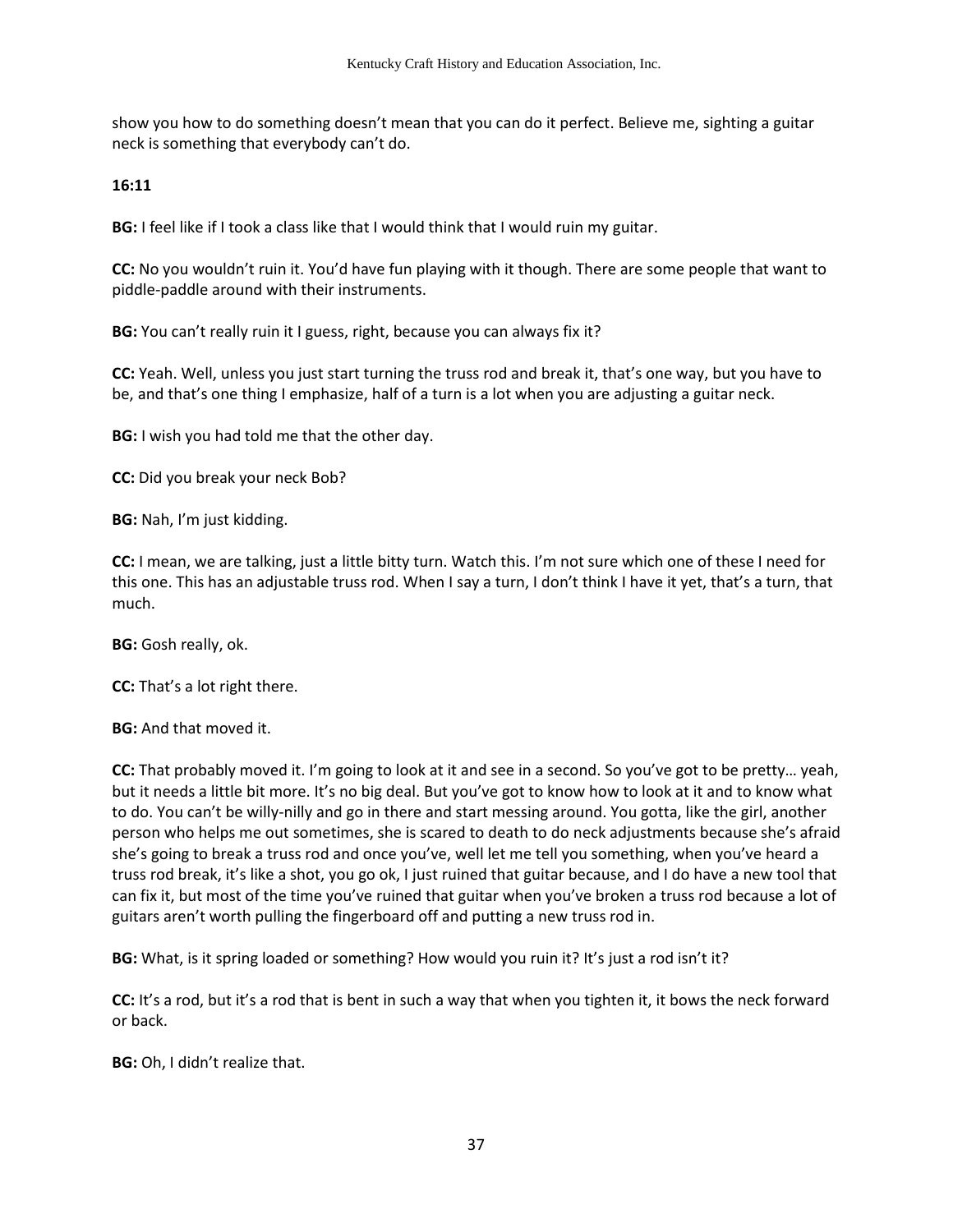**CC:** It's a torque; it's a truss rod that counteracts the tension of the strings, which is about one hundred and twenty-five PSI.

#### **[Interruption – customers]**

**18:16** 

**CC continues:** So yeah, you can mess one up pretty quickly if you try.

**BG:** Ok.

**CC:** But, if I teach you in class, you are going to understand the do's and don'ts, and you're going to understand how far you can go, and we'll do hands on, you will actually do repair work while you are there at the class.

**BG:** Ok. I'm going to take a class this summer on how to fix my window at my house.

**CC:** That's great.

**BG:** And that takes all week actually.

**CC:** That's great. You can come to my house when you are done.

**BG:** I'll be certified and set. So we were talking about the space down there, you also have a ukulele club that meets every other week?

**CC:** Every other week. We have a ukulele club we started about a year ago. We play and sing and have so much fun. It's great.

**BG:** Now do you have traditional artists come down there and jam ever? Like with stringed band music?

**CC:** Well, anybody is invited. Actually, we have this guy, Chris Sullivan from Lexington; he comes and brings his saw **[uncertain of term]** and his Dobro and plays with us occasionally. You can bring anything you want. It's mainly a ukulele club, but we don't care if you show up with something else.

**BG:** Is this the only ukulele club in Kentucky that you know of?

**CC:** I don't know. That's a good question. I should get online and Google that, but I don't care, I'm not going to go anywhere else, I want to stay here. That's why I want to have the ukulele club here, I won't travel to Louisville or anywhere else to go to one. I mean I guess I would once or twice to see how they do things, I don't know. There are big ones I know in other cities, in New York there's a big ukulele club, in Colorado I know there is a big one, there is a big one in Santa Cruz, California, that's actually on that documentary that I was telling you about.

**BG:** Are you guys going to perform for other people?

**CC:** If we get… We're getting better. We're getting pretty good. Actually, the people who weren't very serious have all dropped out and all the people who are real serious are coming. I mean, I'm not talking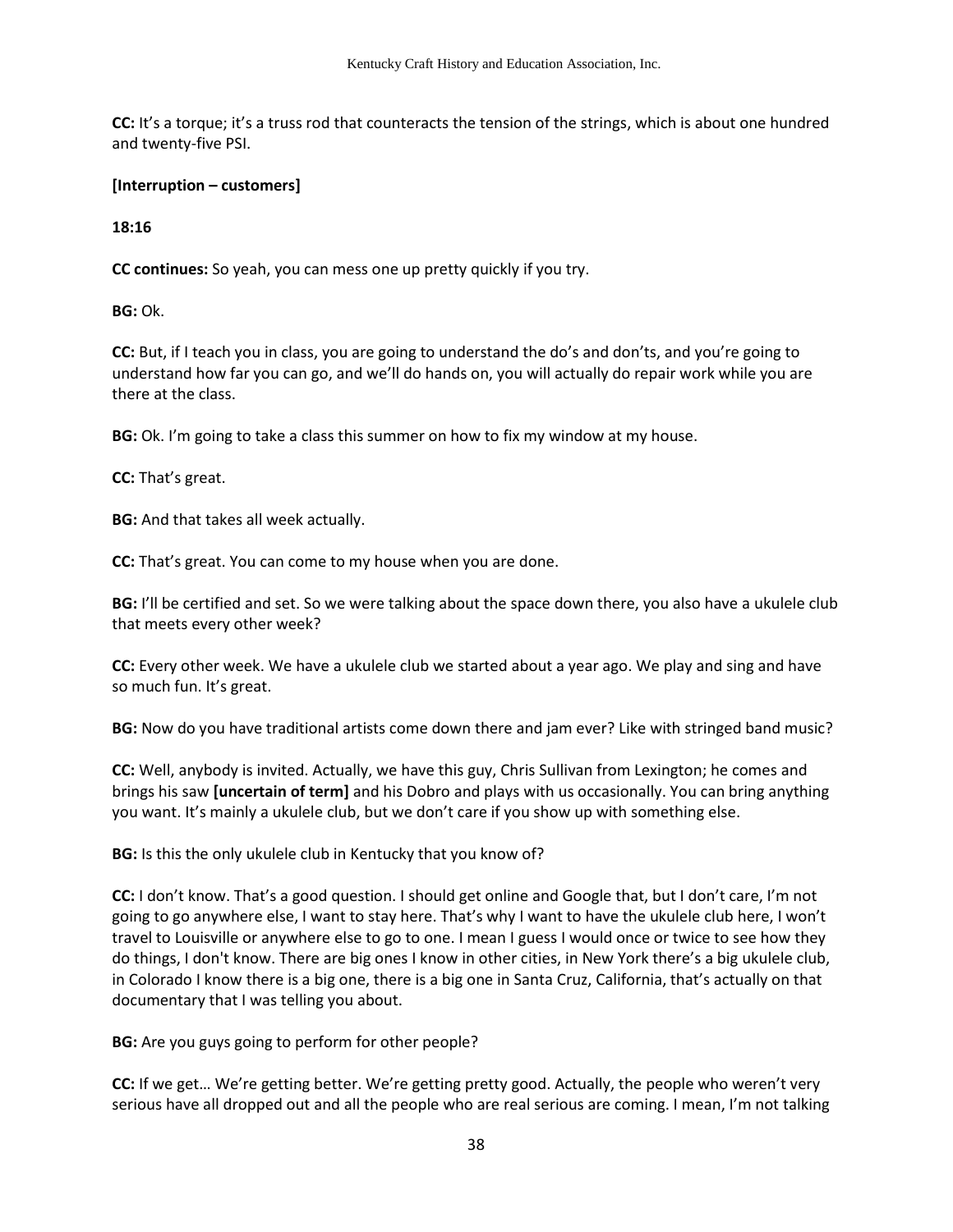serious, serious, I'm talking about people who want to practice and want to learn and want to learn more than three chords. The first group of people, they were, they didn't practice, they didn't care, they just wanted to play easy, easy stuff. Now the new group of people that are coming every week, they really want to play some good stuff. So we are having fun and we are getting better, so we might play out sometime.

**BG:** What do you mean, good stuff?

**CC:** More than three chords. A little more involved.

**BG:** More than three chords in the song.

**CC:** Yeah. A little more involved music. If you can't play more than three chords, why are you doing this? Let's get a little more; let's practice a little. Let's be a little more dedicated.

**BG:** On ukulele you have to sing with it too, to make it sound good.

**CC:** No, you don't have to, but we do.

**BG:** Yeah, ok.

**CC:** But we do, that's the fun part of it. Singing and playing.

**BG:** Cool.

**CC:** We have a couple of people that are very accomplished that come and they are very entertaining because they are very good. We have kids and we have old people, and we have everyone in between. We just have a great time. So maybe in five or six years we will have thirty or forty members and we'll get out there and play in the nursing homes or on the circuit, whatever.

**BG:** Well I've got dulcimer players who would always say, when I had the Festival going on, they would say, "Oh can we perform at the Festival." Yeah, ok, sometimes we would have like fifty dulcimer people on stage, it was kind of overwhelming, but it's interesting too, so I was just wondering if the ukulele club would do something.

### **21:30**

**CC:** We will eventually. We aren't there yet. We're just having fun getting to know each other and learning the music.

**BG:** Is there food involved or anything?

**CC:** No.

**BG:** No?

**CC:** No, and I wanted to do that, and they all boo-hoed it. No food or drink. They didn't want to put me out, and its here. I said, "Well every week or every other week somebody can bring something." "Nah,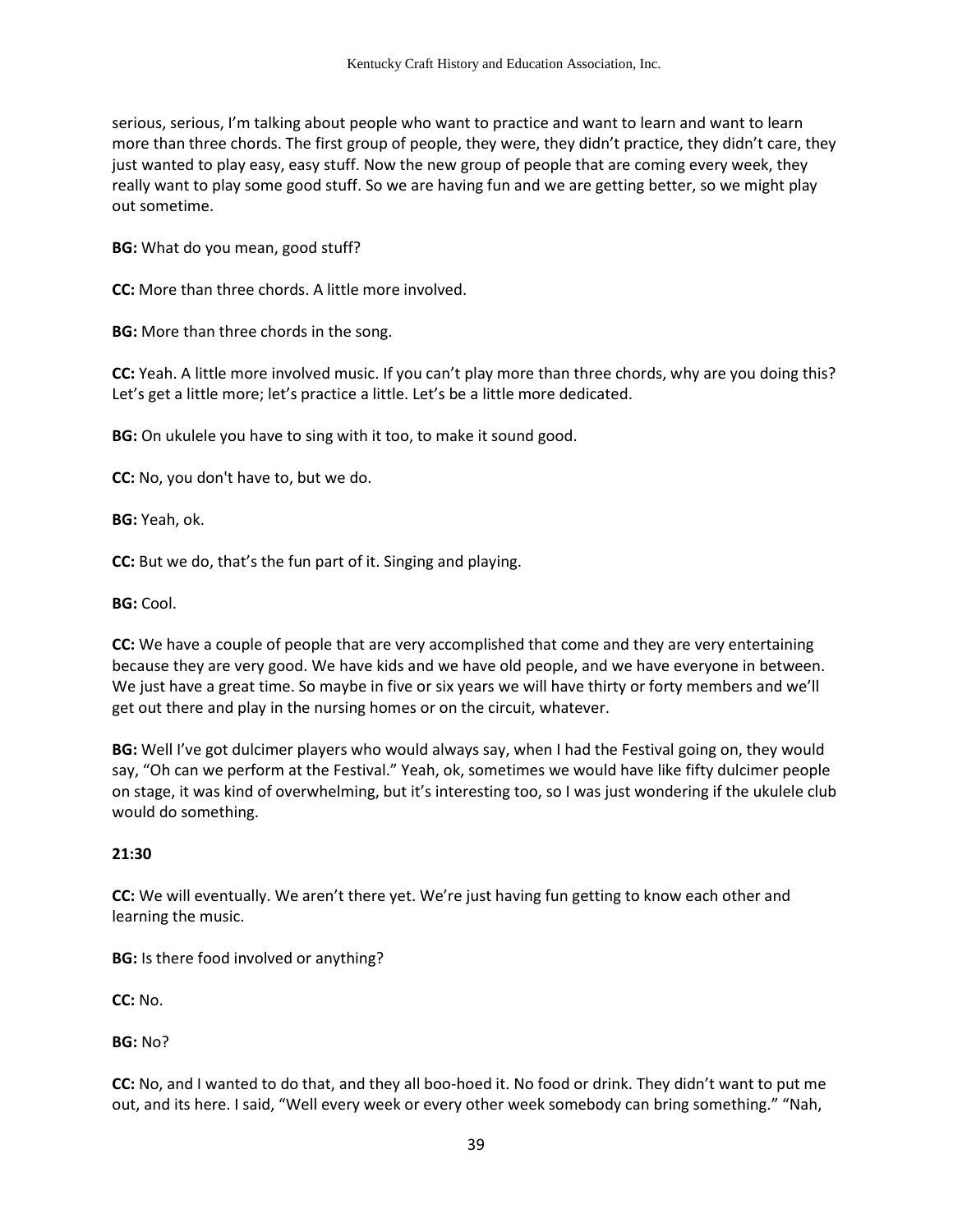we just want to come and play music." That's all we do. Now I would like to, maybe once a year, I know in California, I think it's in the San Diego club, once a year or twice a year they meet in this restaurant and they have the ukulele jam. People get up who have never performed before get up and they have performances, and you sign-up to perform, but all the people in the audience are playing along with you, if you want them too. They have a copy of what you are going to play, and then you get up there and sing and lead the whole group and play and sing and they eat and they party and have a great time. It sounds like a lot of fun. So maybe sometime we will do something like that, but right now we are just…

**BG:** I told you I bought my son one and he got into it because of that heavy set guy from Hawaii who played…

**CC:** Brother Iz (Israel Kamakawiwo'ole).

**BG:** Yeah, he played…

**CC:** "Somewhere Over the Rainbow".

**BG:** Yeah, "Somewhere Over the Rainbow." It was beautiful.

**CC:** Now the new guy, Jake Shimabukuro, Google him, because he is fabulous. He is in that documentary, if you want to take that and watch it. He's just phenomenal. He's just like a prodigy, and he's playing with everybody. This guy has been playing ukulele since he was four years, and I guess he is twenty-five or thirty and he is just wonderful. Jake Shimabukuro. All the best guys are from Hawaii.

**BG:** It's kind of been bred I guess. Part of their traditions…

**CC:** Yeah, that's what they play. Exactly. That's where the best guys are.

# **23:12**

**CC:** Anything else?

**BG:** Well, do you feel like we covered everything?

**CC:** I think so. We covered a lot.

**BG:** Yeah.

**23:30** 

**[Room tone check]** 

**24:40** 

# **[Additional questions]**

**BG:** That butter knife thing, the knife we were talking about…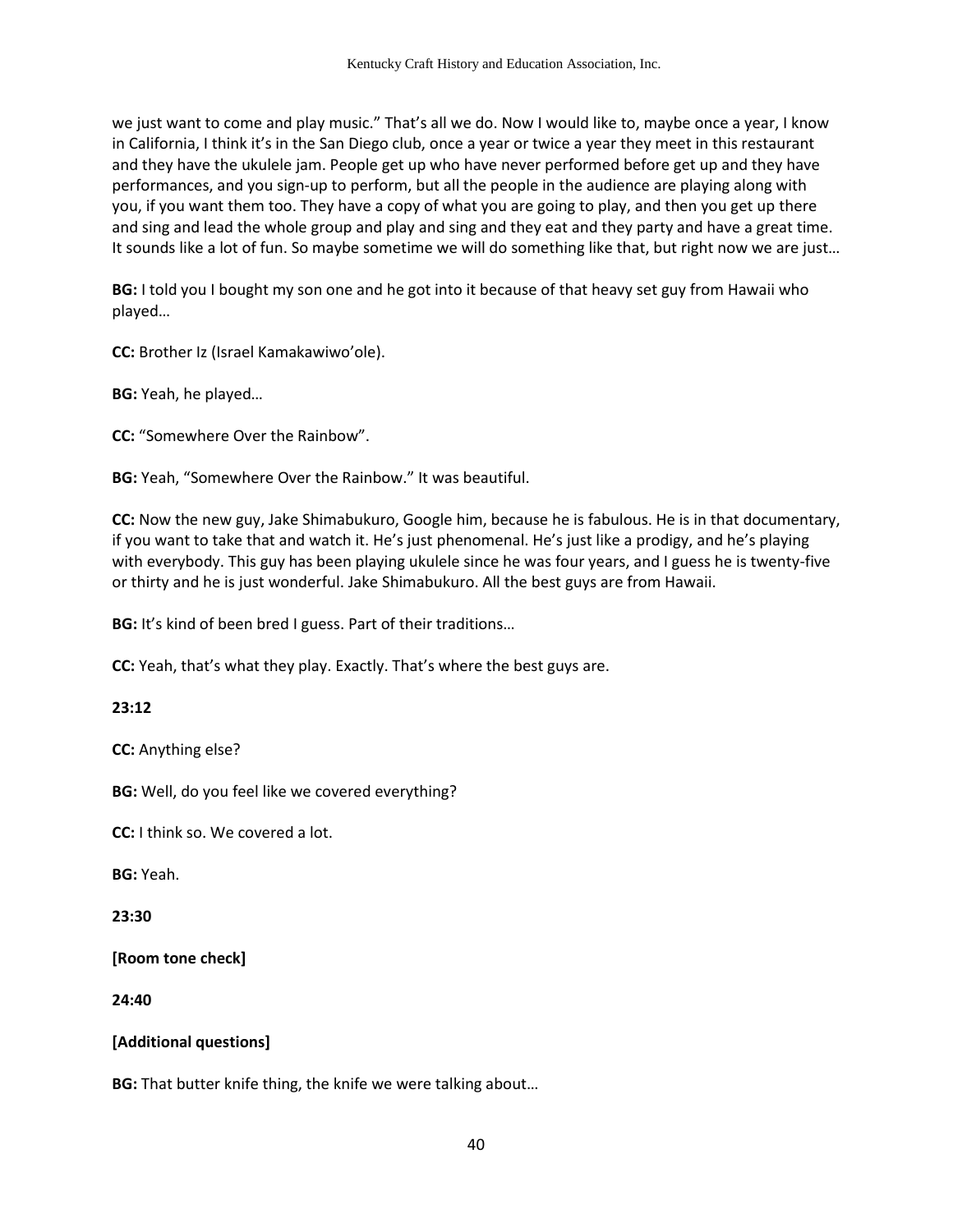**CC:** Uh huh.

**BG:** What was that?

**CC:** It's a thin blade that you use to remove, once you've heated this up, to remove a bridge, to remove an extension of a fingerboard, and to remove a, it's just a thin blade…

**BG:** And you don't have to buy a fancy…

**CC:** Well I have fancy tools too, but the ones you make are the neatest. I have a whole drawer full of these guys. Check these out. You never know, this is just some of them, and a lot of these are painter knives for painting, you know, to get in and feel a brace that is lose, to help remove an internal bridge patch, to spread some glue. This is for feeling a bridge patch; I made this one, on the inside of something. This is to get into a little bitty place and work. Aren't these neat? Just fun little tools, and a lot of these are painters' tools.

**BG:** Ok. What's your favorite tool you ever made?

**CC:** My favorite tool I ever made?

**BG:** Yeah, did you come up with something?

**CC:** Oh god, umm, oh that's a good question. My favorite tool I ever made… I have a couple of favorite tools, but I didn't make them.

**BG:** Oh ok.

**CC:** Let me show ya. I love… these are just funky little things. I will bring them over there on the bench. Give me a second. I think two or three of them are right here if I can find them. This is a tool, believe it or not, when you have a mandolin strung up, this is a hammer from off of a piano, when you have a mandolin strung up and it has a moveable bridge on it, sometimes you have to move it, it's really hard to have to grab ahold of it and move it, but I can just tap the edge of that bridge and bring it back. My boyfriend came up with this.

**BG:** Is that from a piano?

**CC:** Yeah, that's a piano hammer.

**BG:** Ok.

**CC:** And I can tap it and it doesn't hurt anything. I've got another couple here that I want to show you, but I don't think they are there. I wonder where they are. My bench is such a mess right now. So it's kind of like, the little things are the fun ones, and I can't put my hands on them right now I don't think. I have friends that have built tools for me and I can't find anything right now. You know, I mean, you make little sanding things like this all the time. I just love little things like this.

**BG:** Will you show a little bit about what you did with the bass there?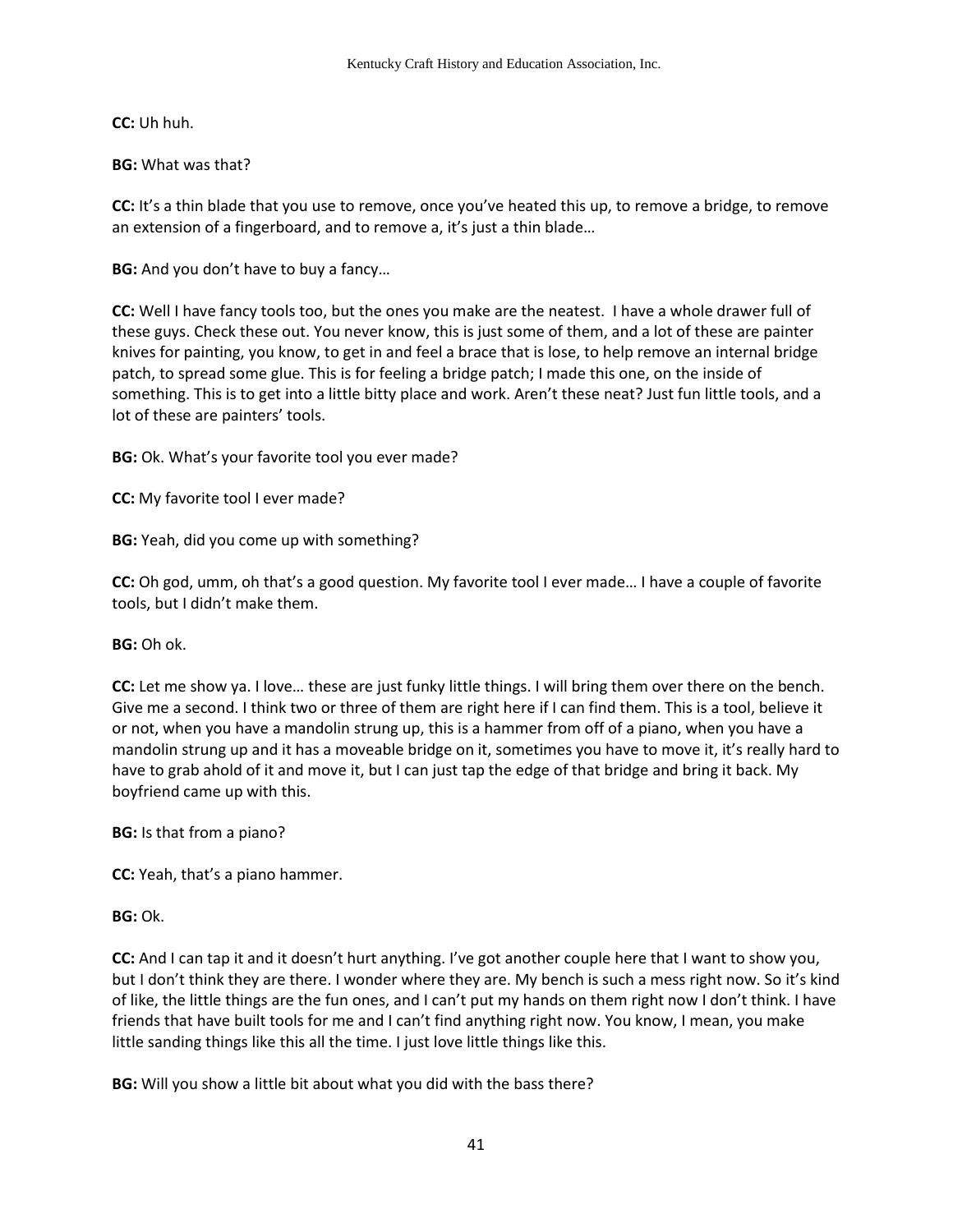### **CC:** Oh sure.

**BG:** Because you were showing that to me, but…

**CC:** Ok, let me come over to this side. This is an old K. The first thing we did, I took the fingerboard off of it and I spliced in a piece of wood because it was cracked right here. It had been dropped. See, you can't hardly see that. Then we put the fingerboard back on and sanded this down and you can't hardly even tell. Even the stain came out totally perfect. So that repaired this neck because it was made to be really little and it broke. And then, when people are using upright basses, when they are done playing they set them down on their side on the ground, so what suffers are the edges. So this one has had fifty or sixty years of suffering, and almost all the edges here, all the edges on that side, they were all broken off. So I have made pieces out of this piece of Maple right here. I've cut up this piece of Maple and, you can see where the contour, cut off from this solid piece of Maple to make all new pieces for the back. Now for the top it was Spruce, and we about half of that was gone. I had to cut pieces out of a Spruce blank and glue them in there and sand them down and contour them and now I'm getting ready to finish them with stain and lacquer. And that was about a seven hundred dollar repair.

**BG:** You did some things to the front too I guess.

**CC:** Yeah. I had to do the edges on the front too, and I can't turn it over right now because I'm staining this right now. It's turned out real nice. Here's the deal. This lady wears dresses a lot in church, and all this stuff that was broke off would constantly grab her clothes. She hated it. She said to her husband, "I want my bass fixed," and all this junk here, this one we didn't fix because it wasn't really bad, but all of this was just real jagged and grabby, grab your clothes, so now it's nice and smooth. Because a bass, you're hugging it when you are playing it.

**BG:** So to keep it from happening again, you are going to tell her to do something different?

**CC:** Nah, it will happen again.

**BG:** Ok.

**CC:** There's no way around it. Unless they are really nice with it. Laying it down on carpet is ok, but when you are in a lot of these old churches, they don't have carpet, they just lay them down on the concrete floor, the tile floor. Hauling them around, this has had fifty or sixty, seventy years worth of use.

**BG:** Did you say that Homer put a skinnier neck on that?

**CC:** No, he took the neck that was on it and shaved it down. Took it down a lot. Yeah, it's really little, and that's where it busted, right there. So it got dropped and had a big crack in it right there.

**BG:** Now it's still going to take the action of the strings.

**CC:** Yeah, it's fine. It's good now.

**BG:** Ok. Well I think that's, we got a lot here. Thank you.

**CC:** You're welcome. Thank you.